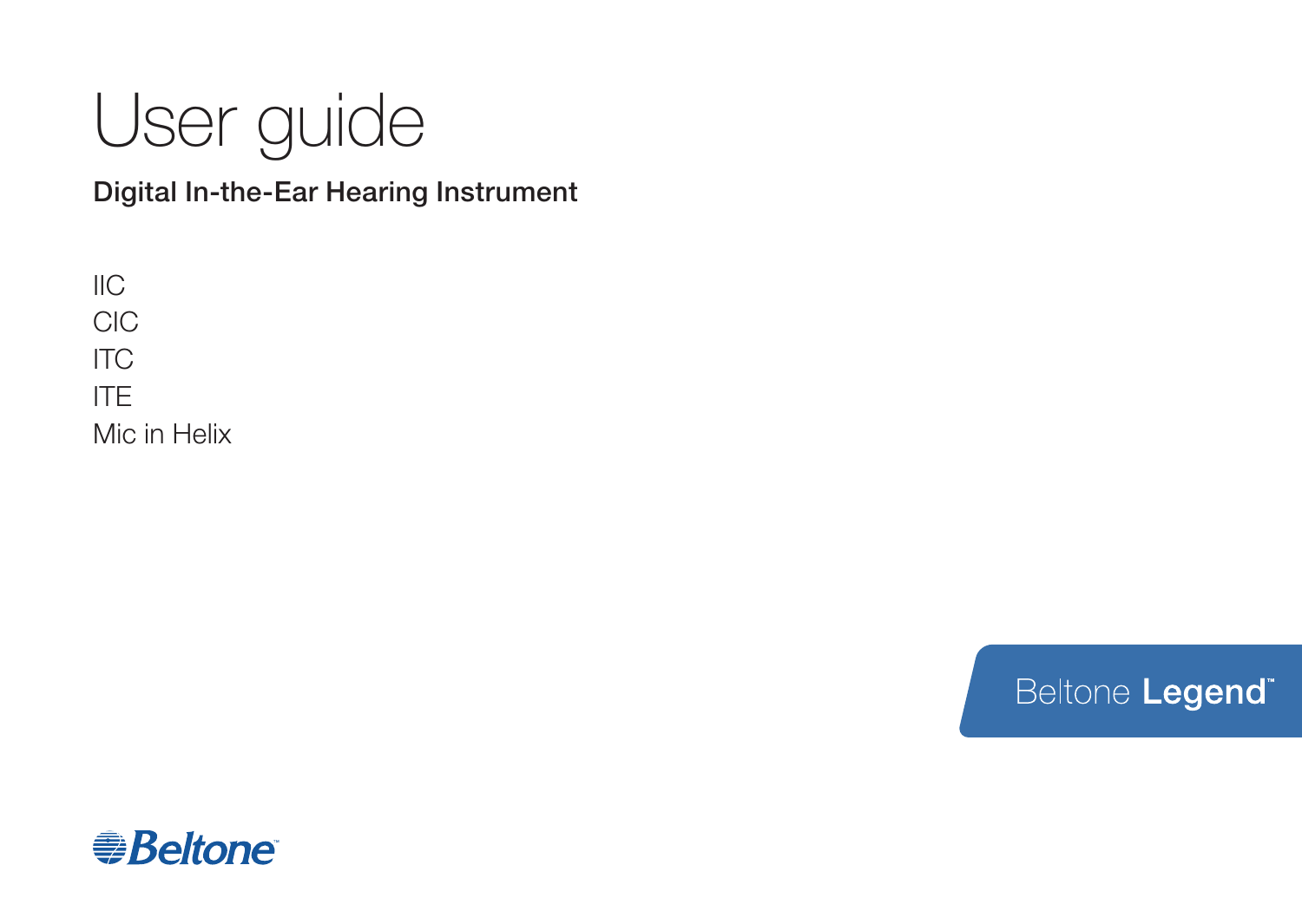Hearing instrument type designations for models included in this user guide are: **DA312r**, FCC ID: X26DA312r, IC: 6941C-DA312r; DA13r, FCC ID: X26DA13r, IC: 6941C-DA13r; DA312i, FCC ID: X26DA312i, IC: 6941C-DA312i; and DA13i, FCC ID: X26DA13i, IC: 6941C-DA13i. Please see page 4, 5 and 6 for lists of models referring to these types.

#### Statement:

This device complies with part 15 of the FCC rules and ISED rules.

Operation is subject to the following two conditions: (1) this device may not cause harmful interference, and (2) this device must accept any interference received, including interference that may cause undesired operation.

Note: This equipment has been tested and found to comply with the limits for a Class B digital device, pursuant to part 15 of the FCC Rules and ISED rules. These limits are designed to provide reasonable protection against harmful interference in a residential installation. This equipment generates, uses and can radiate radio frequency energy and, if not installed and used in accordance with the instructions, may cause harmful interference to radio communications. However, there is no guarantee that interference will not occur in a particular installation. If this equipment does cause harmful interference to radio or television reception, which can be determined by turning the equipment off and on, the user is encouraged to try to correct the interference by one or more of the following measures:

- Reorient or relocate the receiving antenna.
- Increase the separation between the equipment and receiver.
- Connect the equipment into an outlet on a circuit different from the one in which the receiver is connected.
- Consult the dealer or an experienced radio/TV technician for help.

Changes or modifications can void the user´s authority to operate the equipment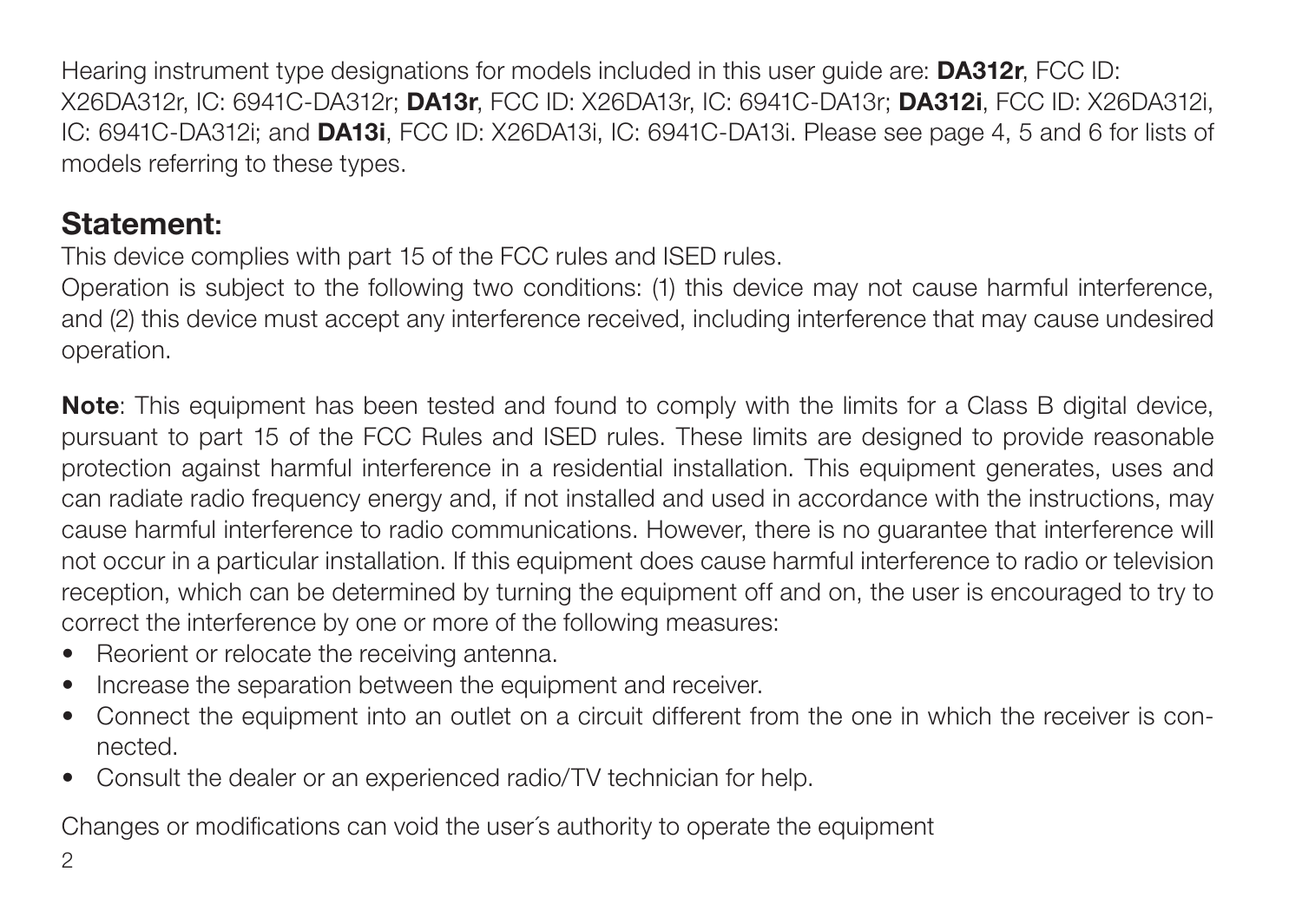### Intended use

Generic air-conduction hearing aids are wearable sound-amplifying devices intended to compensate for impaired hearing. The fundamental operating principle of hearing aids is to receive, amplify, and transfer sound to the eardrum of a hearing impaired person.

The hearing aid is intended to be used by adults and children 12 years of age or older. The hearing aid is intended to be used by lay persons.

# Contra-indications

Determination of following conditions does not necessarily exclude hearing aid use, but a licensed physician (preferably an ear specialist) should be consulted promptly before (further) use of the hearing aid;

- Visible congenital or traumatic deformity of the ear.
- Active drainage from the ear, or history hereof within the previous 90 days.
- Sudden or rapidly progressive hearing loss, or history hereof within the previous 90 days.
- Acute or chronic dizziness.
- Unilateral hearing loss of sudden or recent onset within the previous 90 days.
- Audiometric air-bone gap equal to or greater than 15 decibels at 500 hertz (Hz), 1,000 Hz, and 2,000 Hz.
- Significant cerumen accumulation or a foreign body in the ear canal.
- Pain or discomfort in the ear.

The hearing loss should be within the fitting range stated in the technical data provided for the hearing aid.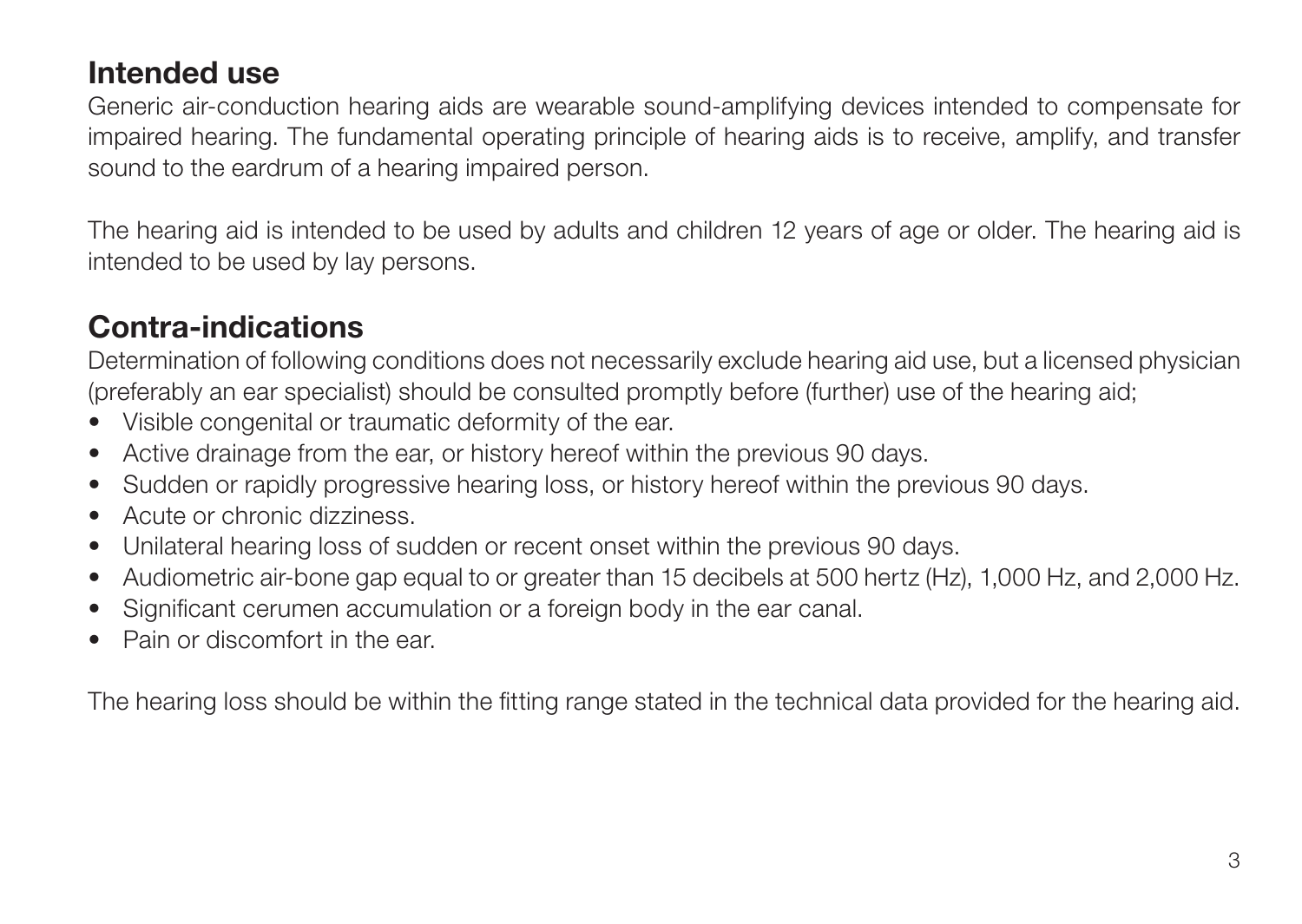# For devices including a Tinnitus Sound Generator module:

The Tinnitus Sound Generator module is a tool to generate sounds to be used in a Tinnitus Management Programme to temporarily relieve patients suffering from Tinnitus.The target population is primarily the adult population over 18 years of age.This product may also be used with children 12 years of age or older

# Specification of restrictions:

The products are in compliance with the following regulatory requirements:

- In EU: the device conforms to the Essential Requirements according to Annex I of Council Directive 93/42/EEC for medical devices (MDD).
- Hereby, Beltone A/S declares that the radio equipment types DA312r, DA13r, DA312i and DA13i are in compliance with Directive 2014/53/EU. The full text of the EU declaration of conformity is available at the following internet address: www.beltone.com/en/declarations
- In US: FCC CFR 47 Part 15, subpart C.
- Other identified applicable international regulatory requirements in countries outside EU and US. Please refer to local country requirements for these areas.
- In Canada: these hearing instruments are certified under the rules of ISED.
- Japanese Radio Law and Japanese Telecommunications Business Law Compliance. This device is granted pursuant to the Japanese Radio Law (電波法) and the Japanese telecommunications Business Law (電気通信事業法) This device should not be modified (otherwise the granted designation number will become invalid).
- Patents

US 7,593,537 US 8,00,849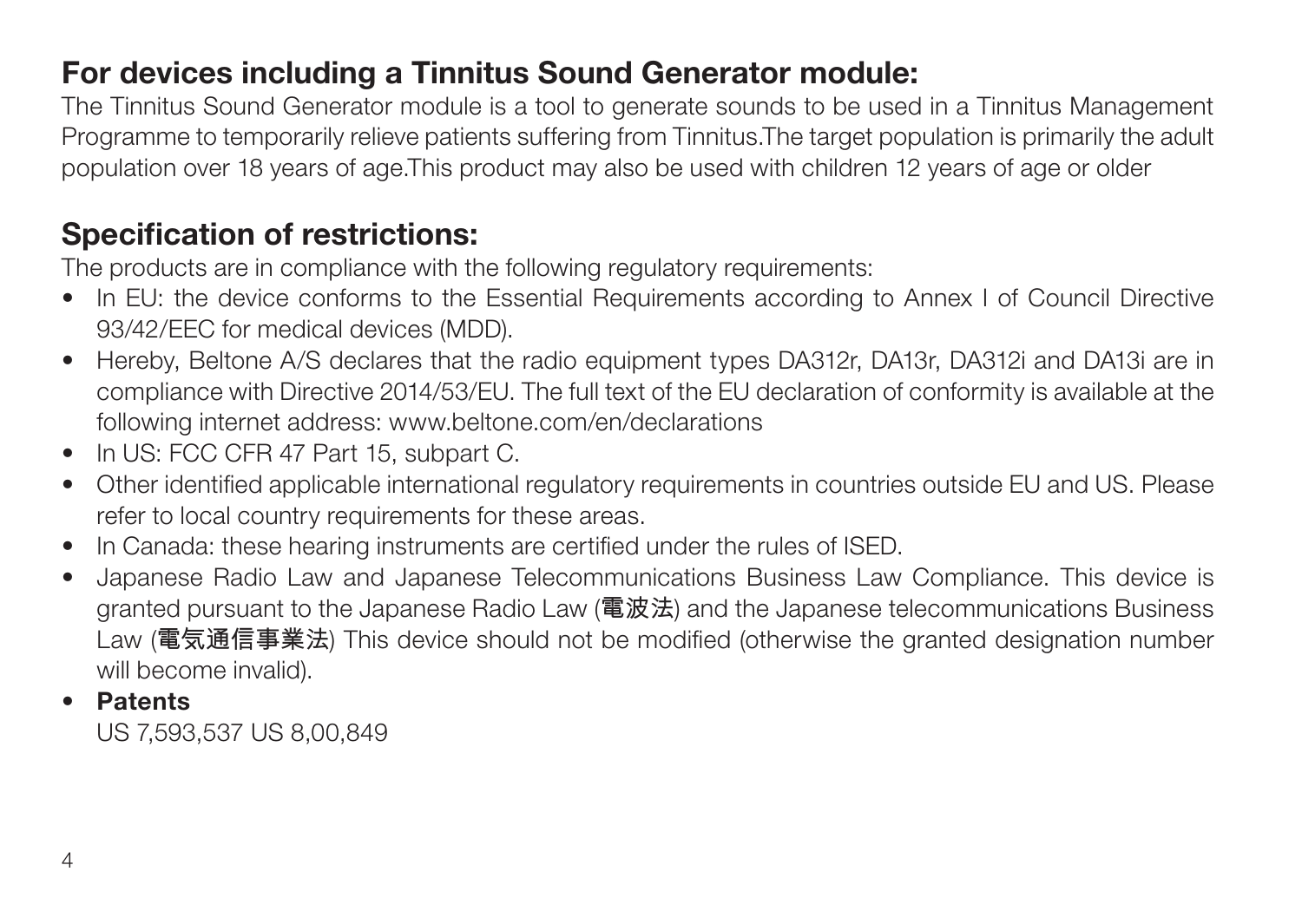Mic in Helix (MIH-S) hearing instrument models with size 10A batteries are available in each of the following variants:

LND17MIH-S UP, LND17MIH-S HP, LND17MIH-S MP, LND17MIH-S LP, LND9MIH-S UP, LND9MIH-S HP, LND9MIH-S MP, LND9MIH-S LP, LND6MIH-S UP, LND6MIH-S HP, LND6MIH-S MP, LND6MIH-S LP

Mic in Helix (MIH) hearing instrument models with size 312 batteries (including type DA312r with FCC ID X26DA312r, IC number 6941C-DA312r models designated by a "W") and size 13 batteries (including type **DA13r** with FCC ID X26DA13r, IC number 6941C-DA13r models designated by a "W") are available in each of the following variants:

LND17MIH-W UP, LND17MIH-W HP, LND17MIH-W MP, LND17MIH-W LP, LND17MIH UP, LND17MIH HP, LND17MIH MP, LND17MIH LP, LND9MIH-W UP, LND9MIH-W HP, LND9MIH-W MP, LND9MIH-W LP, LND-9MIH UP, LND9MIH HP, LND9MIH MP, LND9MIH LP, LND6MIH-W UP, LND6MIH-W HP, LND6MIH-W MP, LND6MIH-W LP, LND6MIH UP, LND6MIH HP, LND6MIH MP, LND6MIH LP

Invisible-in-the-canal (IIC) and completely-in-the-canal (CIC) hearing instruments with size 10A battery are available in the following variants:

LND17IIC, LND9IIC, LND6IIC, LND17CIC UP, LND17CIC HP, LND17CIC MP, LND17CIC LP, LND9CIC UP, LND9CIC HP, LND9CIC MP, LND9CIC LP, LND6CIC UP, LND6CIC HP, LND6CIC MP, LND6CIC LP, AY4CIC UP, AY4CIC HP, AY4CIC MP, AY4CIC LP, AY3CIC UP, AY3CIC HP, AY3CIC MP, AY3CIC LP, AY2CIC UP, AY2CIC HP, AY2CIC MP, AY2CIC LP.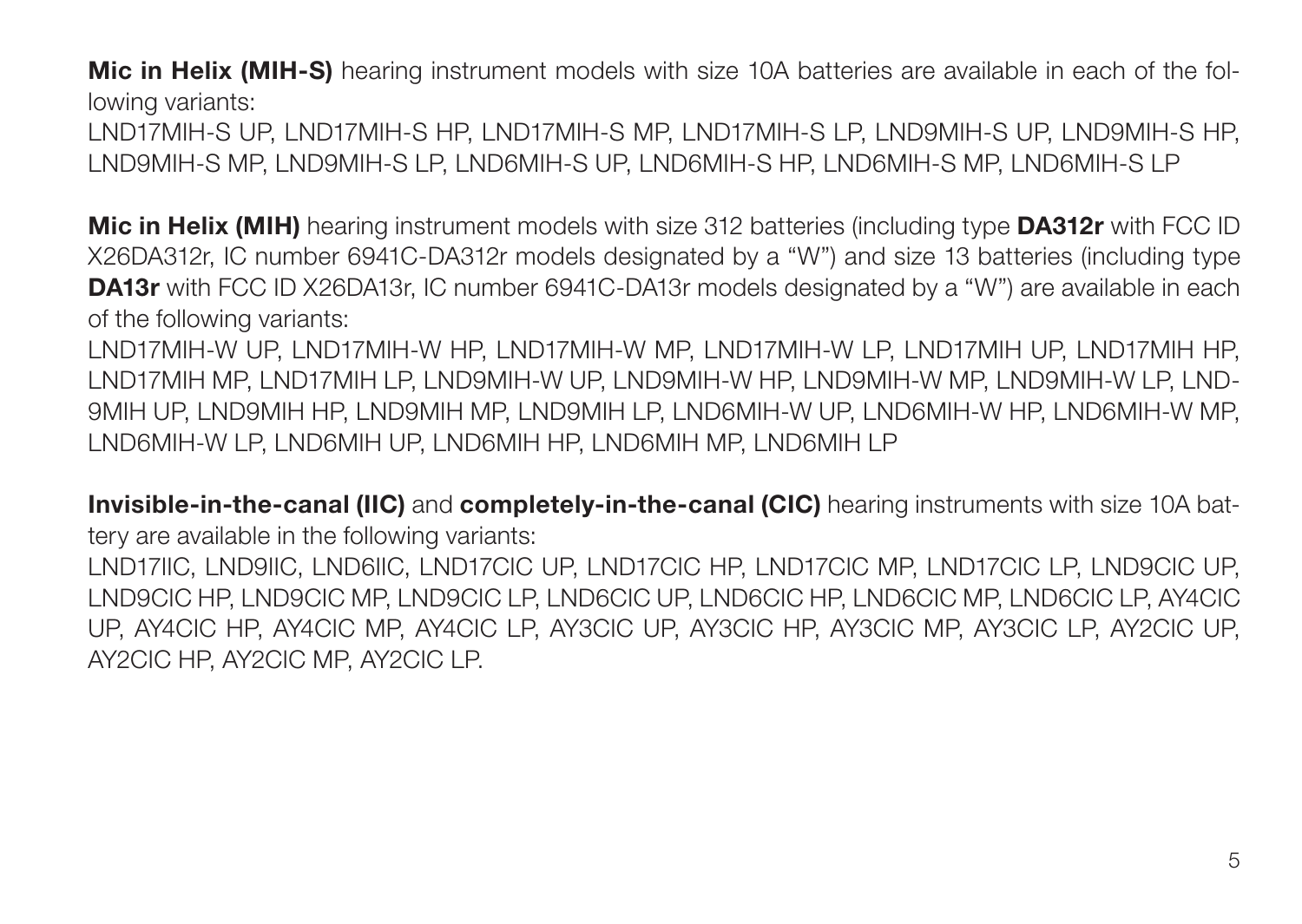**In-the-canal (ITC)** hearing instrument models with size 312 batteries (including type **DA312i** with FCC ID X26DA312i, IC number 6941C-DA312i models designated by a "W") and In-the-canal (ITC) hearing instruments (including type **DA13i** with FCC ID X26DA13i, IC number 6941C-DA13i models designated by a "W") with size 13 battery are available in the following variants:

LND17ITC-DW UP, LND17ITC-DW HP, LND17ITC-DW MP, LND17ITC-DW LP, LND17ITC-D UP, LND17ITC-D HP, LND17ITC-D MP, LND17ITC-D LP, LND17ITC-W UP, LND17ITC-W HP, LND17ITC-W MP, LND17ITC-W LP, LND17ITC UP, LND17ITC HP, LND17ITC MP, LND17ITC LP, LND9ITC-DW UP, LND9ITC-DW HP, LND9ITC-DW MP, LND9ITC-DW LP, LND9ITC-D UP, LND9ITC-D HP, LND9ITC-D MP, LND9ITC-D LP, LND9ITC-W UP, LND9ITC-W HP, LND9ITC-W MP, LND9ITC-W LP, LND9ITC UP, LND9ITC HP, LND9ITC MP, LND9ITC LP, LND6ITC-DW UP, LND6ITC-DW HP, LND6ITC-DW MP, LND6ITC-DW LP, LND6ITC-D UP, LND6ITC-D HP, LND6ITC-D MP, LND6ITC-D LP, LND6ITC-W UP, LND6ITC-W HP, LND6ITC-W MP, LND6ITC-W LP, LND6ITC UP, LND6ITC HP, LND6ITC MP, LND6ITC LP.

AY4ITC-DW UP, AY4ITC-DW HP, AY4ITC-DW MP, AY4ITC-DW LP, AY4ITC-D UP, AY4ITC-D HP, AY4ITC-D MP, AY4ITC-D LP, AY4ITC-W UP, AY4ITC-W HP, AY4ITC-W MP, AY4ITC-W LP, AY4ITC UP, AY4ITC HP, AY4ITC MP, AY4ITC LP, AY3ITC-DW UP, AY3ITC-DW HP, AY3ITC-DW MP, AY3ITC-DW LP, AY3ITC-D UP, AY3ITC-D HP, AY3ITC-D MP, AY3ITC-D LP, AY3ITC-W UP, AY3ITC-W HP, AY3ITC-W MP, AY3ITC-W LP, AY-3ITC UP, AY3ITC HP, AY3ITC MP, AY3ITC LP,AY2ITC-DW UP, AY2ITC-DW HP, AY2ITC-DW MP, AY2ITC-DW LP, AY2ITC-D UP, AY2ITC-D HP, AY2ITC-D MP, AY2ITC-D LP, AY2ITC-W UP, AY2ITC-W HP, AY2ITC-W MP, AY2ITC-W LP, AY2ITC UP, AY2ITC HP, AY2ITC MP, AY2ITC LP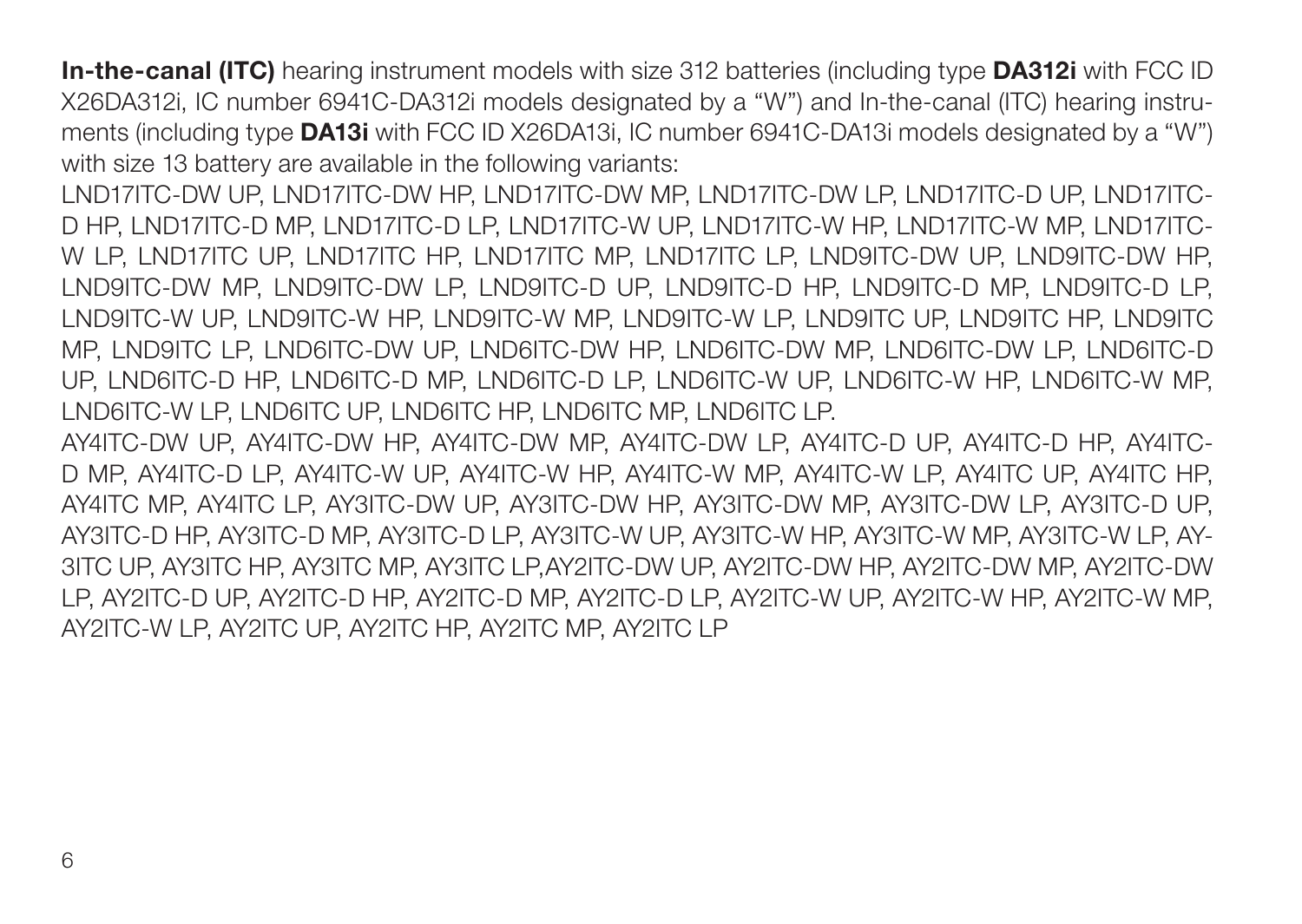In-the-ear (ITE) hearing instrument models with size 13 batteries (including type DA13i with FCC ID X26DA13i, IC number 6941C-DA13i models designated by a "W") and In-the-ear (ITE) hearing instruments (including type DA312i with FCC ID X26DA312i, IC number 6941C-DA312i models designated by a "W") with size 312 battery are available in the following variants:

LND17ITE-DW UP, LND17ITE-DW HP, LND17ITE-DW MP, LND17ITE-D UP, LND17ITE-D HP, LND17ITE-D MP, LND17ITE-W UP, LND17ITE-W HP, LND17ITE-W MP, LND17ITE UP, LND17ITE HP, LND17ITE MP, LND9ITE-DW UP, LND9ITE-DW HP, LND9ITE-DW MP, LND9ITE-D UP, LND9ITE-D HP, LND9ITE-D MP, LND9ITE-W UP, LND9ITE-W HP, LND9ITE-W MP, LND9ITE UP, LND9ITE HP, LND9ITE MP, LND6ITE-DW UP, LND6ITE-DW HP, LND6ITE-DW MP, LND6ITE-D UP, LND6ITE-D HP, LND6ITE-D MP, LND6ITE-W UP, LND6ITE-W HP, LND6ITE-W MP, LND6ITE UP, LND6ITE HP, LND6ITE MP.

AY4ITE-DW UP, AY4ITE-DW HP, AY4ITE-DW MP, AY4ITE-D UP, AY4ITE-D HP, AY4ITE-D MP, AY4ITE-W UP, AY4ITE-W HP, AY4ITE-W MP, AY4ITE UP, AY4ITE HP, AY4ITE MP, AY3ITE-DW UP, AY3ITE-DW HP, AY3ITE-DW MP, AY3ITE-D UP, AY3ITE-D HP, AY3ITE-D MP, AY3ITE-W UP, AY3ITE-W HP, AY3ITE-W MP, AY3ITE UP, AY3ITE HP, AY3ITE MP, AY2ITE-DW UP, AY2ITE-DW HP, AY2ITE-DW MP, AY2ITE-D UP, AY2ITE-D HP, AY2ITE-D MP, AY2ITE-W UP, AY2ITE-W HP, AY2ITE-W MP, AY2ITE UP, AY2ITE HP, AY2ITE MP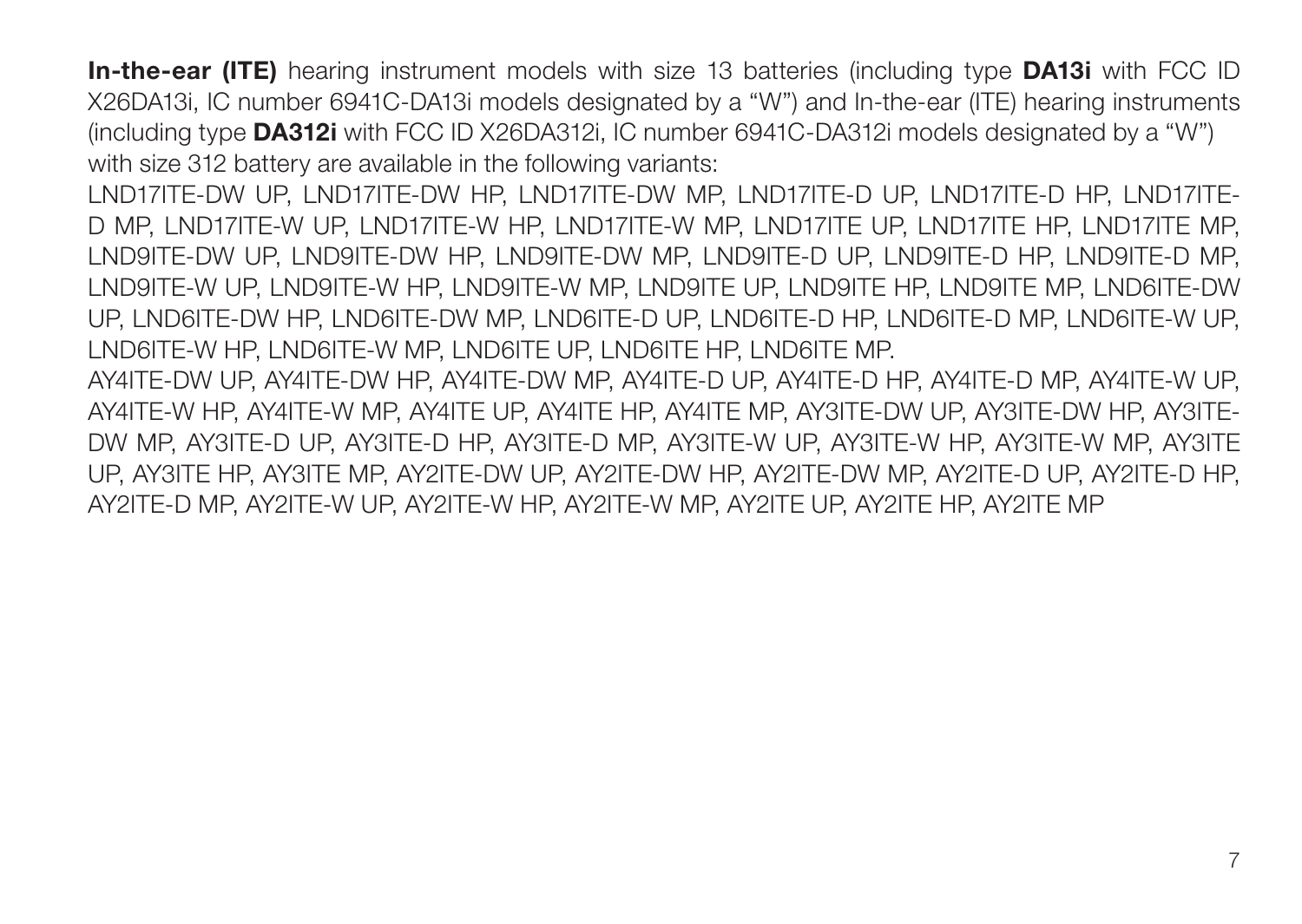#### A new Beltone hearing instrument

Congratulations on your choice of a Beltone hearing instrument!

This is an important step towards clearer hearing and better understanding.

We have used all our experience with hearing instruments to help you communicate, lead an enjoyable social life and listen to the world around you.

Your hearing care practitioner has tuned it to your individual needs. With a little devotion and patience you will become familiar with it.

This booklet is a short quide to assist you in getting acquainted with your hearing instrument. Read it carefully and use it as a quideline.

We wish you happiness and pleasant listening with your new instrument.

Beltone

#### This booklet & your instrument

In this booklet you will find instructions for inserting and operating your new hearing instrument. You will find explanations for using your instrument and for daily handling. We will also give a few practical steps towards better hearing.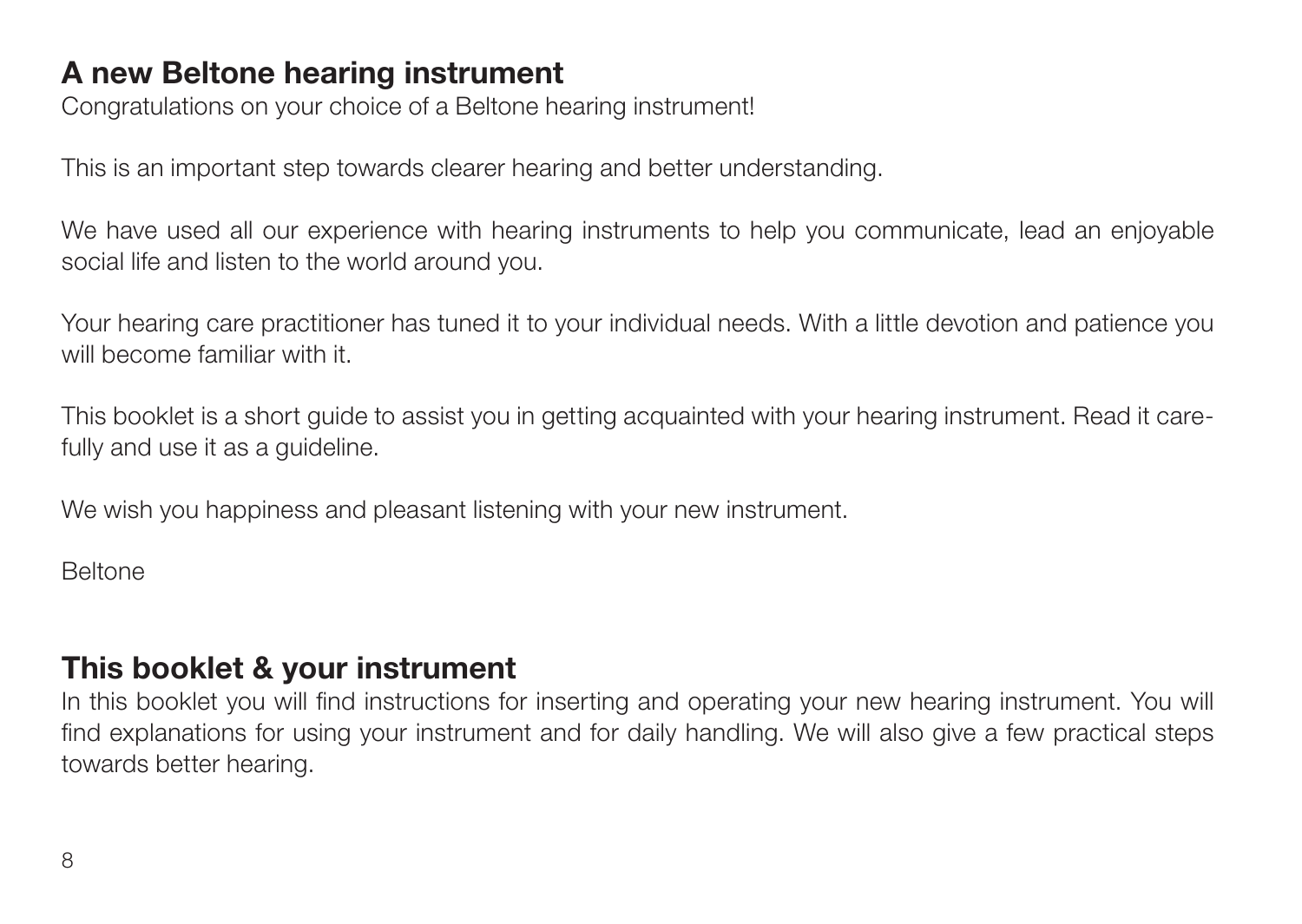# **Contents**

| For devices including a Tinnitus Sound   |  |
|------------------------------------------|--|
|                                          |  |
|                                          |  |
| A new Beltone hearing instrument  8      |  |
|                                          |  |
|                                          |  |
|                                          |  |
|                                          |  |
|                                          |  |
| Inserting and removing your custom       |  |
|                                          |  |
| Inserting and removing your custom       |  |
| instrument (Mic in Helix devices)21      |  |
| Recognising left and right instrument 22 |  |
|                                          |  |
|                                          |  |
| Dual microphone system - optional26      |  |

| Hearing through an induction loop27                                |  |
|--------------------------------------------------------------------|--|
|                                                                    |  |
| Auto Phone - optional (not for IIC customs) 29                     |  |
| Using Beltone Hearing Instruments with smart                       |  |
|                                                                    |  |
| Using Beltone Hearing Instruments with iPhone®,                    |  |
| iPad <sup>®</sup> , and iPod touch <sup>®</sup> (Beltone Legend)32 |  |
|                                                                    |  |
|                                                                    |  |
|                                                                    |  |
|                                                                    |  |
|                                                                    |  |
|                                                                    |  |
|                                                                    |  |
| Beltone Hearing Instruments - with Tinnitus                        |  |
|                                                                    |  |
| Prescription Use for Sound Generator Users                         |  |
|                                                                    |  |
| Important Notice to Prospective Users39                            |  |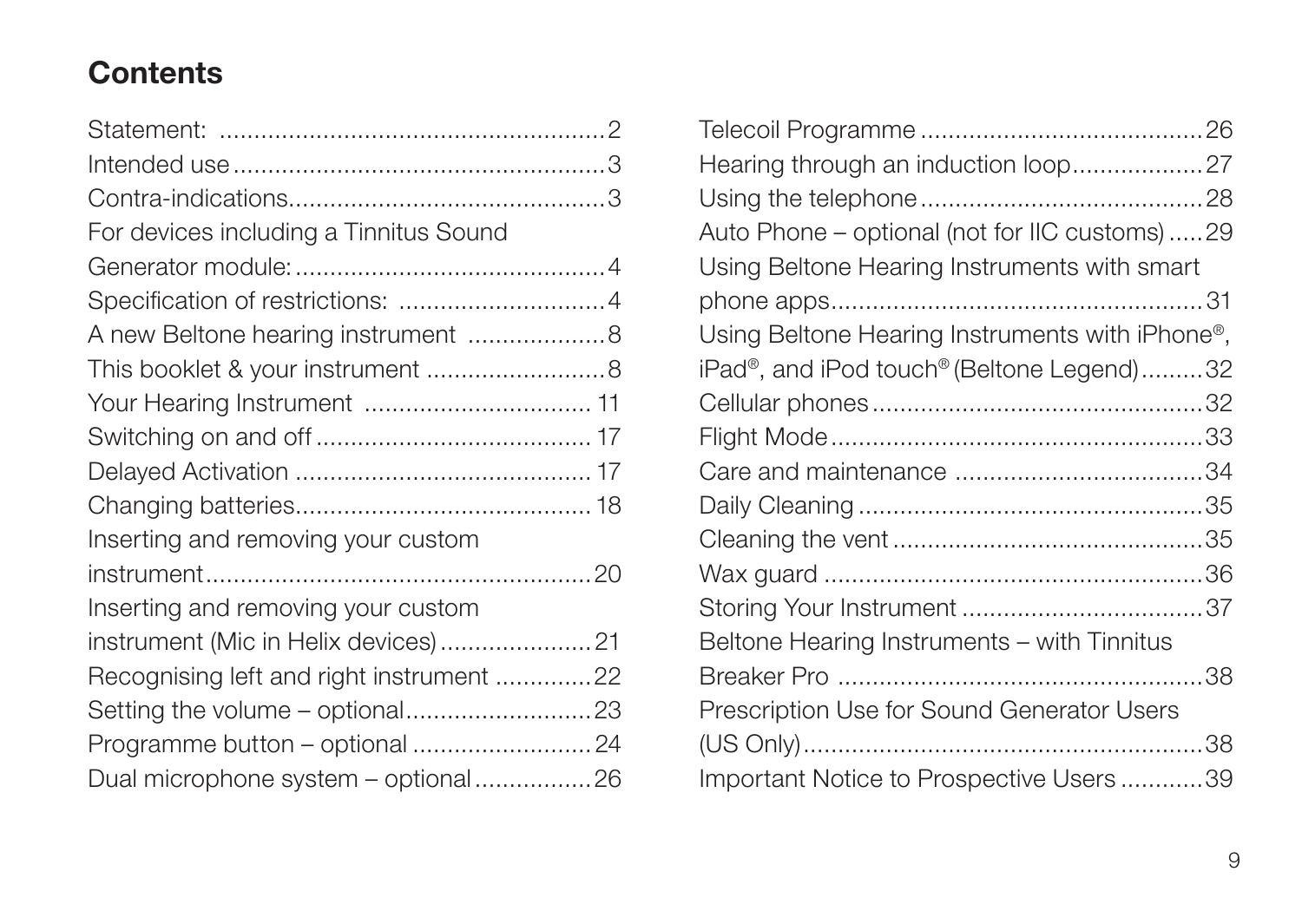| User instructions for the Tinnitus Sound    |  |
|---------------------------------------------|--|
|                                             |  |
|                                             |  |
| The scientific concepts that form the basis |  |
|                                             |  |
|                                             |  |
| CAUTION - Tinnitus Sound Generator43        |  |
| Warning - Tinnitus Sound Generator 43       |  |
| TSG warning to hearing healthcare           |  |
|                                             |  |
|                                             |  |
|                                             |  |
|                                             |  |

| Warning to hearing aid dispensers (US Only)48 |  |
|-----------------------------------------------|--|
| Important notice for prospective hearing aid  |  |
|                                               |  |
| Children with hearing loss (US Only) 49       |  |
| Eight steps towards better hearing50          |  |
| Temperature test, transport and storage       |  |
|                                               |  |
|                                               |  |
|                                               |  |
|                                               |  |
| International warranty, service and repairs61 |  |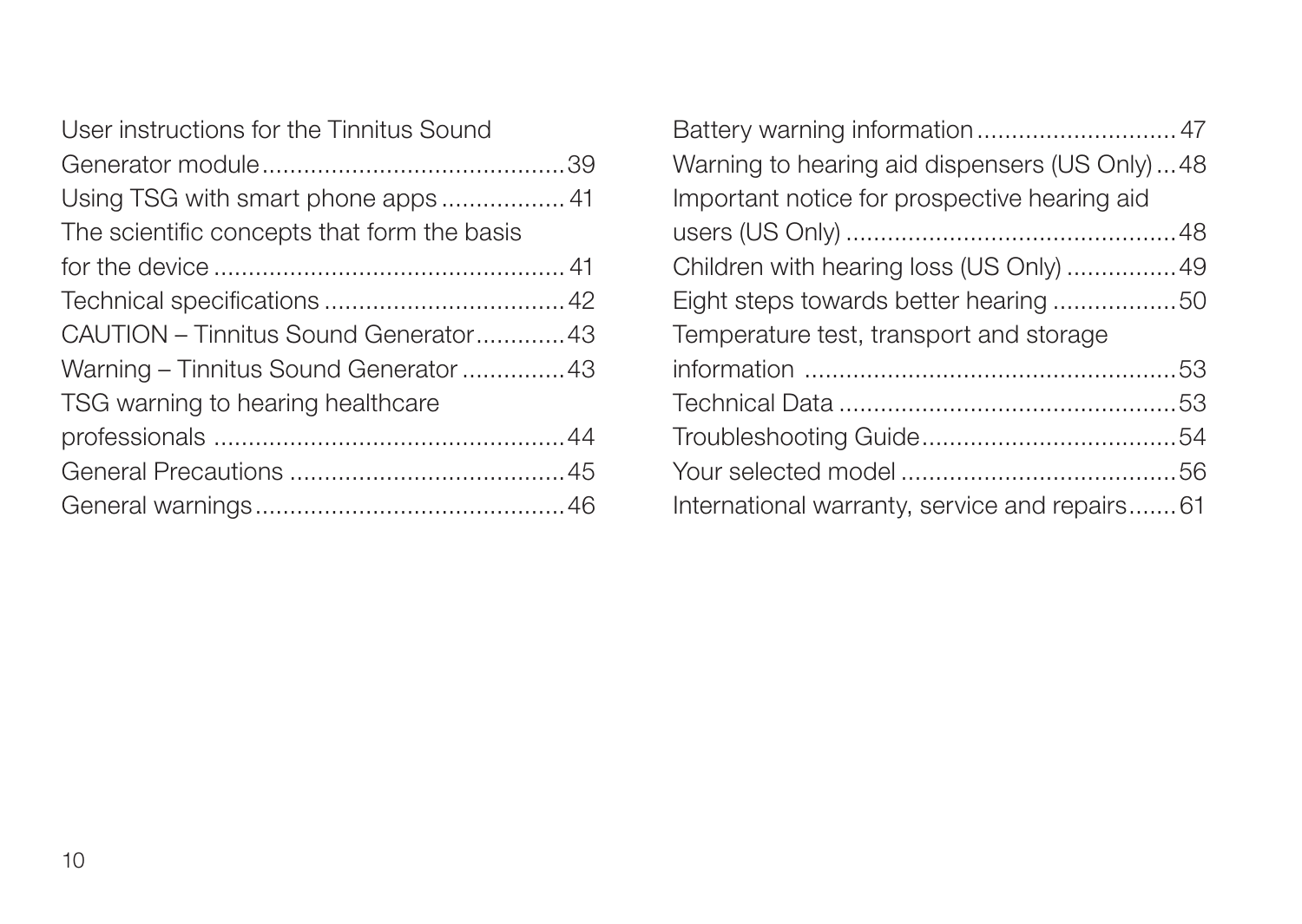#### Your Hearing Instrument

(Please see page 56-59 for your selected model)



CIC/IIC Hearing Instrument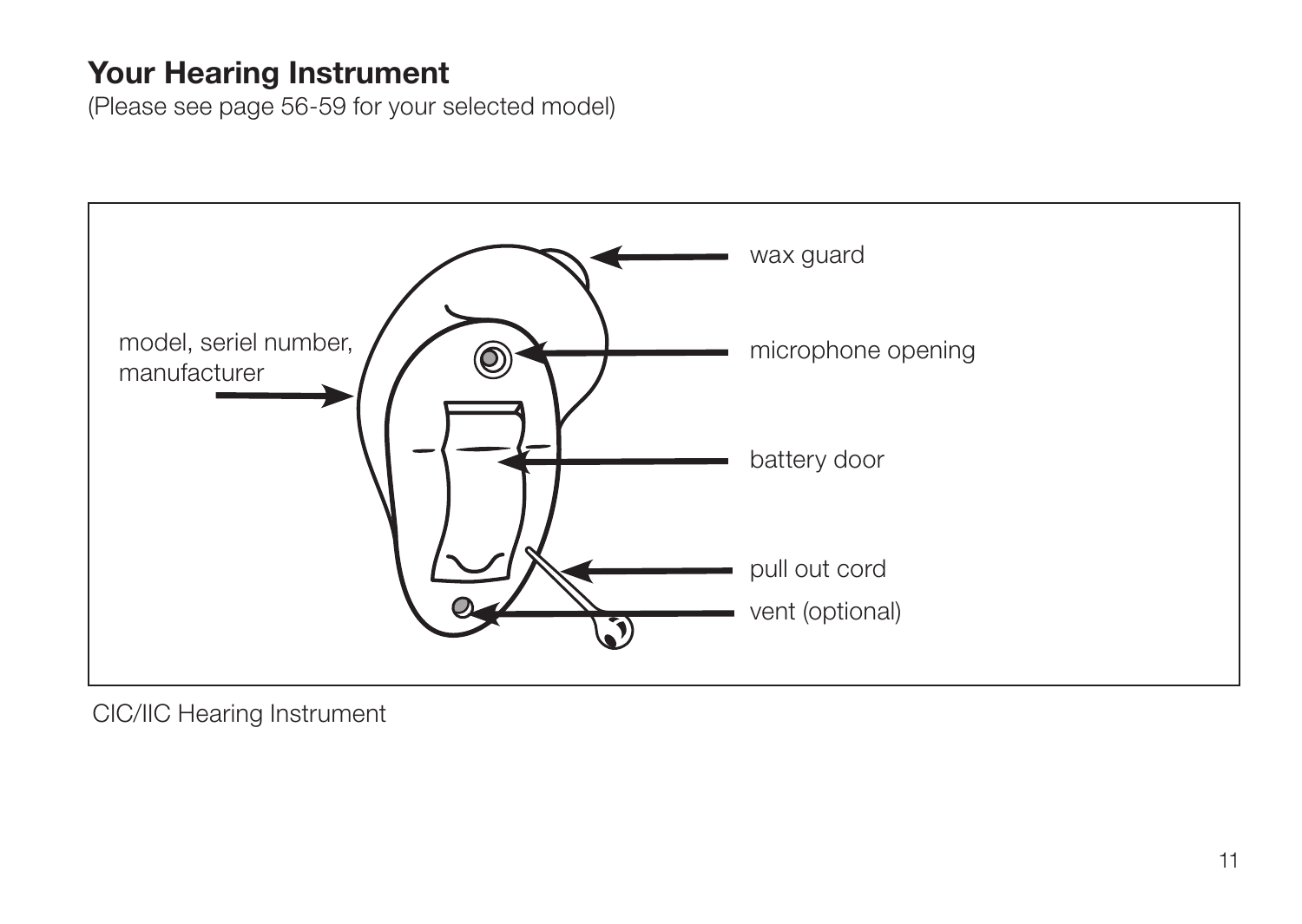

CIC (with optional Programme Button and Volume Control) Hearing Instrument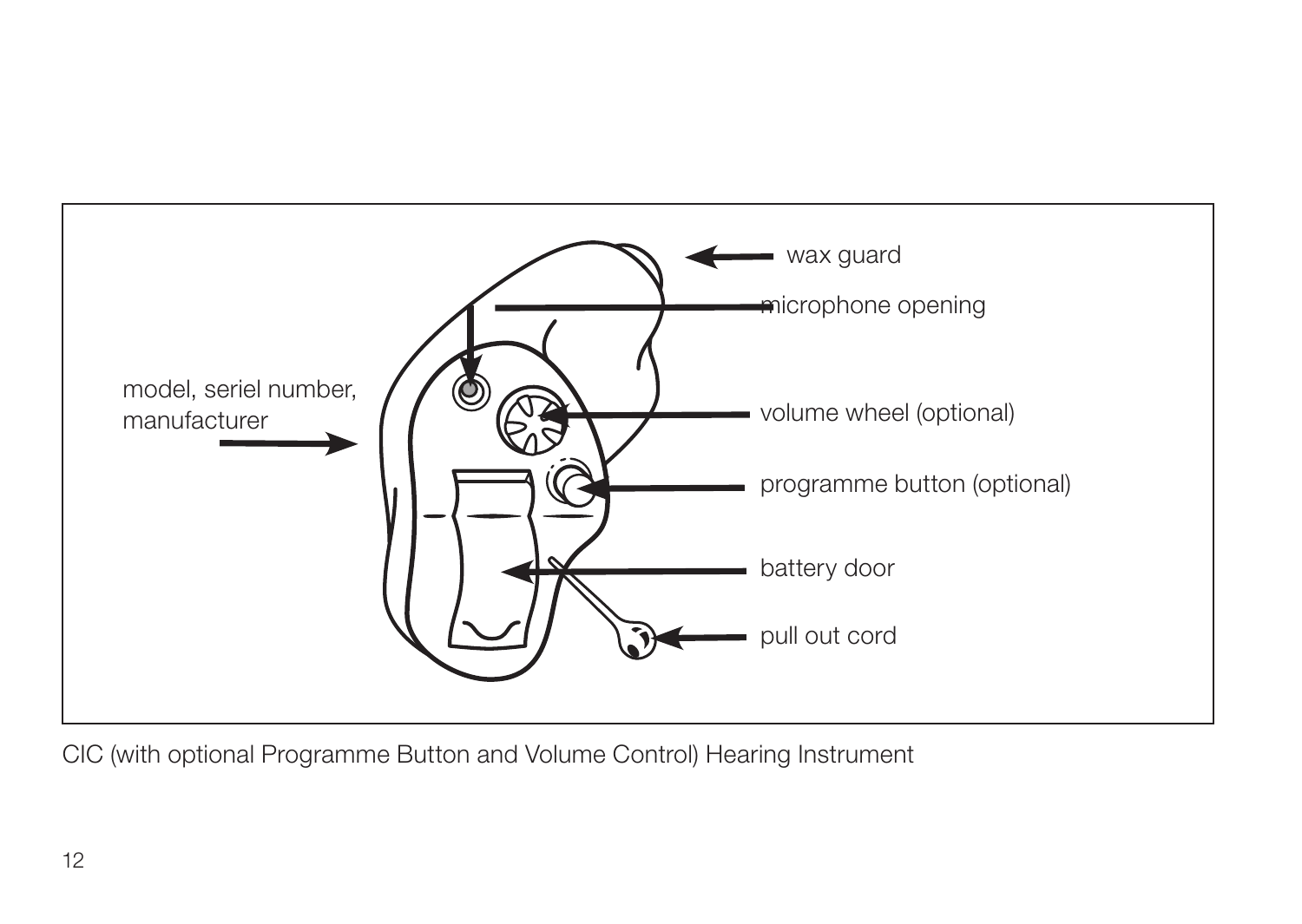

ITC Hearing Instrument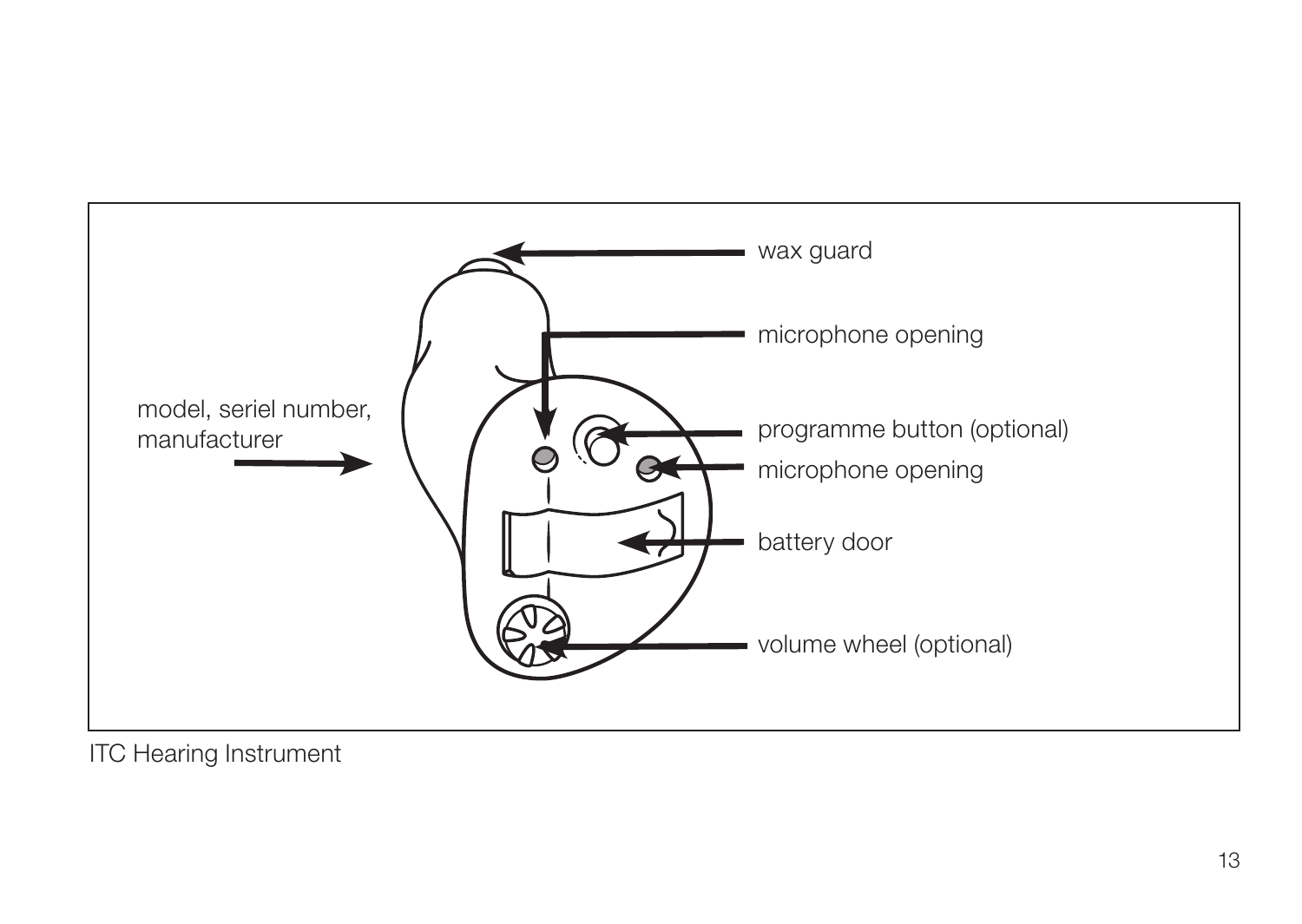

ITE Hearing Instrument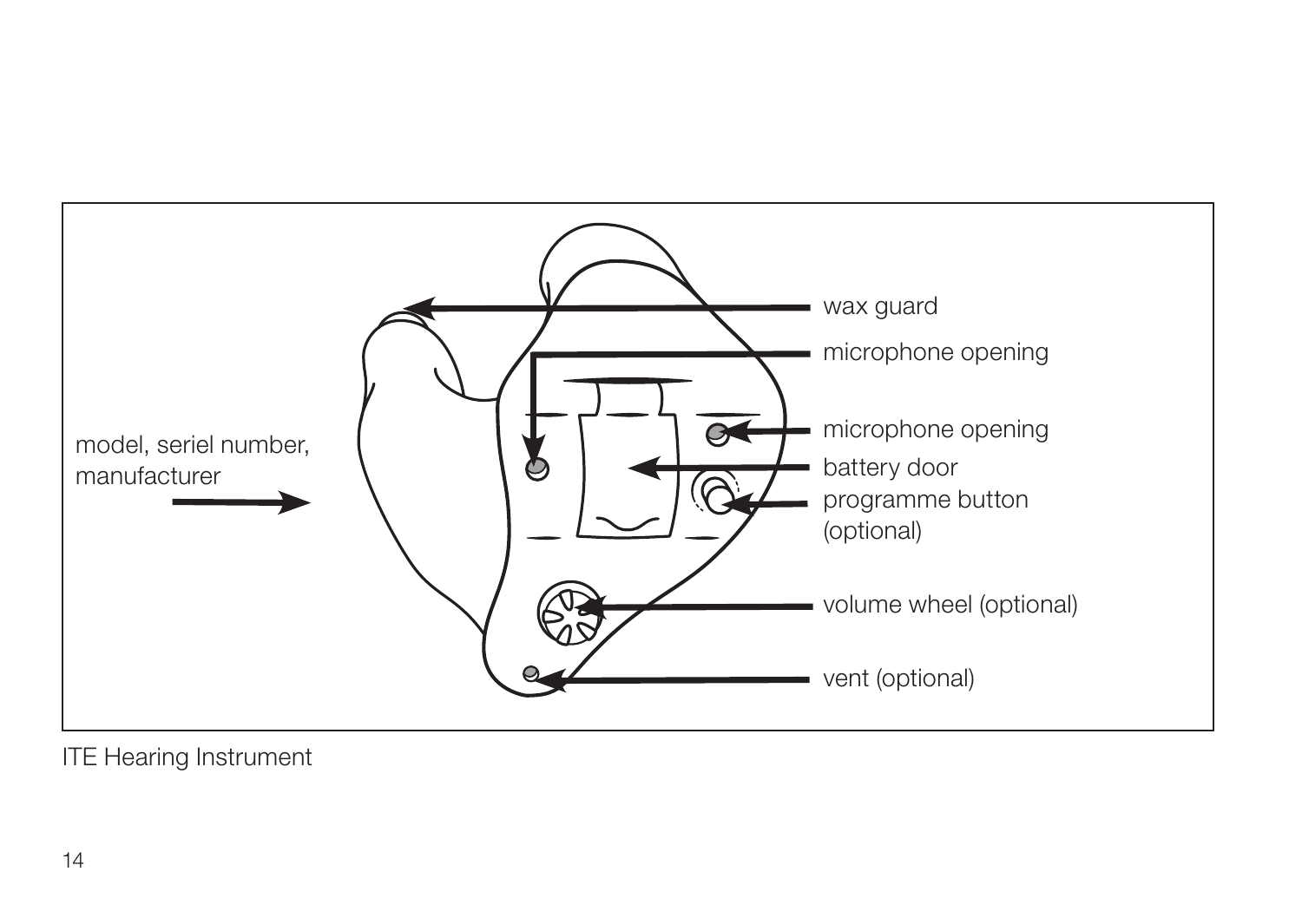

Mic in Helix (10A MIH-S model) Hearing Instrument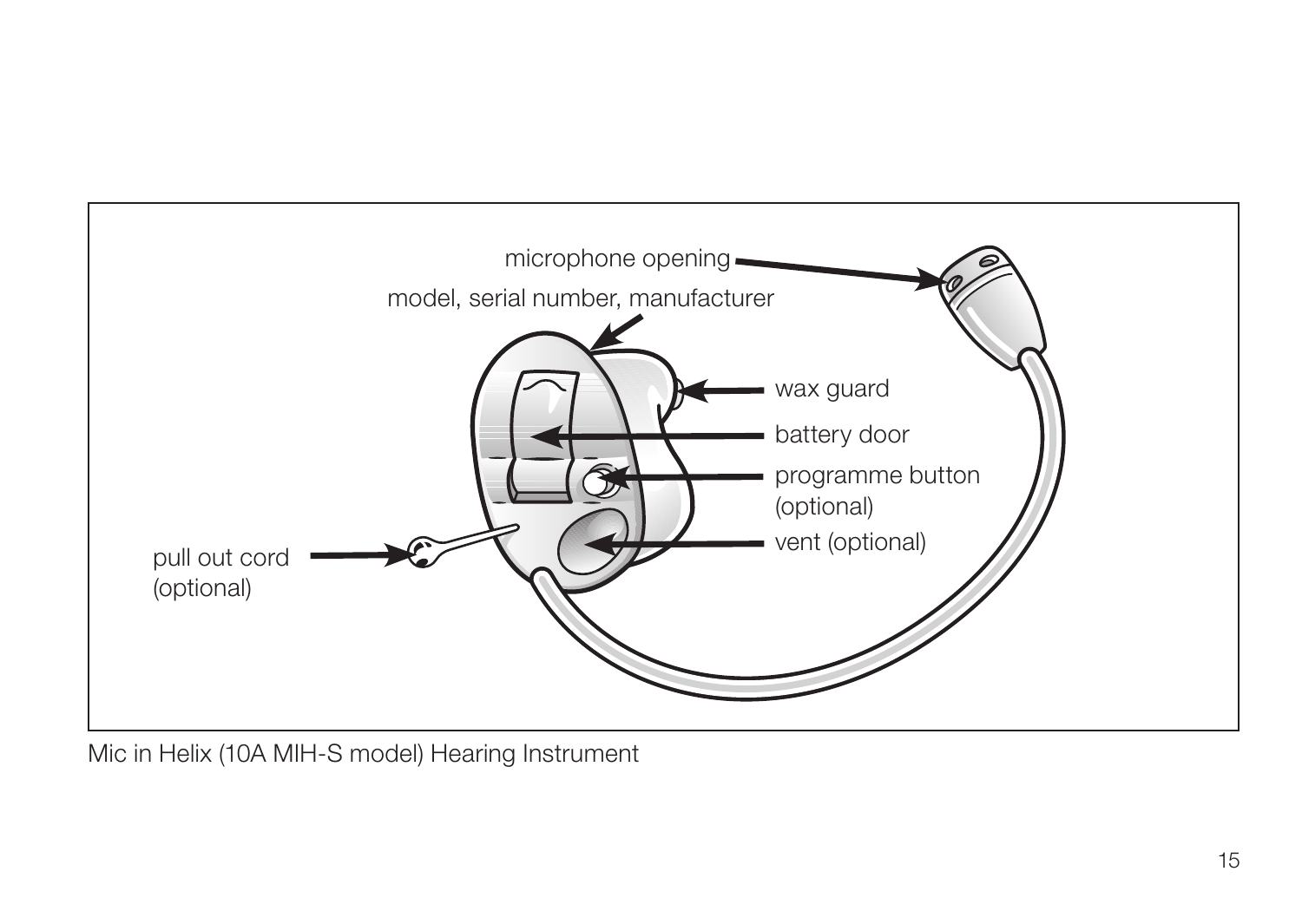

Mic in Helix (312/13 MIH model) Hearing Instruments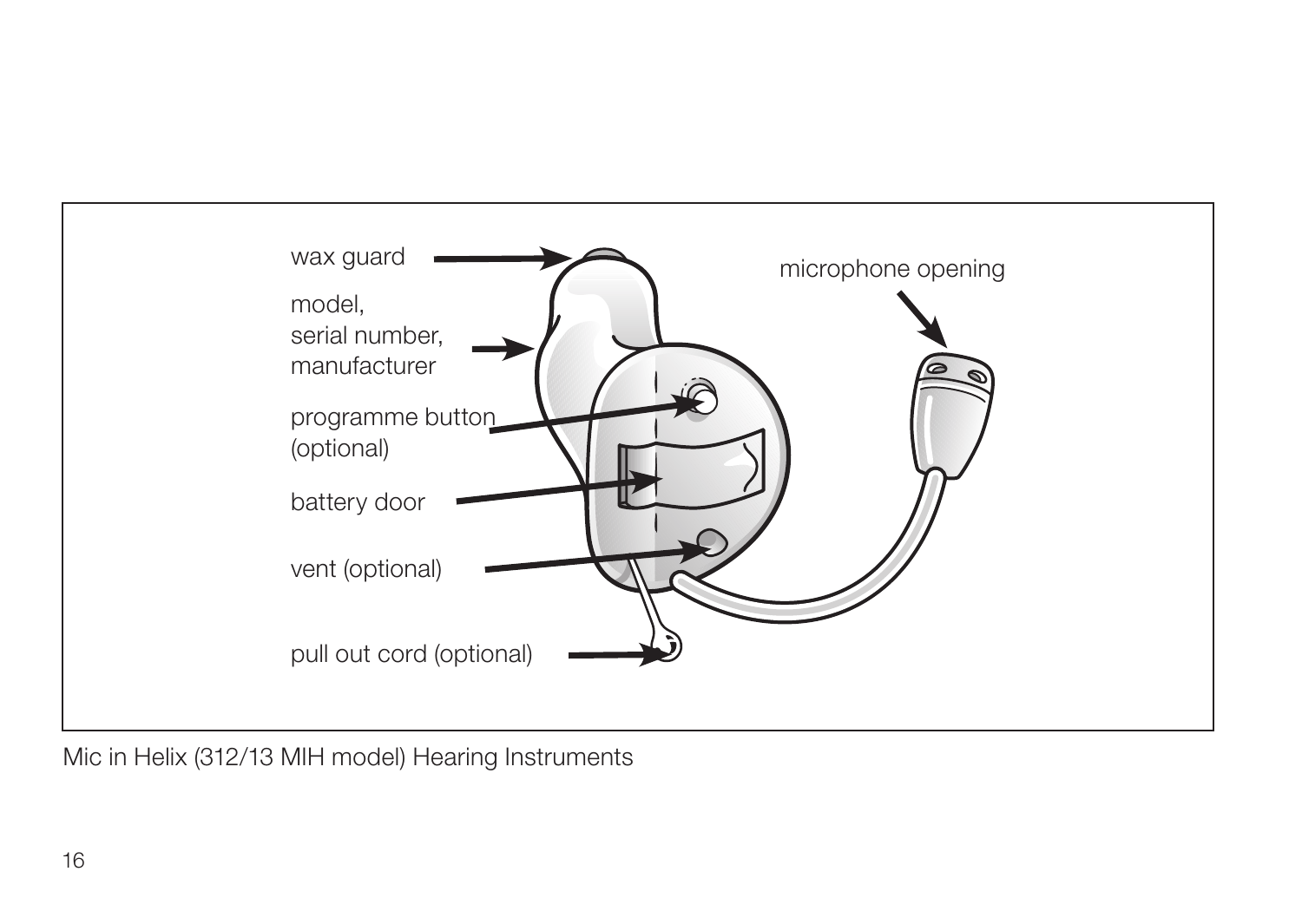# Switching on and off

Your hearing instrument is switched off by opening the battery door.

Switch your instrument on by closing the battery door.

Your instrument may have a programme button to switch programmes. However, if you close the battery door your instrument will always start in programme number 1. Read more on this subject on page 21.

At night, leave the battery door open. It increases battery life and allows moisture in your instrument to evaporate and increases the instrument's life span.

# Delayed Activation

Your hearing care professional may have activated the Delayed Activation function in your hearing instrument. This function will delay the time in which the hearing instruments turn on by several seconds after the battery compartment is closed. With Delayed Activation, a beep will be heard for each second of the delay period. If you wish, this function can be deactivated by your hearing care professional.

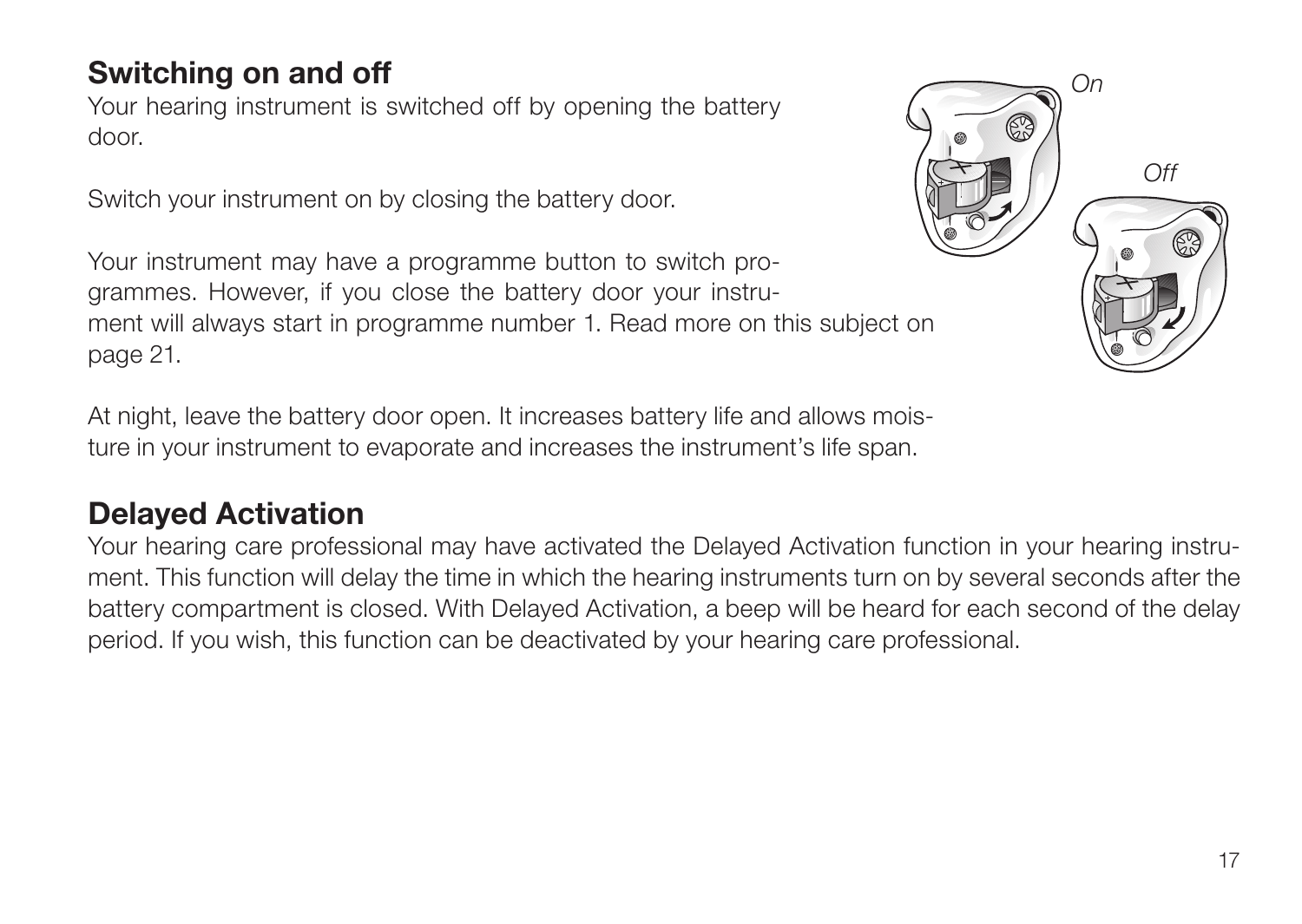# Changing batteries

(Please ask your hearing care professional what battery size is used for your hearing instrument )

#### Low battery indication

Your hearing care professional can set your hearing instrument to give an acoustical indication when the battery is reaching ithe end of its life. The hearing instrument will reduce amplification and emit a melody if battery power gets too low. This signal will recur every fifteen minutes until the hearing instrument automatically switches off. It is recommended that you keep spare batteries on hand.

#### Replacing the battery

Open the battery door by placing your fingernail/tip under the edge of the battery door and gently push it backwards. When opened, remove the dead battery. The end of the cleaning brush is magnetic. It allows for easy battery removal/insertion.

Always use new Zinc-Air batteries that have a minimum remaining shelf-life of 1 year.

Remove the protective foil and wait 2 minutes to allow full activation of the battery before inserting the battery (plus side facing up) into the hearing instrument. You will recognize the plus side of the battery because it is marked with  $a +$ . Check whether the + symbols on the battery and on the battery door are on the same side.

Always insert a battery in the opened door, never directly into the instrument.





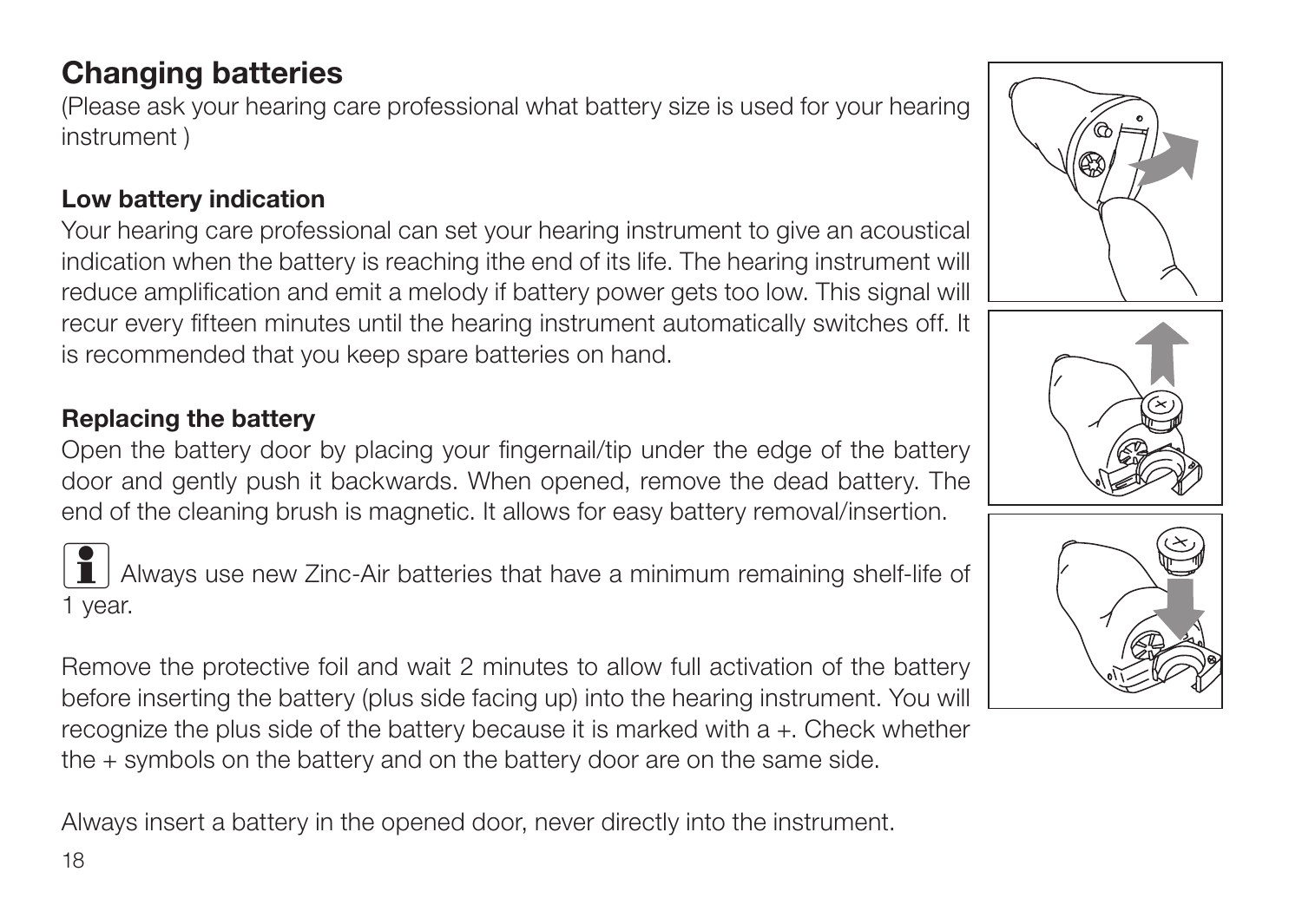Gently close the battery door. never force the door to close. If the door is not closing easily,remove and replace the battery and try again.

Whenever the hearing instruments are not in use, remember to turn them off to avoid unnecessary battery consumption.

#### Low battery indicator (when paired with Direct Line accessories)

Active usage of Beltone Direct Line accessories (for example: Remote Control, TV Link 2, Personal Audio Link and Phone Link) requires more battery power from the hearing instrument than when the hearing instruments are working on their own. When the battery in the hearing instrument has depleted to a level at which use of the Beltone TV Link 2 and Phone Link cannot be supported, the hearing instrument will play two sets of descending tones. At some point the battery level will not support the Remote Control either and you will once again hear the descending tones. The hearing instrument will continue to work as usual. Once a new battery is inserted, full operation of the accessories will resume. Remove the protective seal from the fresh battery and insert it in the battery door. Check that the + symbols on the battery and on the battery door are on the same side.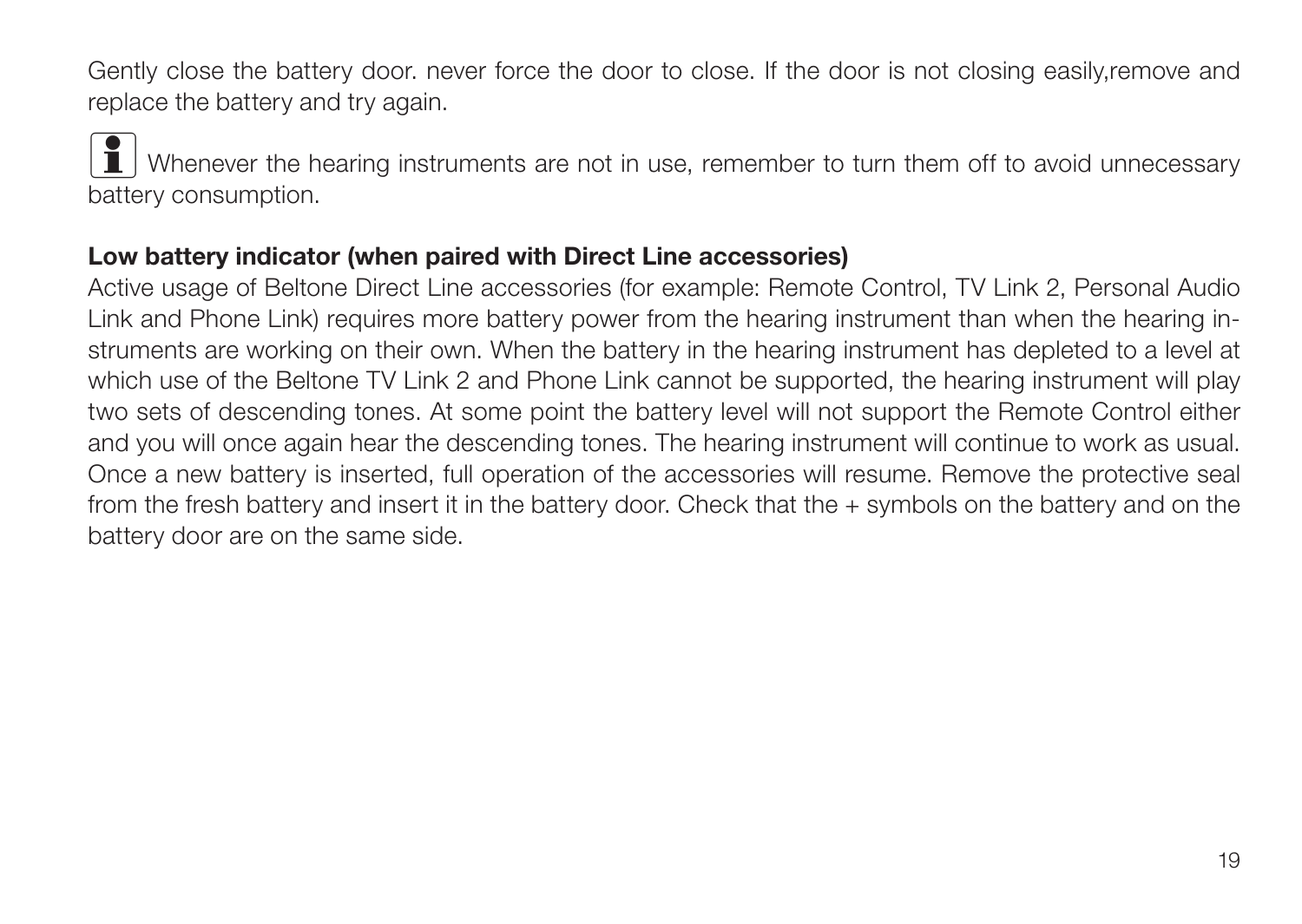### Inserting and removing your custom instrument

#### Inserting the instrument

- The insertion process varies with the shape of your ear canal. A fairly straight ear canal allows for easy insertion. However, some ear canals have sharper curves and may require more care.
- Take the hearing instrument between thumb and index finger and position its 'point' in your ear canal. If available the colour dot must point upwards on CIC instruments. For the IIC, a white dot will be on the top side of the shell to show the orientation for insertion.
- Now slide the instrument all the way into your ear canal with a gentle. twisting motion. Insertion can be easier if you gently pull your ear backward with your other hand.
- Move the instrument up and down with your index finger and press gently to ensure it is positioned correctly. Opening and closing your mouth can aid insertion. You will feel when the instrument is inserted correctly.



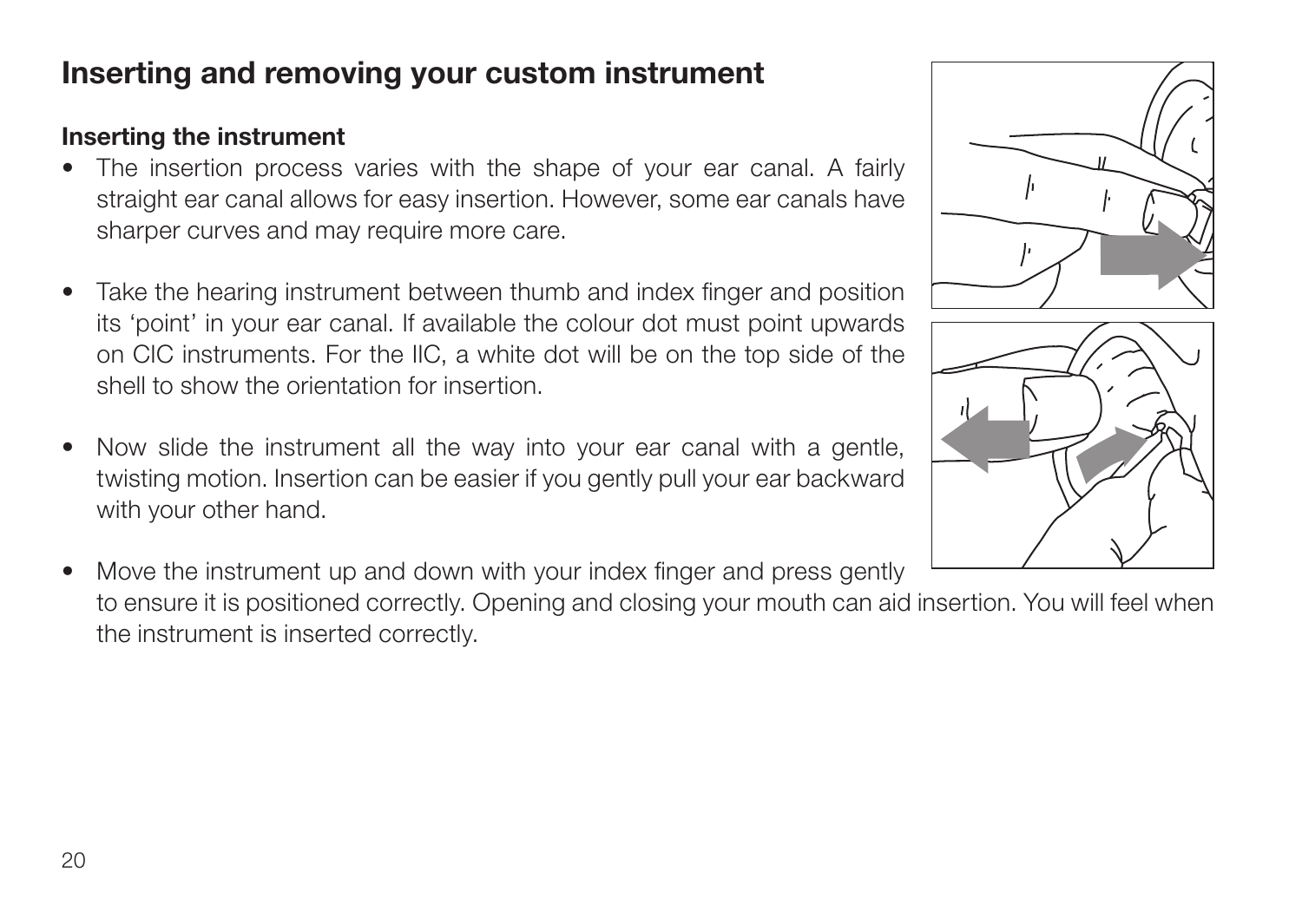#### Removing your instrument

- Using your thumb and index finger gently pull the hearing instrument (not the battery door) from your ear. CIC instruments often have a thin plastic pullout cord. Use this. Never pull the battery door.
- Removal may be easier if you open and close your mouth while simultaneously pulling your ear backward with your other hand.

Take some time at home to practice inserting and removing your instrument. It may be helpful to position your elbows on a table and use a mirror.

#### Inserting and removing your custom instrument (Mic in Helix devices)

#### Inserting the instrument

- The insertion process varies with the shape of your ear canal. A fairly straight ear canal allows easy insertion. However, some ear canals have sharper curves and may require more care.
- Take the hearing instrument between thumb and index finger and position its 'point' in your ear canal. If available the colour dot must point upwards.
- Now slide the instrument all the way into your ear canal with a gentle, twisting motion. Insertion can be easier if you gently pull your ear backward with your other hand.
- Move the instrument up and down with your index finger and press gently to ensure it is positioned correctly. Opening and closing your mouth can aid insertion. You will feel when the instrument is inserted correctly.



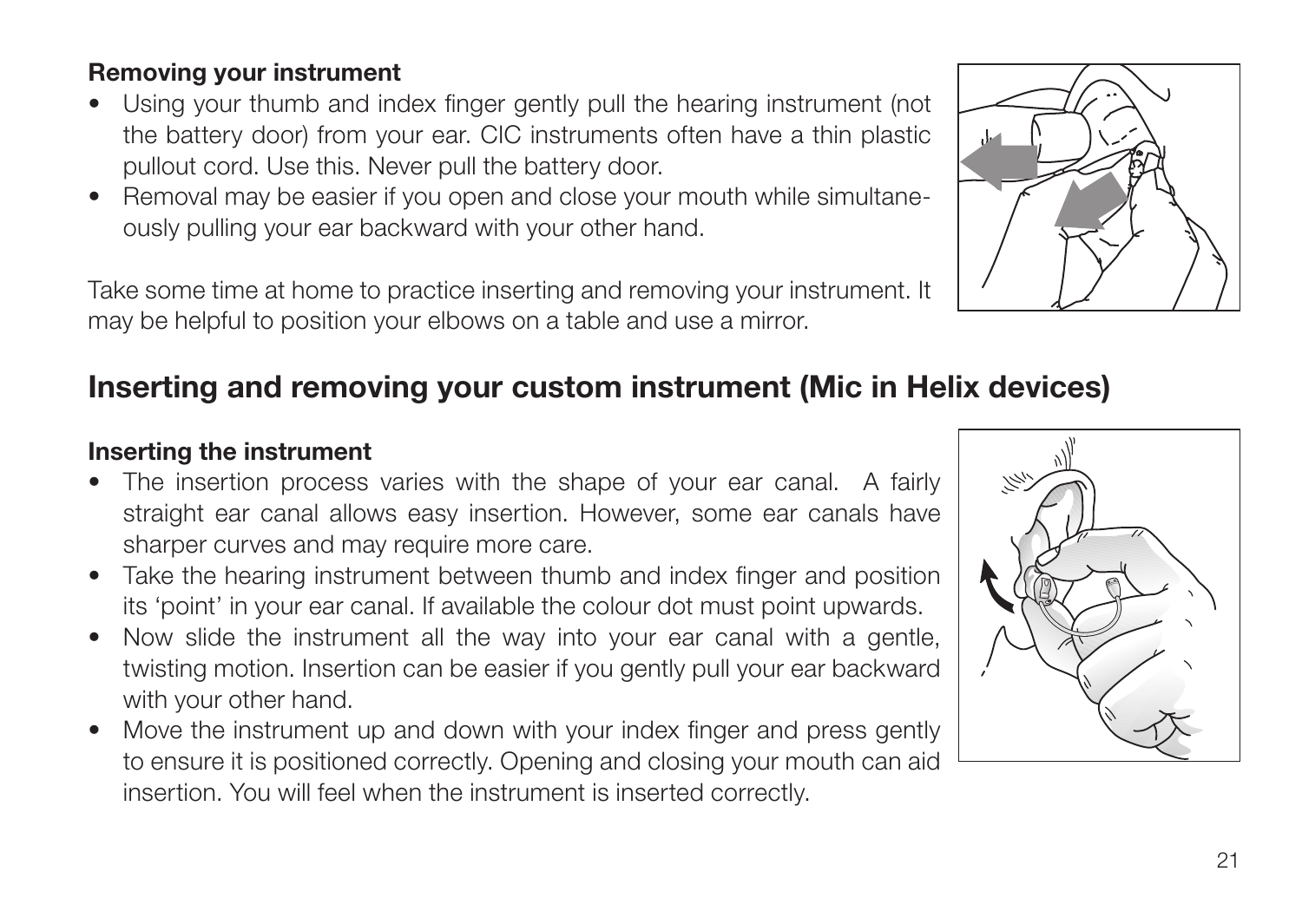- After the hearing instrument has been properly seated in the ear canal, locate the microphone and tubing.
- Gently push the microphone into the creased area of the ear that is located above the ear canal entrance.
- After the microphone is in place, push the tubing into place.

It is important that the microphone tube fits correctly in your ear. If the microphone tube irritates your ear, please contact your hearing care professional.

# Recognising left and right instrument

Your hearing instrument is made to fit your ear - right and left instruments differ in shape.

Your hearing instrument is marked with either a left or right indication:

- A left instrument has a blue wax guard, blue shell, or a blue dot;
- A right instrument has a red wax guard, red shell, or a red dot.

This is easy to remember:  $\text{Red} = \text{Richt}$ .

The colour dot must point upwards on your instruments.

Your hearing instruments are not interchangeable between ears, so do not swap them.

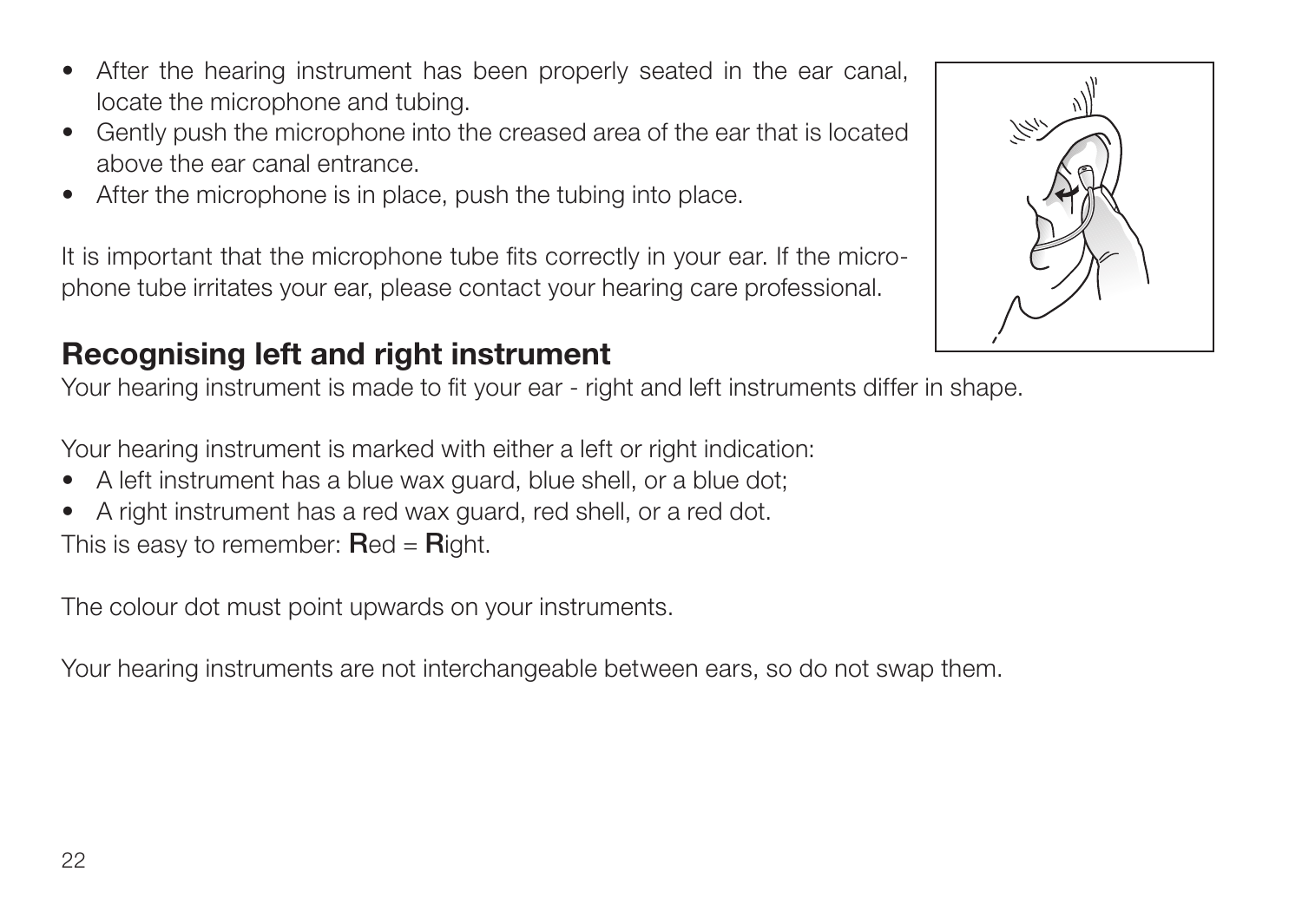### Setting the volume – optional

Your instrument has a fully automatic volume control. Therefore, it should not be necessary to control the amplification (volume) manually.

However, on some types of devices the volume control provides you with the ability to adjust the amplification to your liking. This volume control is not available on IIC instruments.

Use your index finger to turn the volume wheel. Turn the wheel forwards to increase and turn it backward to decrease the volume.



During the fitting of the hearing instrument, your hearing care practitioner will have chosen an optimal volume setting for you. When switching the instrument on, the volume will have that same setting.

- To prevent unintended use by children or users who are physically or mentally challenged, the volume control must be configured to allow only a decrease in the output level.
- If you prefer not to use the volume toggle, your hearing care practitioner can switch the volume control off.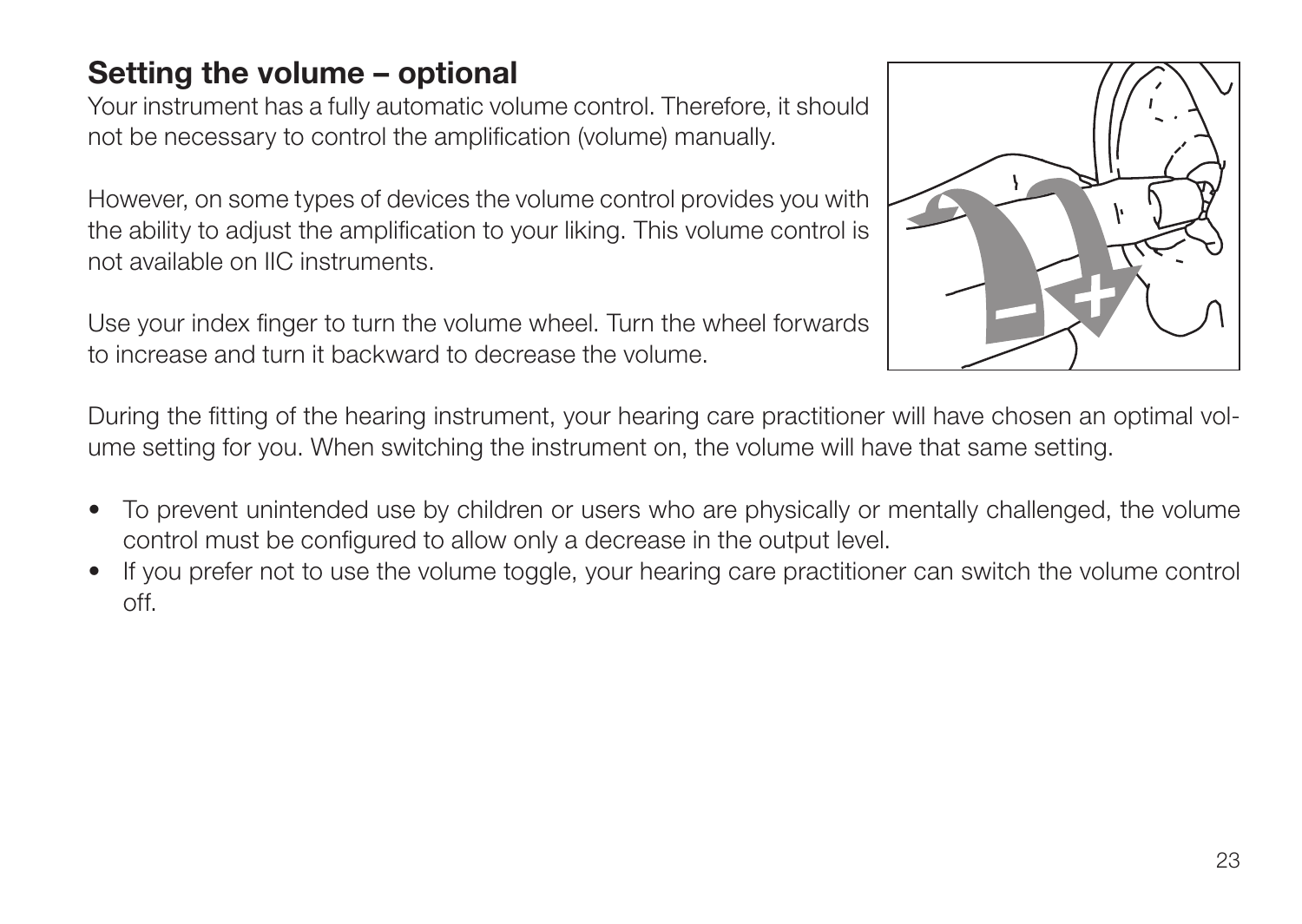### Programme button – optional

If you have a hearing aid with a programme button, this will allow you to use up to four different listening programmes, each of them suitable for certain situations.

After pressing the programme button, the instrument will switch programmes. If it was in programme 1 it will switch to programme 2, if it was in programme 2 it will switch to programme 3, etc.

If programmes 2, 3 or 4 are not activated, nothing will happen.

After pressing the programme button, a beep will indicate that the instrument has switched programme.

The number of beeps indicate which programme in the instrument is active:

- one single beep indicates programme 1
- two beeps indicate programme 2
- three beeps indicate programme 3
- four beeps indicate programme 4

When you close the battery door and switch the instrument on it will start in programme 1, confirmed by one single beep.

Press the programme button if you want to move to a different listening programme.

If you have two hearing instruments with the synchronization function enabled, programme changes to one instrument will automatically repeat in the second instrument. When a programme change is made in one instrument, you will hear the same amount of confirmation beeps in the second instrument.



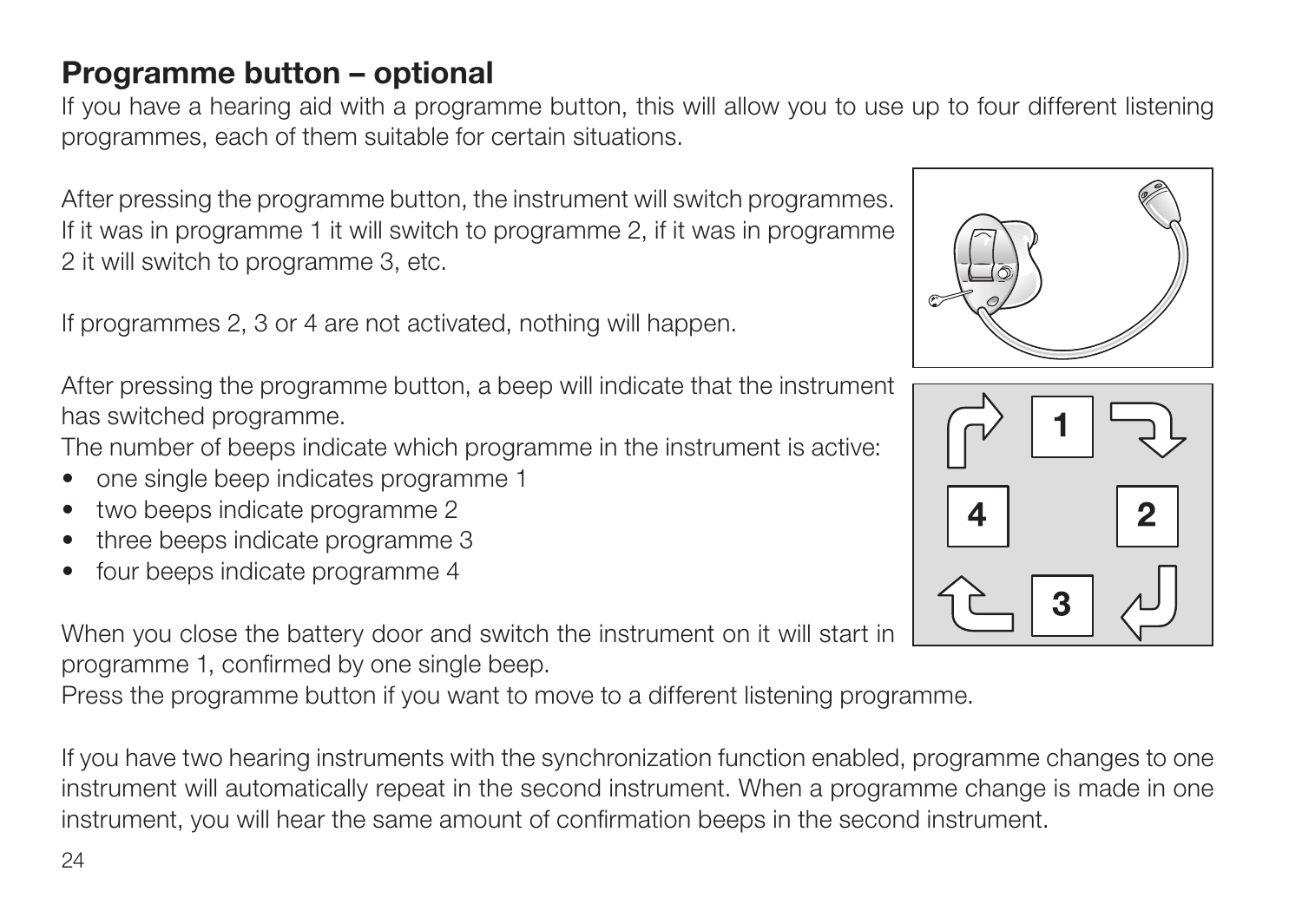#### Let your hearing care practitioner fill out the following table:

| Programme<br>number | Type of programme | Intended for |
|---------------------|-------------------|--------------|
|                     |                   |              |
|                     |                   |              |
|                     |                   |              |
|                     |                   |              |

Note: Not all devices have 4 programmes so ask your hearing care professional if your device is equipped for multiple programmes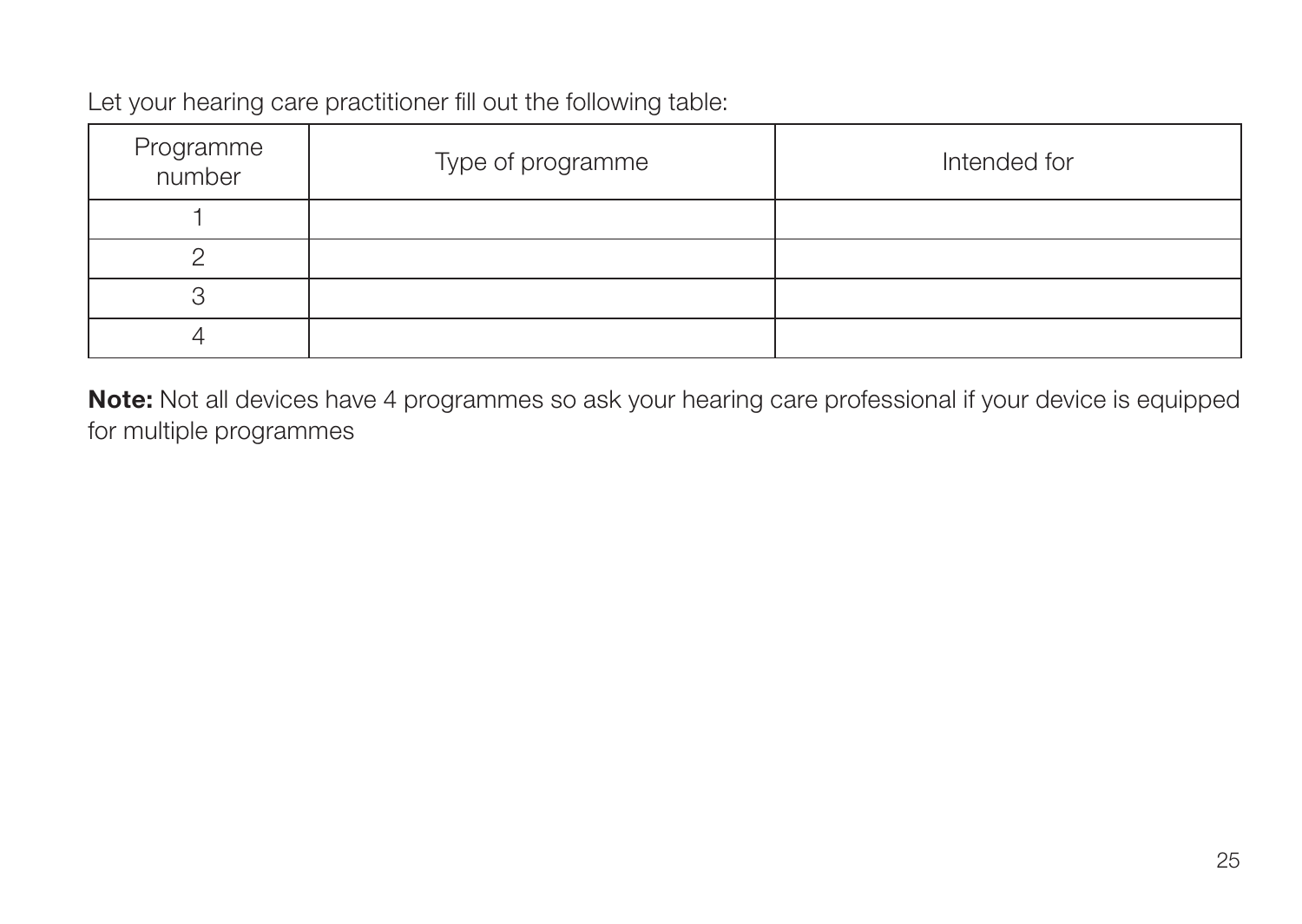#### Dual microphone system – optional

ITC and ITE models can optionally have a directional microphone function, recognisable by a 2nd microphone opening. If you want to listen to a person in a noisy environment, the microphone in these hearing instruments can help you to concentrate on the speech. If the microphone is in the directional mode the background noise may be suppressed. In this mode the sounds in front of you will be enhanced, so you can better hear the speech of the person you look at. Your hearing care practitioner can programme the microphone in the required modes.

Depending on your hearing instrument and the setting chosen by you and your hearing care practioner, switching to and from directional mode can be done automatically.

# Telecoil Programme

Your hearing instrument may have an optional built-in function, enabling an improved use of the telephone and better hearing in churches or halls where an induction loop system is installed. In order to activate this function, the telecoil programme has to be selected. In this programme you will hear the tele-loop transmitted sounds through the telecoil and the environmental sounds through the hearing aid microphone. If you wish, your hearing care professional can change the settings in such a way that you will hear no sounds from the microphone, meaning that most environmental sounds will be lost.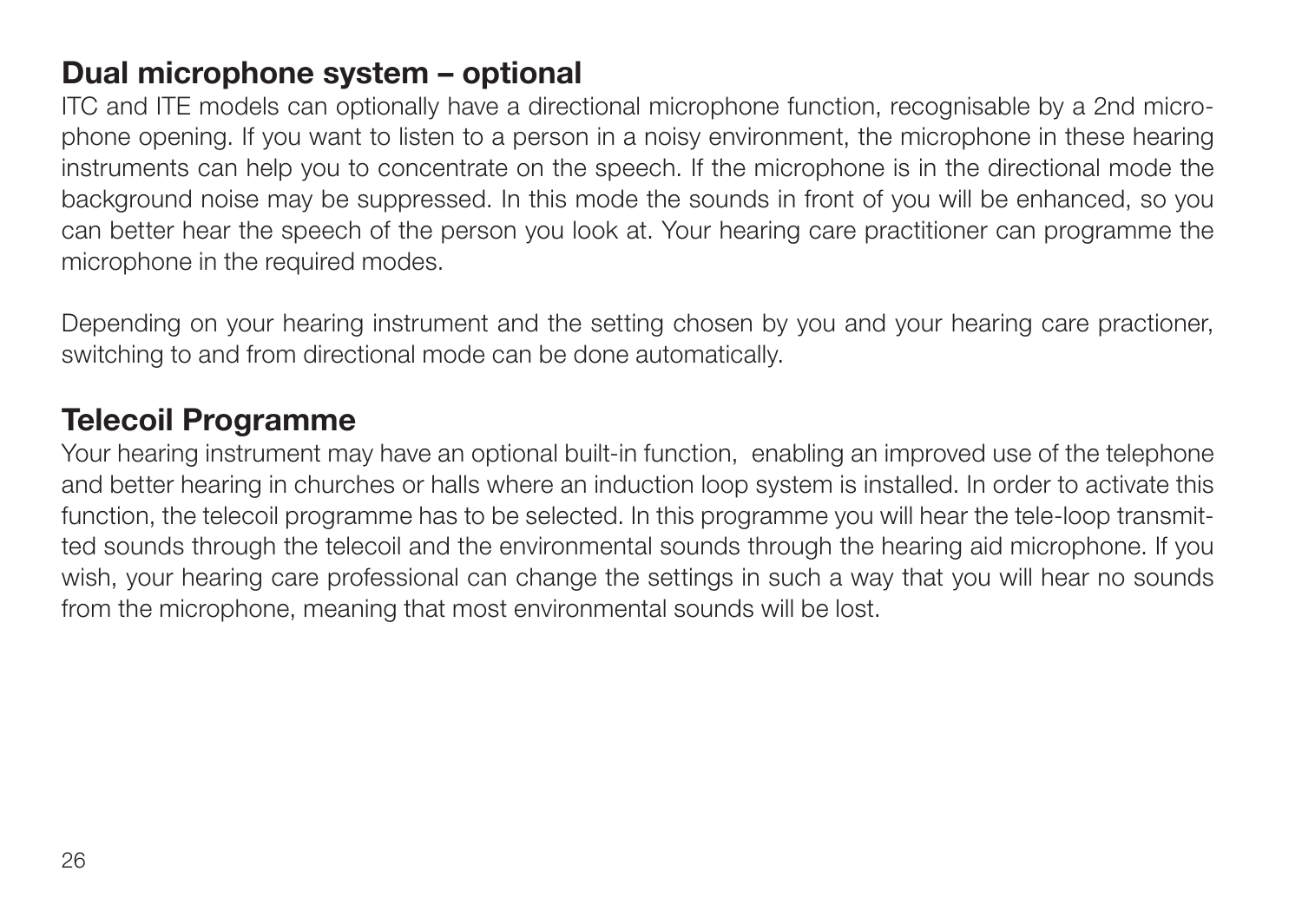# Hearing through an induction loop

More and more public places, churches, theatres and cinemas, have induction loop systems. In these particular rooms, they transmit the sound of the presenter or show. At home, radio or television can be connected to an induction loop system. Sound quality through an induction loop is often better because noises from the environment are not transmitted.

- Switch your instrument to the telecoil programme.
- Choose a good spot. Reception is not clear in all locations; it depends on the position of the induction loop. Watch for signs or try a different seat yourself.
- If needed, adjust the volume up or down.
- After the service or show, switch your instrument back to the microphone programme. You will now hear through the microphone again.
- If the sound of your hearing instrument in the telecoil programme is very soft all the time, ask your hearing care practitioner to make an adjustment.
- Your hearing care practitioner will gladly provide you with advice regarding an induction loop system at home. Please ask for it.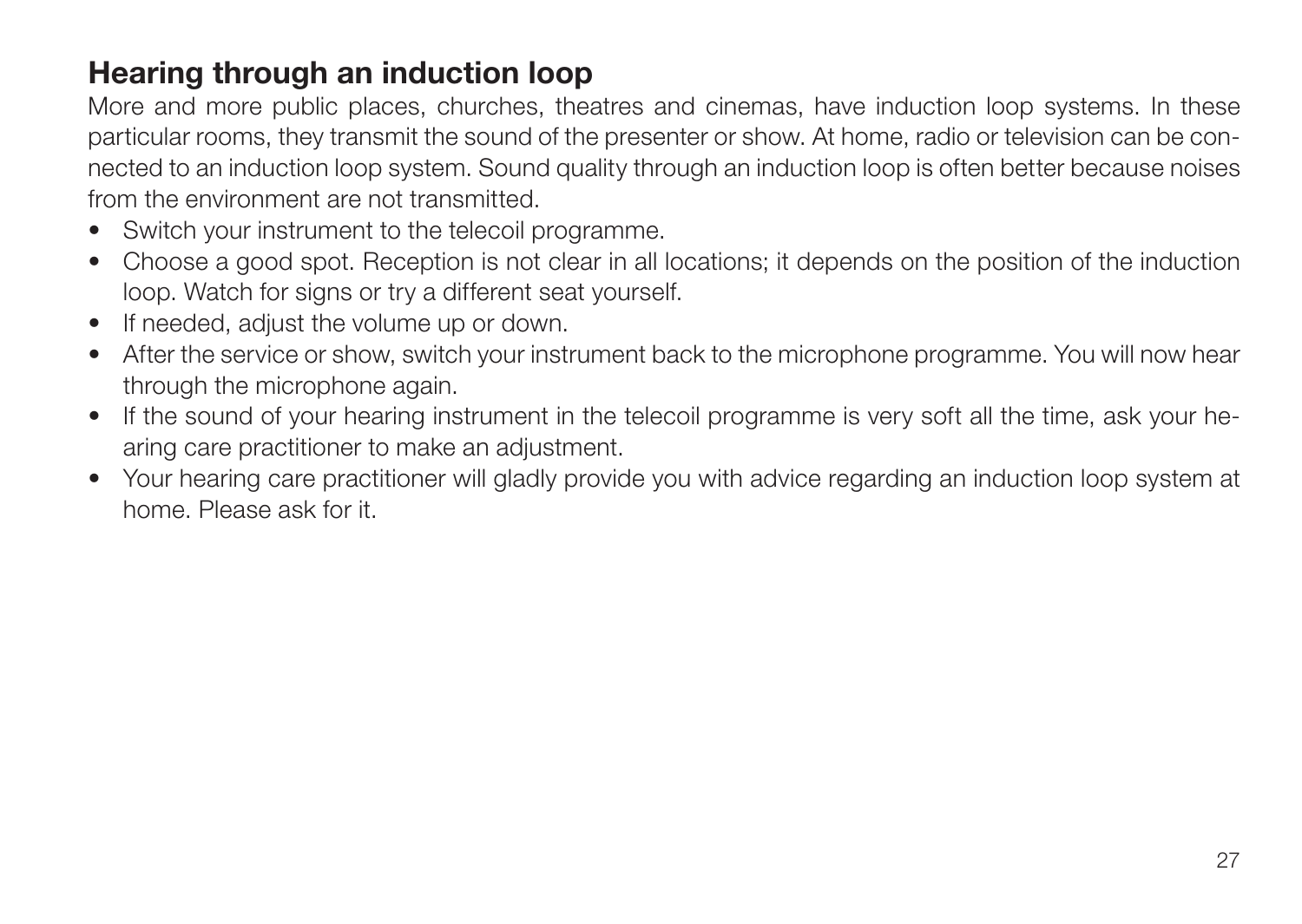# Using the telephone

Your hearing instrument allows you to use the telephone as you ordinarily do. Hold the phone up to your ear as you normally would.

If you should experience any problems when using the phone, try one of the following solutions:

- Switch your instrument to the telecoil programme, by pushing the programme button.
- Hold your telephone handset over your ear as you normally would, but without pressing against the hearing instrument.
- Listen to the dialing tone and move the handset a little to find the position that gives the best reception.
- The best position to hold a telephone may be determined by the shape of telephone you are using.
- If needed, turn the volume up or down.
- After completing the phone call, switch your instrument back to the microphone programme.

If the phone has a poor telecoil signal, use the microphone programme. Do not hold the handset too tightly against your ear since this might cause 'whistling.'



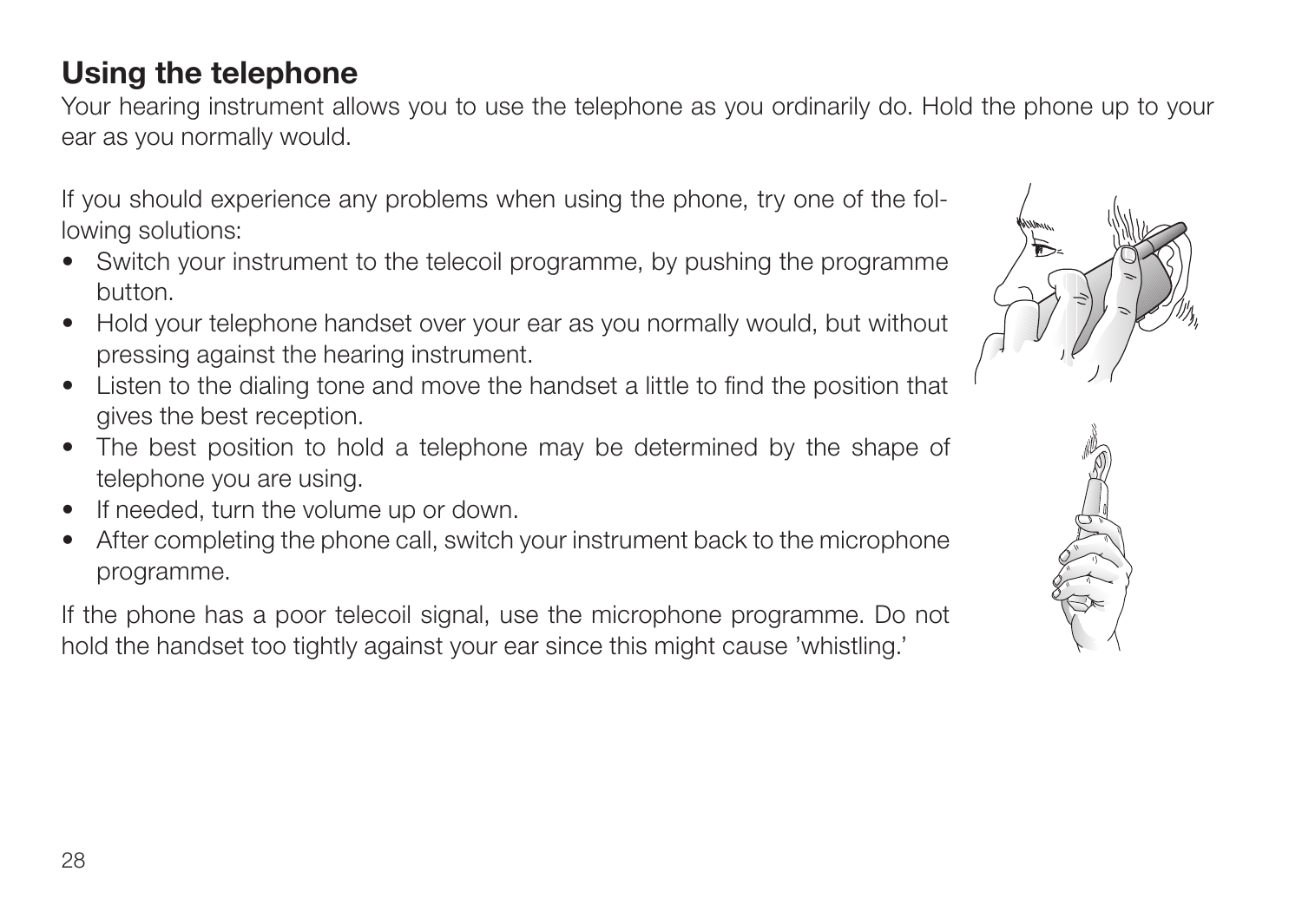Your hearing care professional can design a telephone programme that you can switch to when using the phone. This programme is designed to ease listening on a phone. If you have a hearing instrument with a programme button, you can switch to this programme manually. Your hearing care professional can also enable the Auto-Phone function to switch to the telephone programme automatically.

# Auto Phone – optional (not for IIC customs)

The Auto Phone function allows your hearing instrument to automatically switch to your telephone programme when a telephone receiver is raised to the ear. When the telephone receiver is removed from the ear, the hearing instrument automatically returns to the previous listening programme.



#### Placement of Auto Phone magnets

Place Auto Phone magnet on your telephone receiver to allow operation of the Auto Phone function. In order to place Auto Phone magnet properly:

- 1. Clean the telephone receiver thoroughly.
- 2. Hold the telephone vertically, in a position similar to when making a telephone call.
- 3. Place the magnets just below the telephone receiver. Make sure not to cover the microphone openings. If necessary, move the magnet to another position to improve ease of use and comfort while speaking.
- 4. If you are not satisfied with the strength of Auto Phone, you can reposition the Auto Phone magnet or add additional Auto Phone magnets.

Only use recommended cleaning agent to clean the telephone prior to placing the magnet on the phone in order to obtain best possible adherence.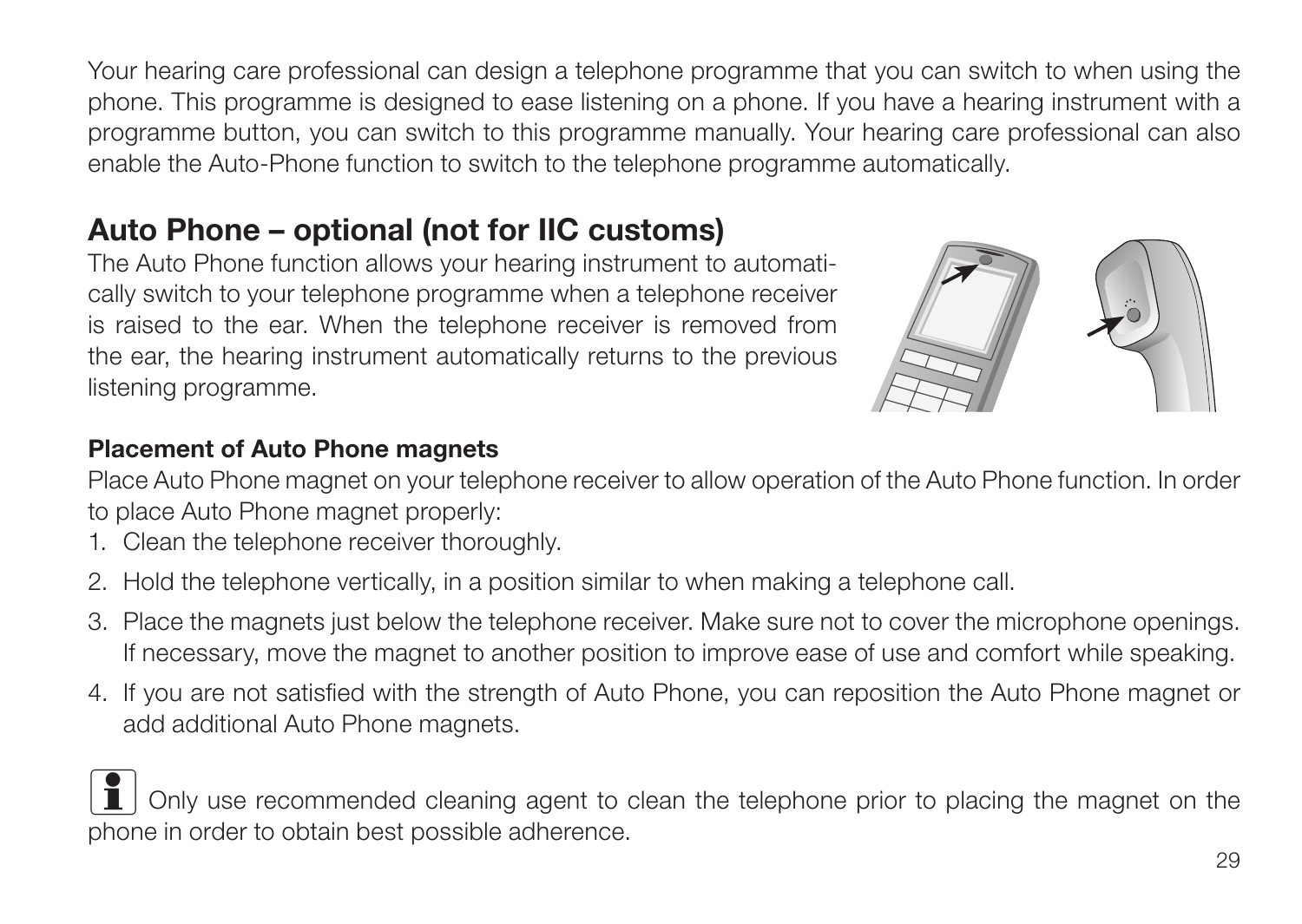# Auto Phone warnings i

Keep magnets out of reach of pets, children and mentally challenged persons. If a magnet is swallowed, please seek advice from a medical practitioner.

The magnet may affect some medical devices or electronic systems. The manufacturer of any magnetically sensitive devices (e.g. pacemakers) should advise you regarding appropriate safety precautions when using your hearing instrument and magnet in close proximity to the medical device or electronic system in question.

If the manufacturer cannot issue a statement, we recommend keeping the magnet or a telephone equipped with the magnet 30 cm (12") away from magnetically sensitive devices (e.g. pacemakers).

### Auto Phone precautions  $\triangle$

High distortion during dialing or phoning may mean that the magnet is not in the optimal position relative to the telephone receiver. To avoid the issue, please move the magnet to another place on the telephone receiver.

Only use magnets supplied by Beltone.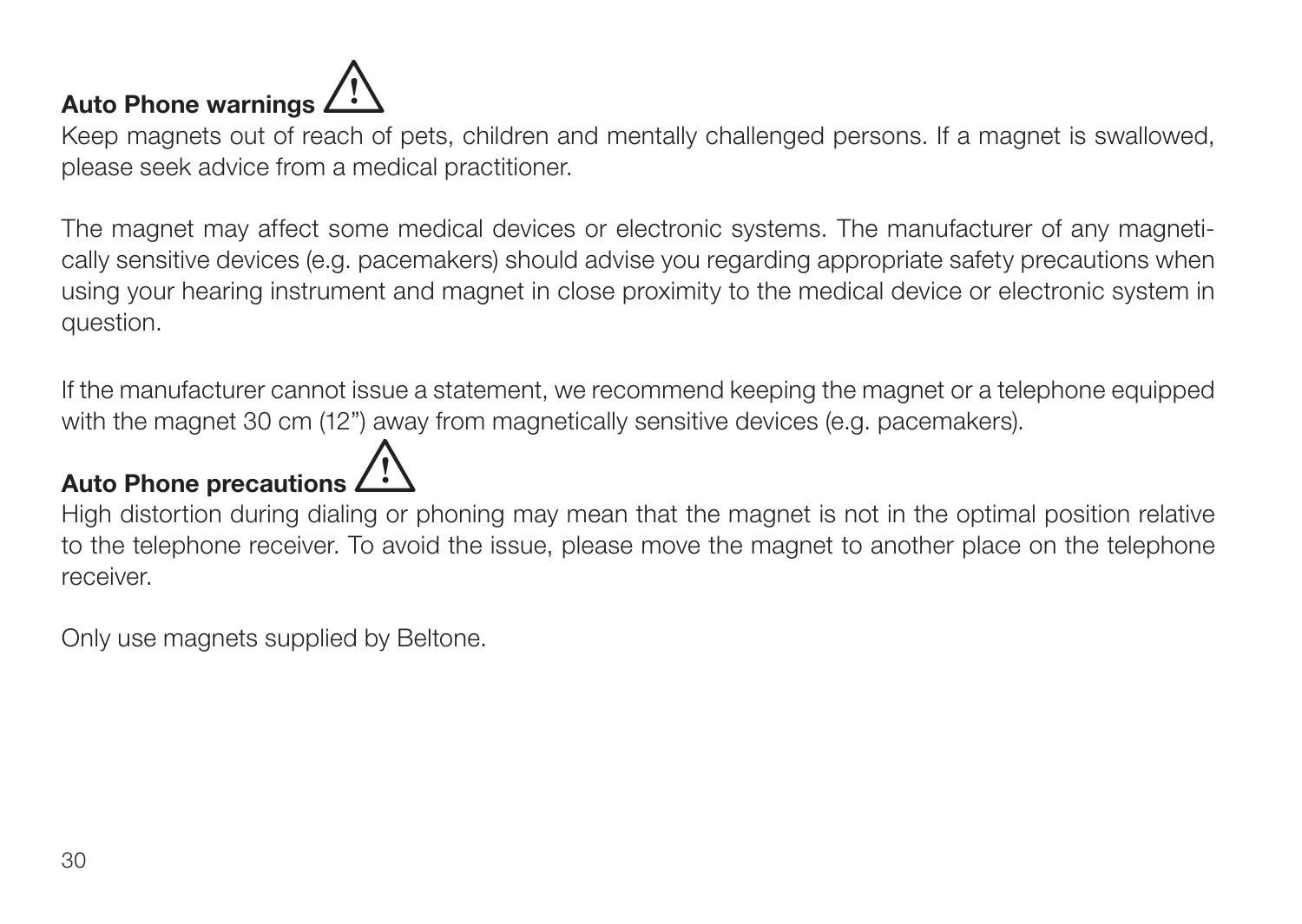#### Auto Phone usage

Telephones can be used in a normal manner. A short melody will indicate that the Auto-Phone feature has automatically switched to the programme designed specifically for listening on the phone. Initially, you may need to move the telephone receiver slightly to find the best position for reliable Auto-Phone activation and good hearing on the telephone. If the switching mechanism is not reliable or consistent, additional magnets can be placed on the telephone.

#### Listen to radio or TV

When listening to the TV or the radio, start out by listening to news commentators since they usually speak clearly, then try other programmes. If you find it difficult to listen to TV or radio, your hearing care professional will be able to give you advice on available accessories to enhance your listening capabilities for TV and radio.

# Using Beltone Hearing Instruments with smart phone apps

# I Intended use of smart phone apps:

Beltone smart phone apps are intended to be used with Beltone wireless hearing aids. Beltone smart phone apps send and receive signals from the Beltone wireless hearing aids via smart phones for which the apps have been developed.

Use with smart phone apps:

- Notifications of app updates should not be disabled, and it is recommended that the user installs all updates to ensure that the app will function correctly and will be kept up to date.
- The app must only be used with Beltone devices for which it is intended, and Beltone take no responsibility if the app is used with other devices.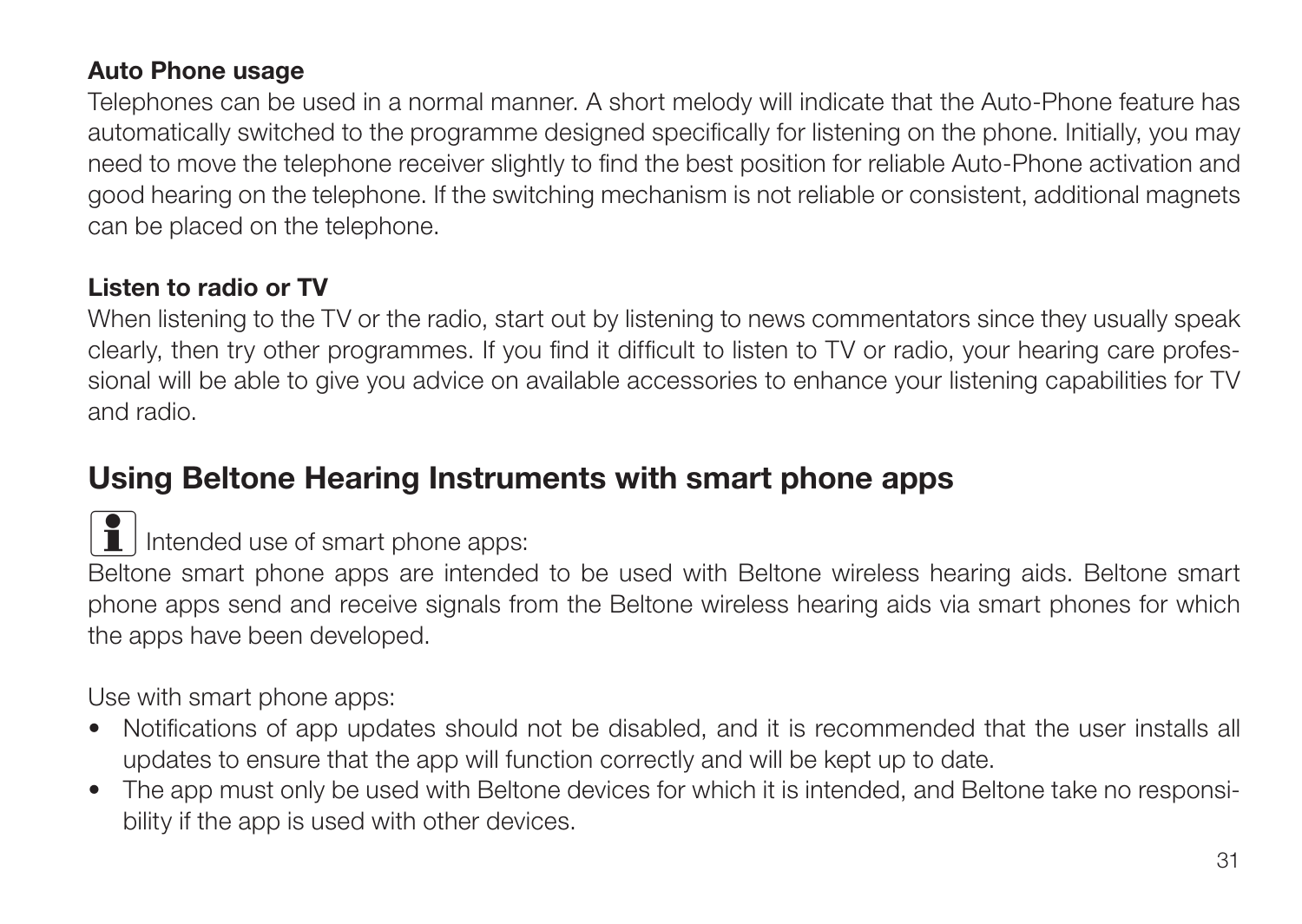• If you would like a printed version of the user guide for a smart phone app please consult customer support or our website to obtain a printed user guide.

# Using Beltone Hearing Instruments with iPhone®, iPad®, and iPod touch® (Beltone Legend)

Beltone Legend™ is a Made for iPhone instrument and allows for direct communication and control with an iPhone, iPad, or iPod touch. For assistance in pairing and using these products with your Beltone Legend™ wireless device, please contact your hearing care professional.

# Cellular phones

Your hearing instrument is designed to comply with the most stringent Standards of International Electromagnetic Compatibility. However, not all cell phones are hearing instrument compatible. The varying degree of disturbance can be due to the nature of your particular cellular phone or of your wireless service provider. If you find it difficult to obtain a good result while using your cellular phone, your hearing care professional will be able to give you advice on available accessories to enhance listening capabilities.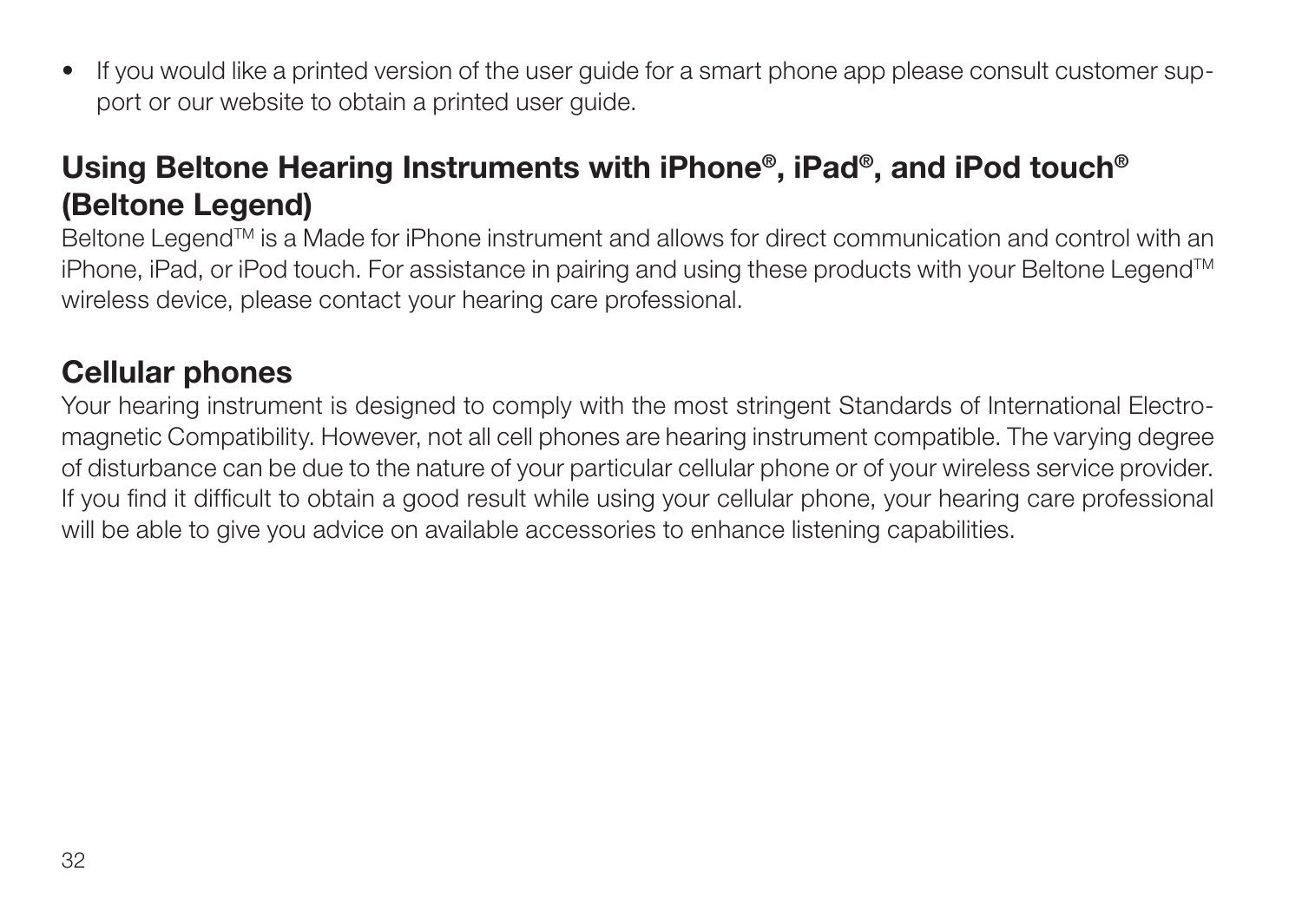

When boarding a flight or entering an area where RF transmitters are prohibited, wireless functionality must be deactivated as it is not allowed to radiate radio signals during flights or in otherwise restricted areas.

#### For wireless hearing instruments follow the following steps to enter and leave flight mode:

It is possible to disable wireless operation by performing the following sequence of operations. Note that this operation is the same for both hearing instruments with and without a programme button.

- 1. Close the battery door (Hearing Instrument is turned on)
- 2. Open the battery door within 10 seconds of doing operation #1 (Hearing Instrument is turned off)
- 3. Close the battery door (Hearing Instrument is turned on 2nd time)
- 4. Open the battery door within 10 seconds after doing operation #3 (Hearing Instrument is turned off 2nd time)
- 5. Close the battery door (Hearing Instrument is turned on 3rd time)

When disabled manually, it is possible to re-enable wireless operation by opening and closing the battery door. 10 seconds after this operation is completed, wireless operation will begin again.

Note: It is important to wait an additional 15 seconds after wireless function resumes before opening and closing the battery compartment again for any reason. If the battery compartment is opened and closed during this 15 second window, flight mode will resume.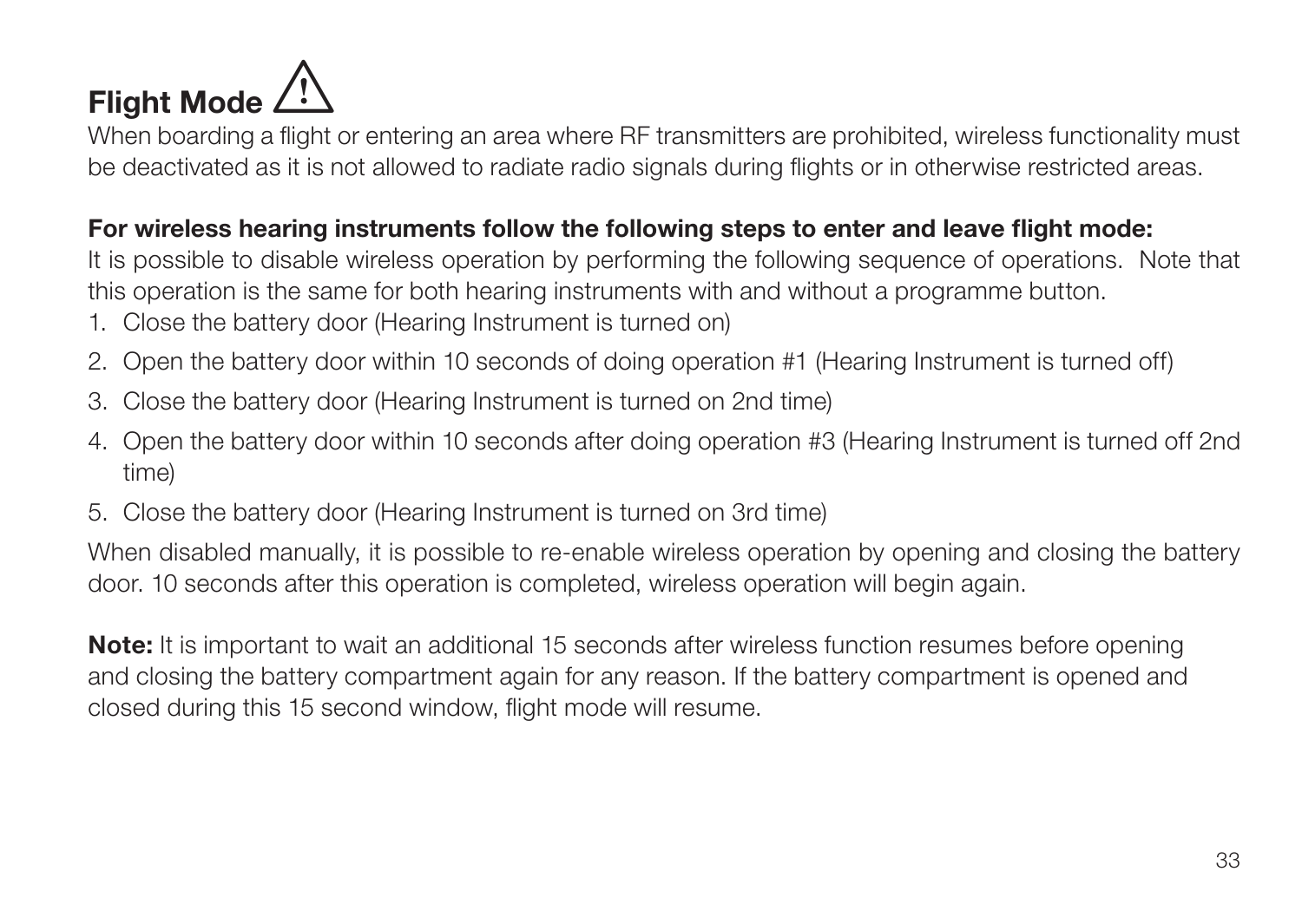# **Care and maintenance**  $\boxed{\mathbf{1}}$

Please follow the following instructions to prolong the durability of your hearing instruments:

- 1. Keep your hearing instrument clean and dry. Wipe the case with a soft cloth or tissue after use to remove grease or moisture. Do not use water or solvents, as these can damage the hearing instrument(s).
- 2. Never immerse hearing instruments in water or other liquids, as liquids may cause permanent damage to the hearing instruments.
- 3. Avoid rough handling of hearing instruments or dropping them on hard surfaces or floors.
- 4. Do not leave hearing instruments in or near direct heat or sunlight, such as in a hot, parked car, as excessive heat can cause damage or deform the casing.
- 5. Do not wear your instrument while showering, swimming, in heavy rain or in a moist atmosphere such as a steam bath or sauna.
- 6. If your instrument does get wet, or if it has been exposed to high humidity or perspiration, it should be left to dry out overnight with the battery out and the battery compartment open. It is also a good idea to put the instrument and battery in a sealed container together with a drying agent (desiccator) overnight. Do not use the instrument until it is completely dry. Consult your hearing care professional as to which drying agent to use.
- 7. Remove your hearing instrument when applying such things as cosmetics, perfume, aftershave, hair spray, and suntan lotion. These might get into the instrument and cause damage.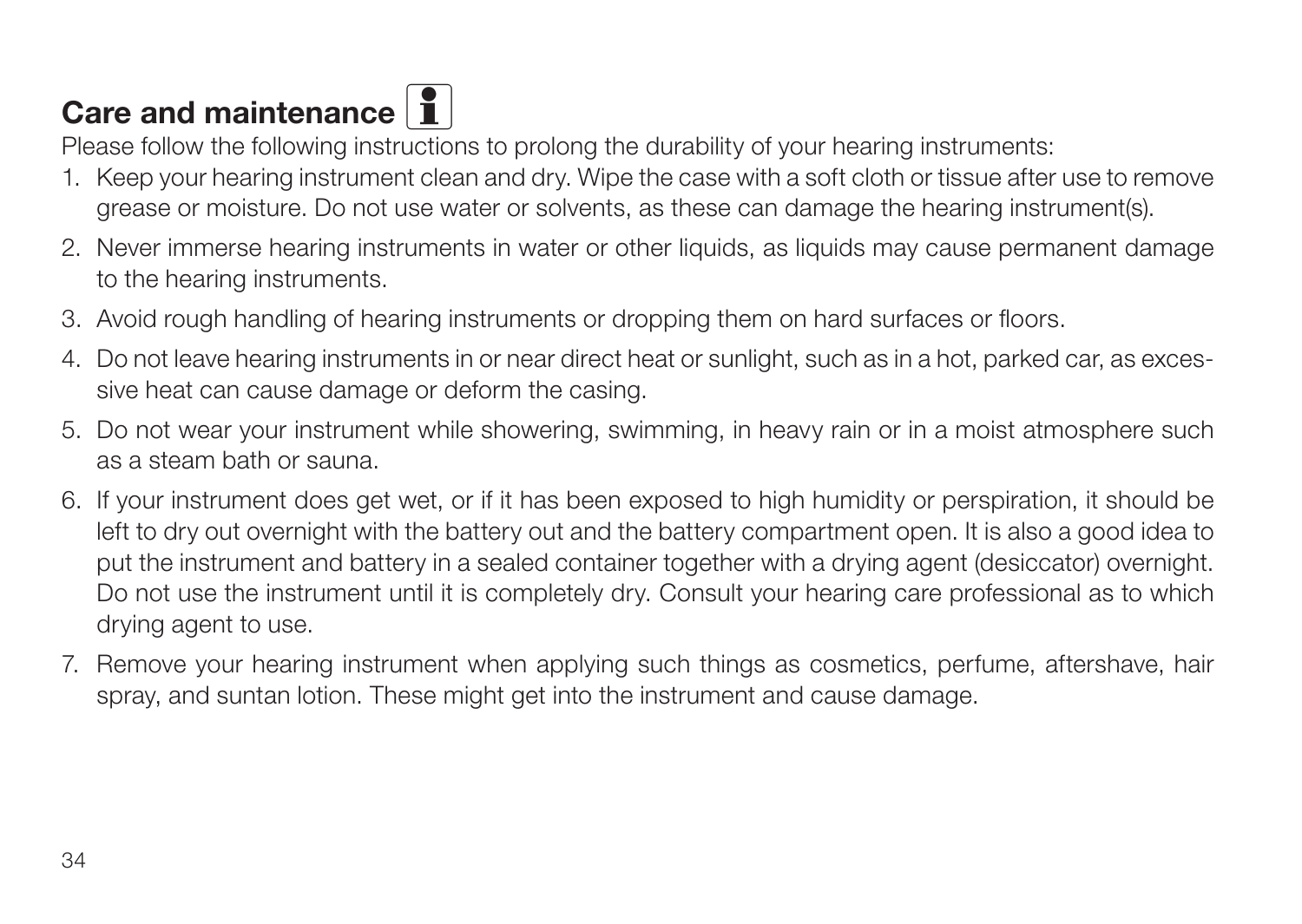# Daily Cleaning

- Clean your instrument with a soft, dry cloth and the small brush. Do this above a soft surface or table to avoid damage if the instrument falls.
- Do not use water or fluids.
- Do not use alcohol or any other solvents to clean your hearing aids the protective coating will be damaged.

#### Cleaning the vent

Your hearing instrument may have a vent, a small canal through the entire instrument. If so, clean it regularly.

- Insert the vent-cleaning tool plastic line with handle into the vent. Push the cleaning line completely through the vent.
- Wipe off any collected earwax.
- Pull the line out and wipe off again.
- Repeat this until all the earwax has been removed.





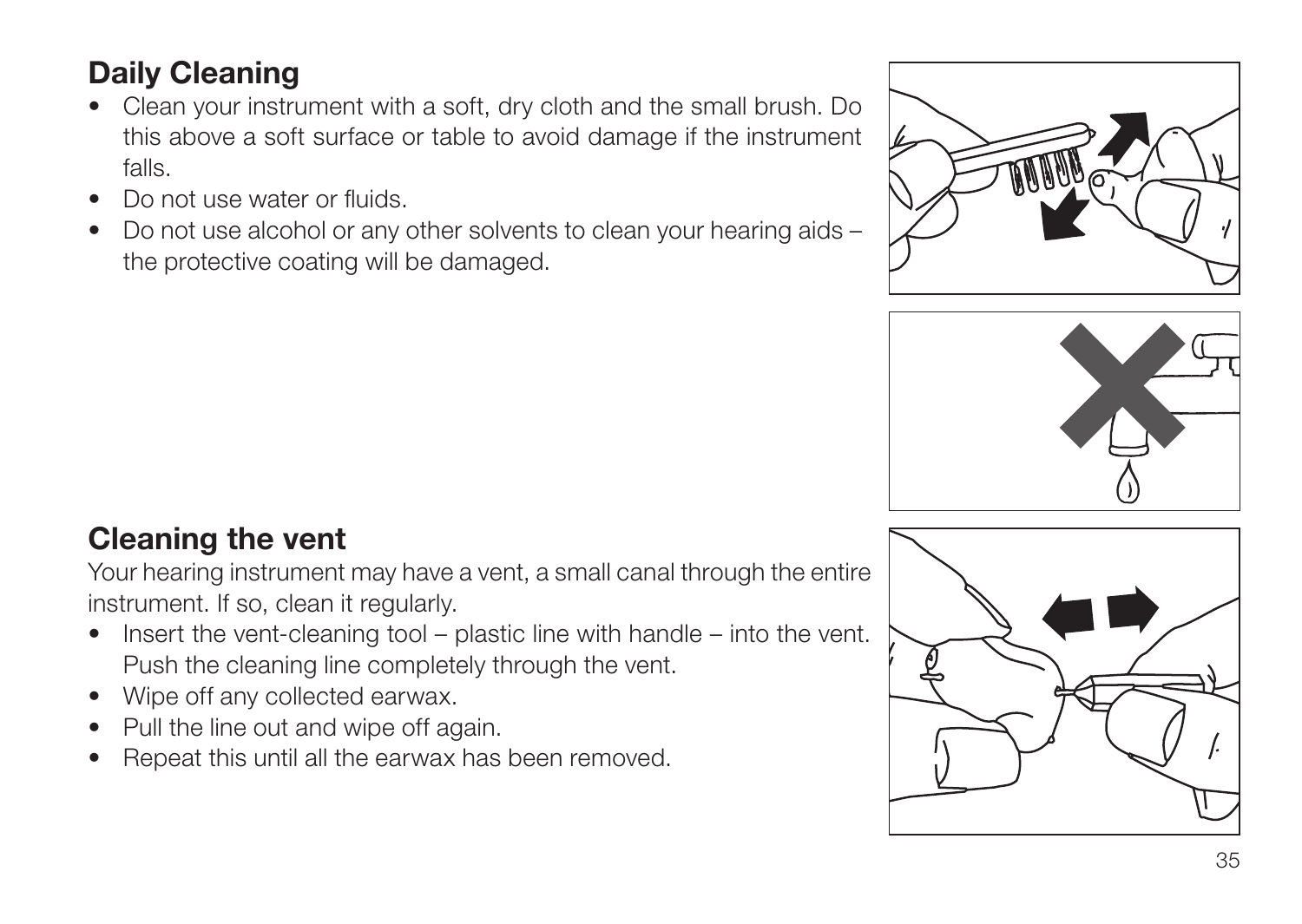# Wax guard

Your hearing instrument is usually equipped with a wax quard. The wax quards are available in a set, containing red guards, blue guards, and a dedicated tool for changing them. Use red wax guards for right instruments and blue guards for left instruments. For IIC and some custom products instruments, a white wax guard is used for both left and right instruments.

#### For changing HF3 (red/blue) wax filters, the following steps are needed:

- 1. Brush the sound outlet area with the sound outlet pointed down.
- 2. Insert the threaded end of the wax filter tool into the used wax filter, and gently rotate clockwise.
- 3. Gently pull until the used filter is removed.
- 4. Discard the used filter in the slot located in the wax filter kit by pressing it into the center, sliding it to one end of the slot, and pull until the filter is discarded.
- 5. Flip the wax filter tool around, locate a new filter in the dial, and press the tip of the tool into the center of the dial.
- 6. Gently pull the new filter out of the dial.
- 7. Align the new filter to the sound outlet.
- 8. Press the new filter into the opening, and simultaneously pull and rock back and forth until the new wax filter is in place.

#### For changing Cerustop (white) wax filters, the following steps are needed:

- 1. To remove the old wax guard, insert the removal side of the wax guard tool into the used wax guard so that the shaft of the tool is touching the rim of the wax guard. Slowly pull the wax guard straight out.
- 2. To insert the new wax guard, gently press the replacement side of the wax guard tool straight into the hole of the sound outlet until the outer ring lies flush with the outside of the receiver. Pull the tool straight out -the new wax guard will remain in place.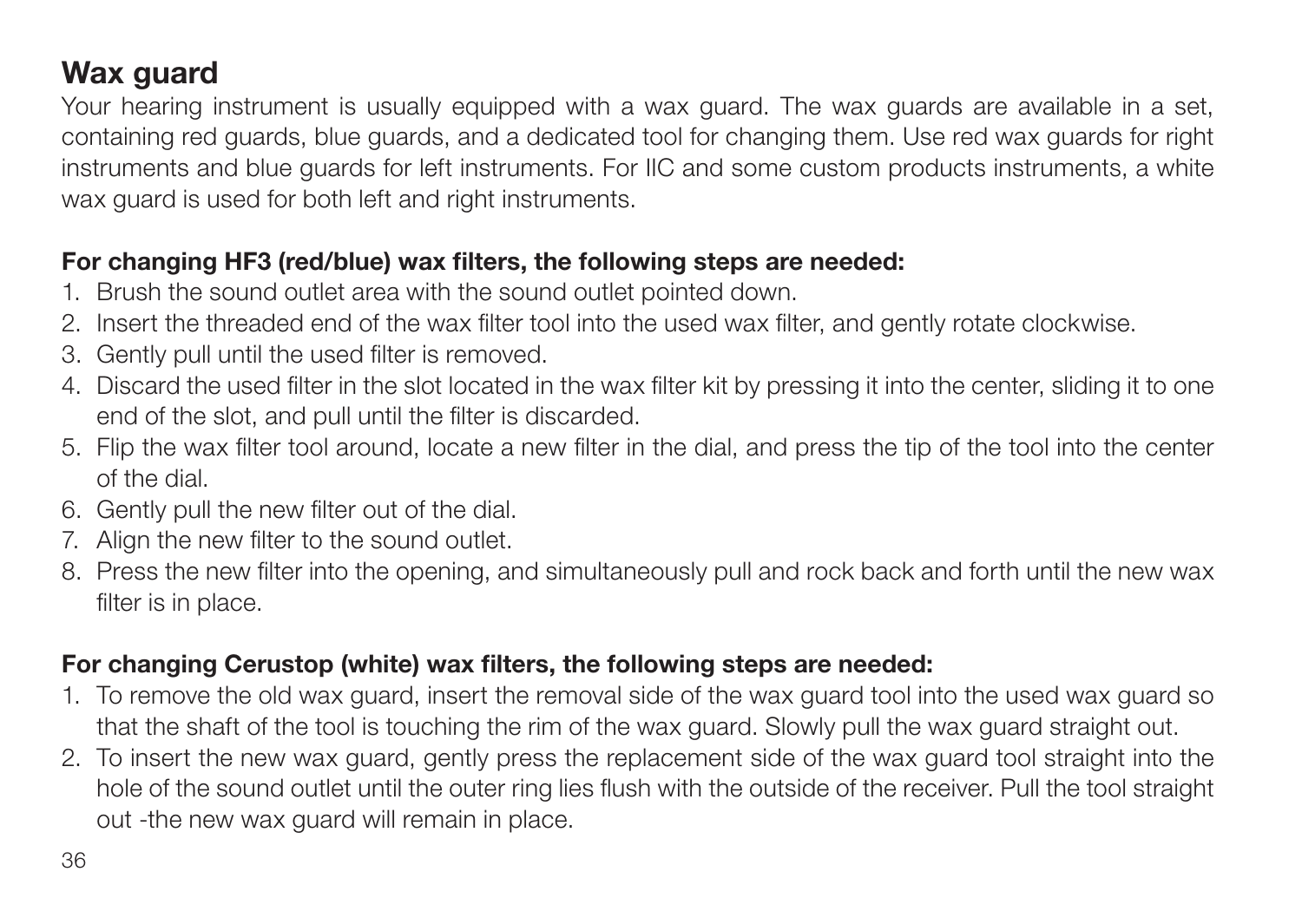#### For changing Sentry II (red/blue) wax filters, the following steps are needed:

- 1. To remove the wax guard from your hearing instrument, slide the forked side of the tool under the wax guard and pull it upwards.
- 2. Pick up a new wax guard from the front side of the card by using the other 'nub' end of the tool. The large red and blue arrows on the card indicate the front side. Slide the wax guard to the side, through the card.
- 3. Insert the wax guard into the sound outlet of the hearing instrument.

 $\blacksquare$  As some custom devices may be built with different wax protection systems, please consult your hearing care professional for the correct usage and maintenance of your wax guard system.

# Storing Your Instrument

When you are not using your instrument, keep or transport it in the box supplied. Leave the battery door open. Keep your instrument in a dry place, not in a bathroom or other humid place. Alternatively, you could store the instrument in a desiccator from your hearing care practitioner.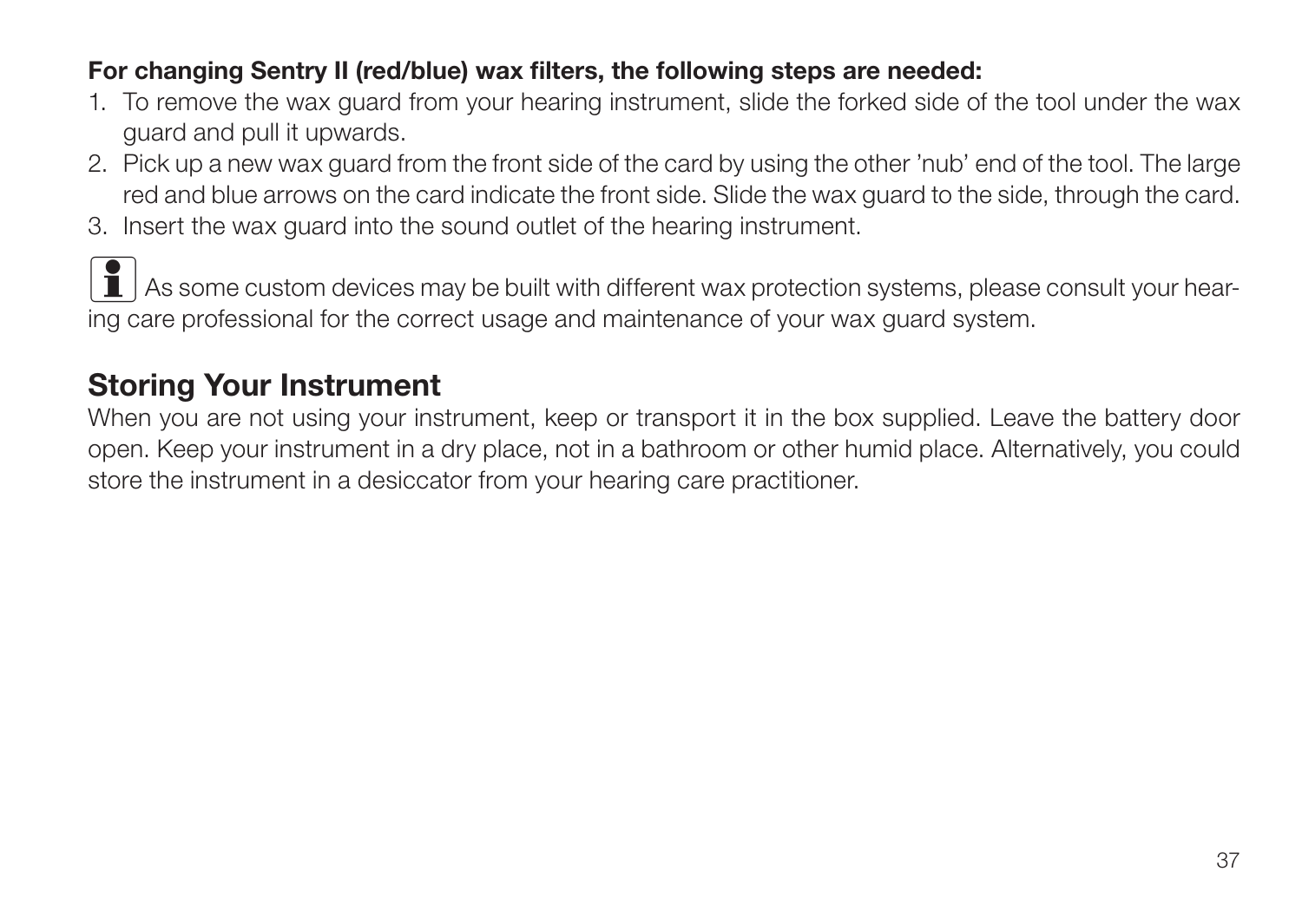### Beltone Hearing Instruments – with Tinnitus Breaker Pro

# Prescription Use for Sound Generator Users (US Only)

The Tinnitus Sound Generator module is a tool to generate sounds to be used in a Tinnitus Management Program to temporarily relieve patients suffering from Tinnitus.

The target population is primarily the adult population over 18 years of age. This product may also be used with children 5 years of age or older.

However, children and physically or mentally disabled users will require training by a doctor, audiologist, hearing care professional or the guardian for the insertion and removal of the hearing aid containing the TSG module.

The TSG module is prescribed by healthcare professionals treating patients suffering from Tinnitus, as well as conventional hearing disorders. The fitting of the TSG module must be done by a hearing professional participating in a Tinnitus Management Programme.

#### Side-effects

Should you develop any side effects from using the sound generator, such as dizziness, nausea, headaches, perceived decrease in auditory function or increase in tinnitus perception, you should discontinue use of sound generator and seek medical evaluation.

#### Contra-indications

No separate contra-indications for the TSG module.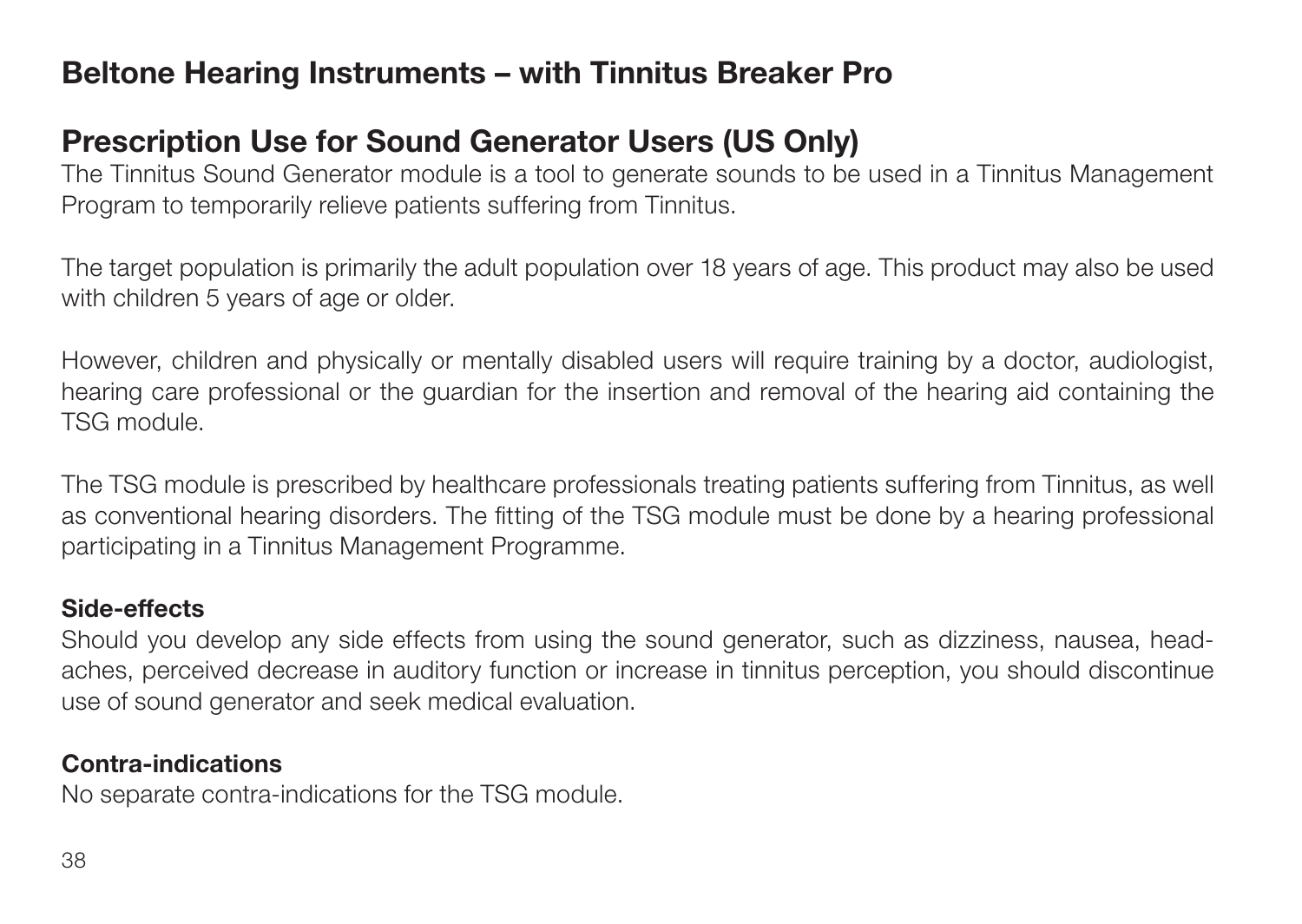### Important Notice to Prospective Users

Good health practice requires that a person with a hearing loss and/or a tinnitus condition have a medical evaluation by a licensed physician (preferably a physician who specializes in diseases of the ear) before using a hearing instrument and/or a sound generator, such as the Beltone Legend™ or Beltone Ally™.. The purpose of a medical evaluation is to ensure that all medically treatable conditions that may affect hearing and/or tinnitus are identified and treated before the hearing instrument and/or sound generator is used.

### User instructions for the Tinnitus Sound Generator module

#### Description of the device

The Tinnitus Sound Generator (TSG) module is a software tool that generates sounds to be used in tinnitus management programmes to relieve suffering from tinnitus.

#### Explanation of how the device functions

The TSG module is a frequency and amplitude shaped white-noise generator. Noise signal level and frequency characteristics can be adjusted to the specific therapeutic needs as determined by your doctor, audiologist or hearing healthcare professional.

Your doctor, audiologist or hearing healthcare professional can modulate the generated noise with the purpose of making it more pleasant. The noise can then resemble, for example, crashing waves on a shore. Modulation level and speed can also be configured to your likes and needs. An additional feature can be enabled by your hearing healthcare professional that allows you to select predefined sounds that simulate sounds from nature, such as breaking waves or running water.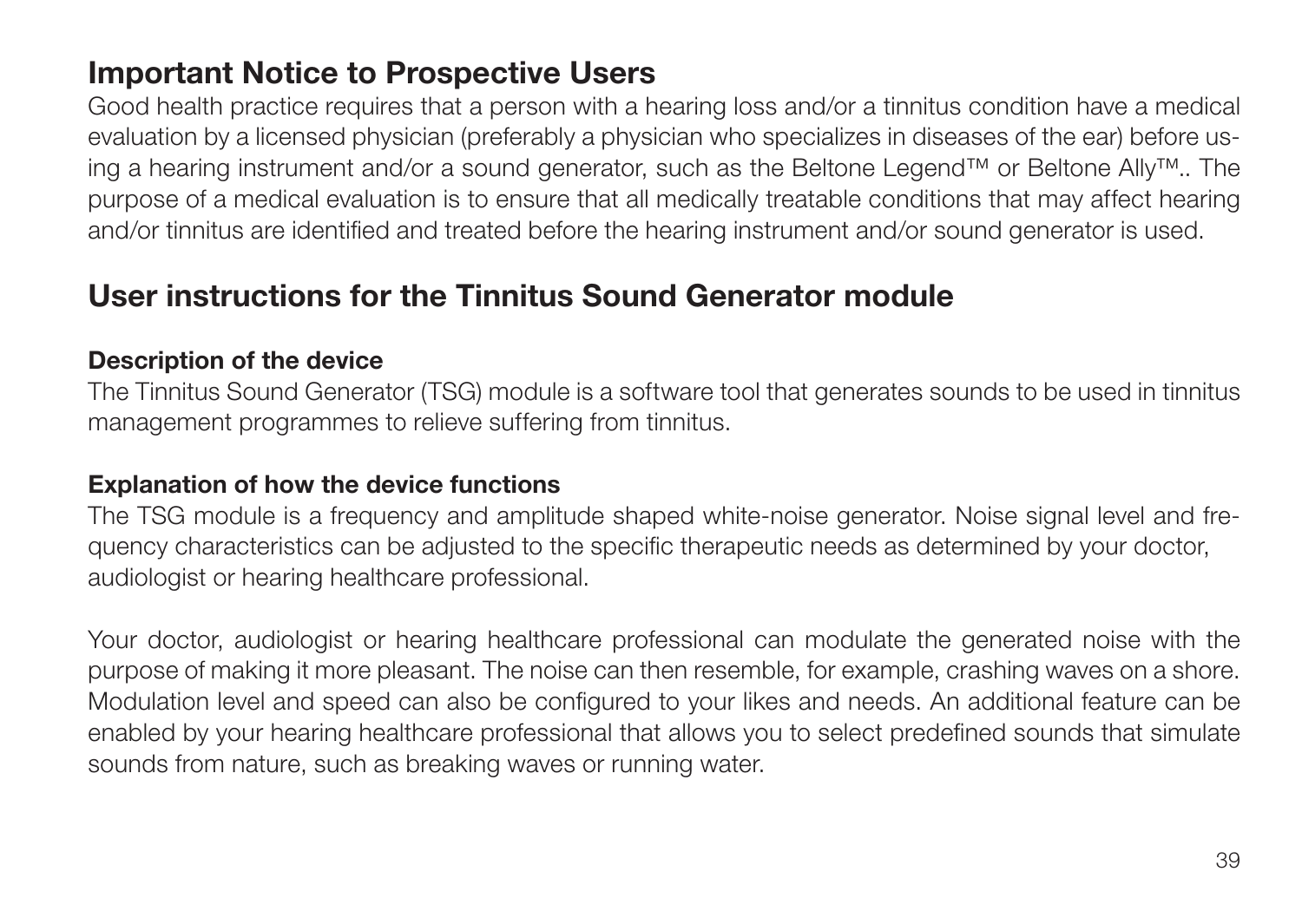If you have two wireless hearing aids that support ear to ear synchronization this functionality can be enabled by your hearing healthcare professional. This will cause the Tinnitus Sound Generator to synchronize the sound in both hearing aids.

If your tinnitus troubles you only in quiet environments, your doctor, audiologist or hearing healthcare professional can set the TSG Module so that it becomes audible exclusively in such surroundings. The overall sound level can be adjusted via an optional volume control. Your doctor, audiologist or hearing healthcare professional will review with you the need for having such a control.

For hearing aids where ear to ear synchronization is enabled your hearing healthcare professional can also enable environmental monitoring synchronization so that the TSG noise level is automatically adjusted simultaneously in both hearing aids dependent on the background sound level. Additionally if the hearing aid has a volume control then the background noise level monitored by the hearing aid and the volume control can be used simultaneously to adjust the generated noise level in both hearing aids.

#### TSG volume control

The sound generator is set to a specific loudness level by the hearing healthcare professional. When switching the sound generator on, the volume will have this optimal setting. Therefore, it might not be necessary to control the volume (loudness) manually. However, the volume control provides the ability to adjust the volume, or amount of stimulus, to the liking of the user.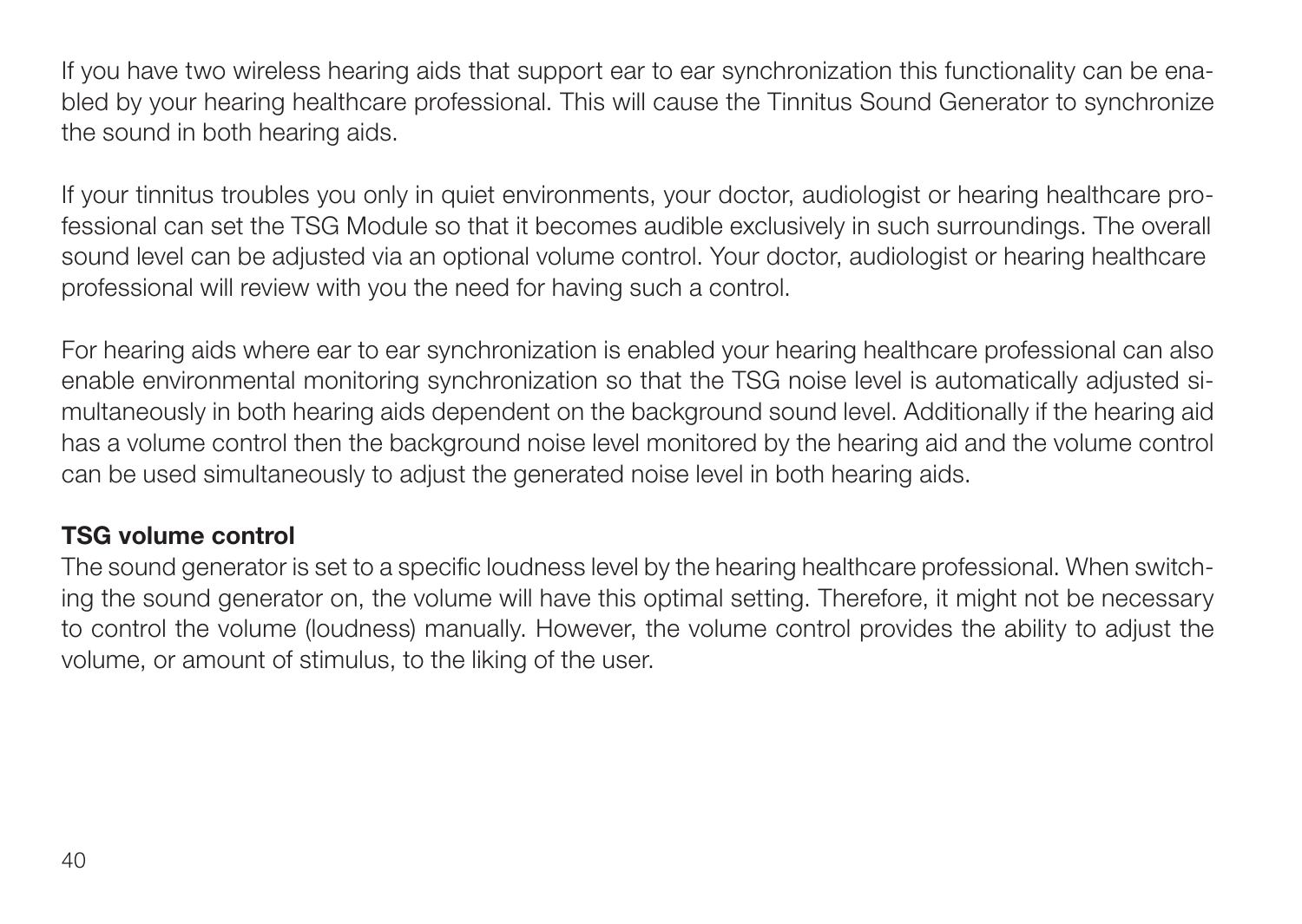# Using TSG with smart phone apps

The tinnitus sound generator control via hearing aid push buttons can be enhanced with wireless control from a TSG control app on a smart phone or mobile device. This functionality is available in supported hearing aids when a hearing healthcare professional has enabled the TSG functionality during fitting of the hearing aid.

To use smart phone apps the hearing aid must be connected with the smart phone or mobile device.

#### The scientific concepts that form the basis for the device

The TSG module provides sound enrichment with the aim of surrounding the tinnitus sound with a neutral sound which is easily ignored. Sound enrichment is an important component of most approaches to tinnitus management, such as Tinnitus Retraining Therapy (TRT). To assist habituation to tinnitus, tinnitus needs to be audible. The ideal level of the TSG module, therefore, should be set so that it starts to blend with the tinnitus, and so that you can hear both your tinnitus as well as the sound used.

In a majority of instances, the TSG Module can also be set to mask the tinnitus sound, so to provide temporary relief by introducing a more pleasant and controllable sound source.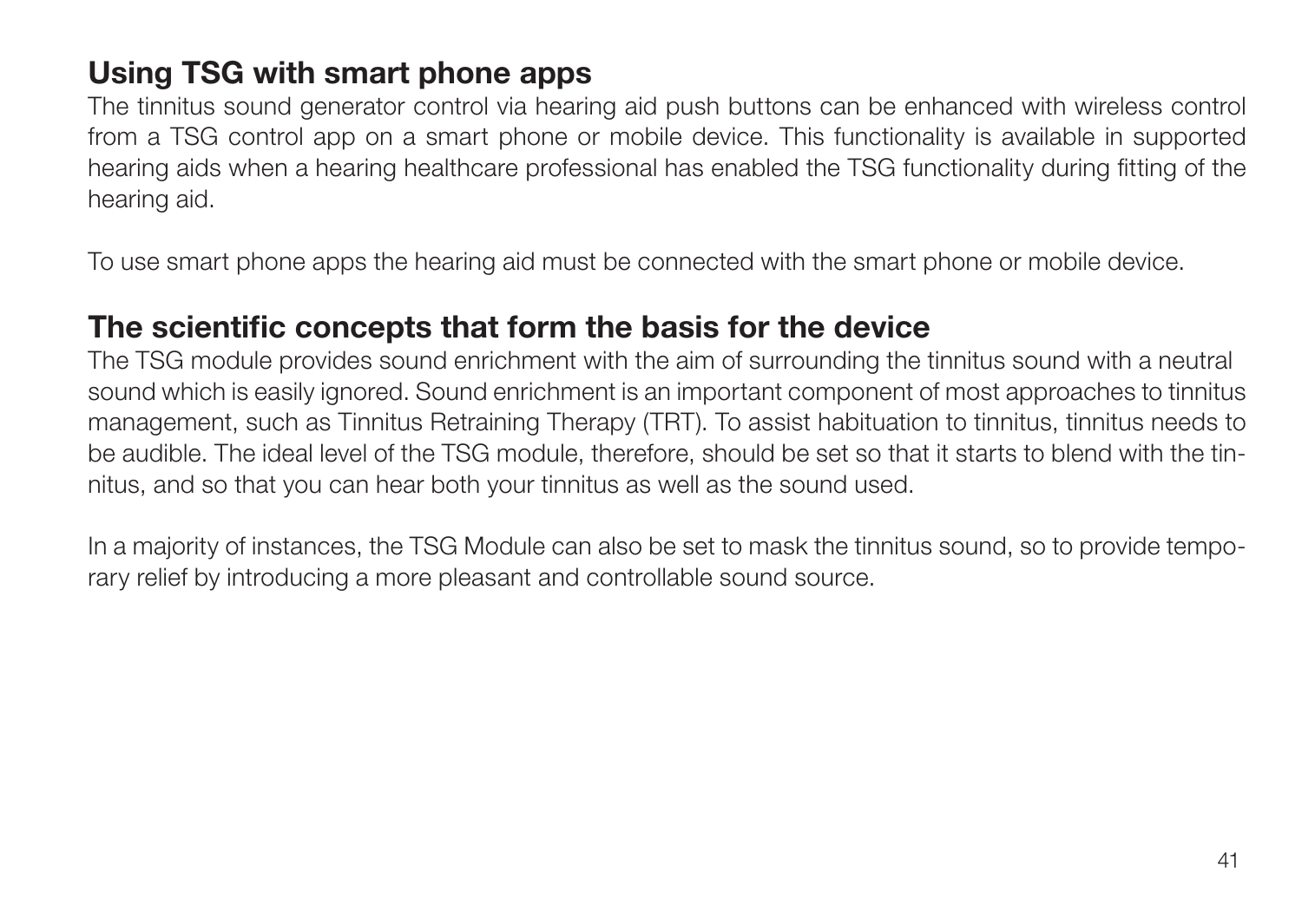### Technical specifications

#### Audio signal technology

**Digital** 

#### Available sounds – Tinnitus Breaker Pro sound generator

White noise signal which can be shaped with the following configurations:

| High-pass filter | Low-pass filter |
|------------------|-----------------|
| 500 Hz           | 2000 Hz         |
| 750 Hz           | 3000 Hz         |
| 1000 Hz          | 4000 Hz         |
| 1500 Hz          | 5000 Hz         |
| 2000 Hz          | 6000 Hz         |

The white noise signal can be modulated in amplitude with an attenuation depth of up to 14dB.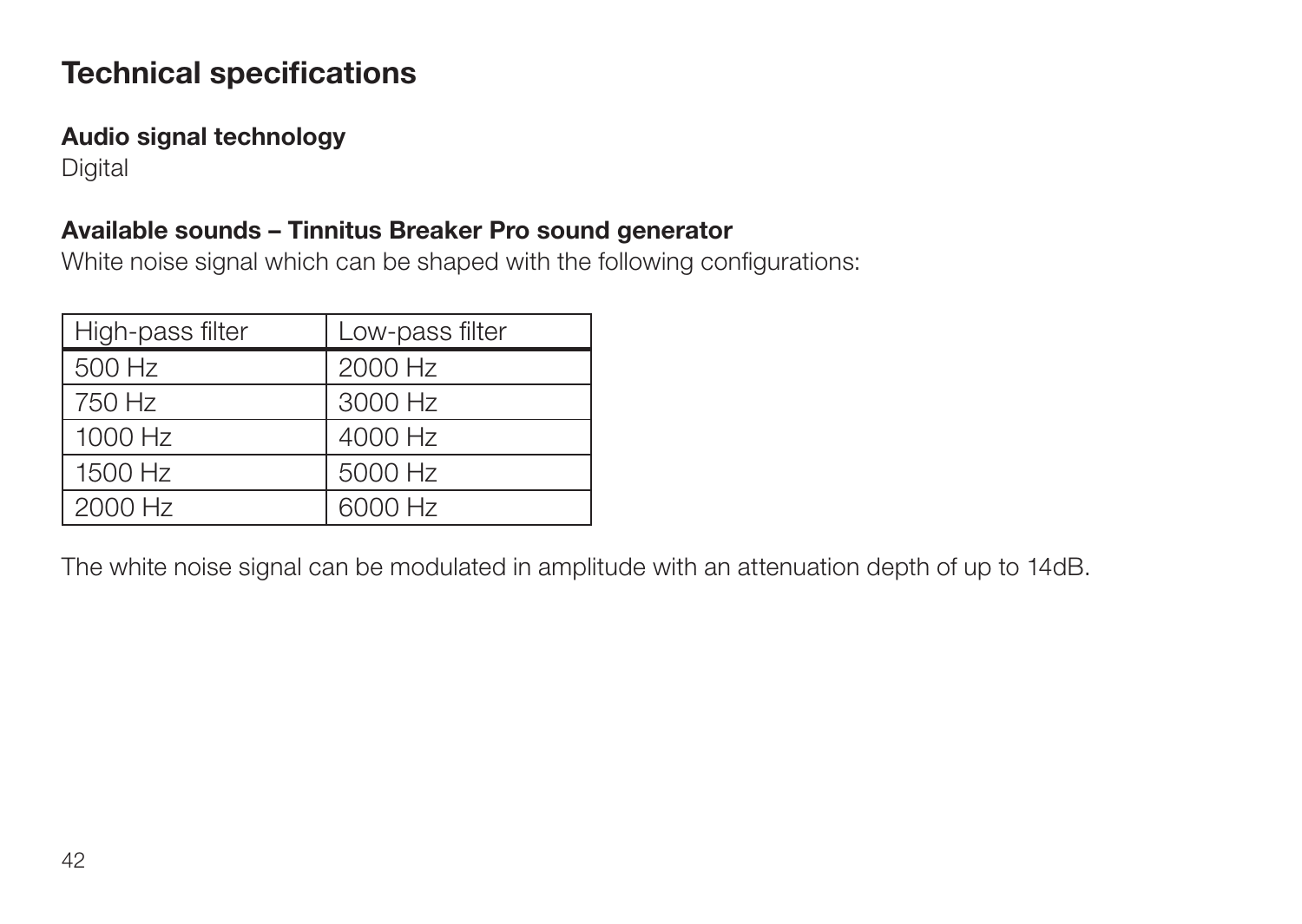### CAUTION – Tinnitus Sound Generator  $\triangle$

- The maximum output of the sound generator falls into the range that can cause hearing loss according to OSHA regulations. In accordance with NIOSH recommendations the user should not use the sound generator for more than eight (8) hours a day when this is set to a level of 85db SPL or above. When the sound generator is set to levels of 90db SPL or above the user should not use the sound generator for more than two (2) hours per day. In no case should the sound generator be worn at uncomfortable levels.
- Children and physically or mentally challenged users will require guardian supervision while wearing the device.
- Should the user develop any side effects from using the sound generator, such as dizziness, nausea, headaches, perceived decrease in auditory function or increase in tinnitus perception, the user should discontinue use of the sound generator and seek medical evaluation. Children and physically or mentally challenged users will require guardian supervision while wearing the device.
- The volume control is an optional feature in the TSG module used for adjusting the sound generator output level. To prevent unintended usage by pediatric or physically or mentally challenged users, the volume control must, if enabled, be configured to only provide a decrease of the sound generator output level.

# Warning – Tinnitus Sound Generator  $\hat{\mathbb{R}}$

- Hearing instruments and sound generators can be dangerous if improperly used.
- Sound generators should be used only as advised by your doctor, audiologist, or hearing care professional.
- Sound generators are not toys and should be kept out of reach of anyone (especially children and pets) who might cause themselves injury.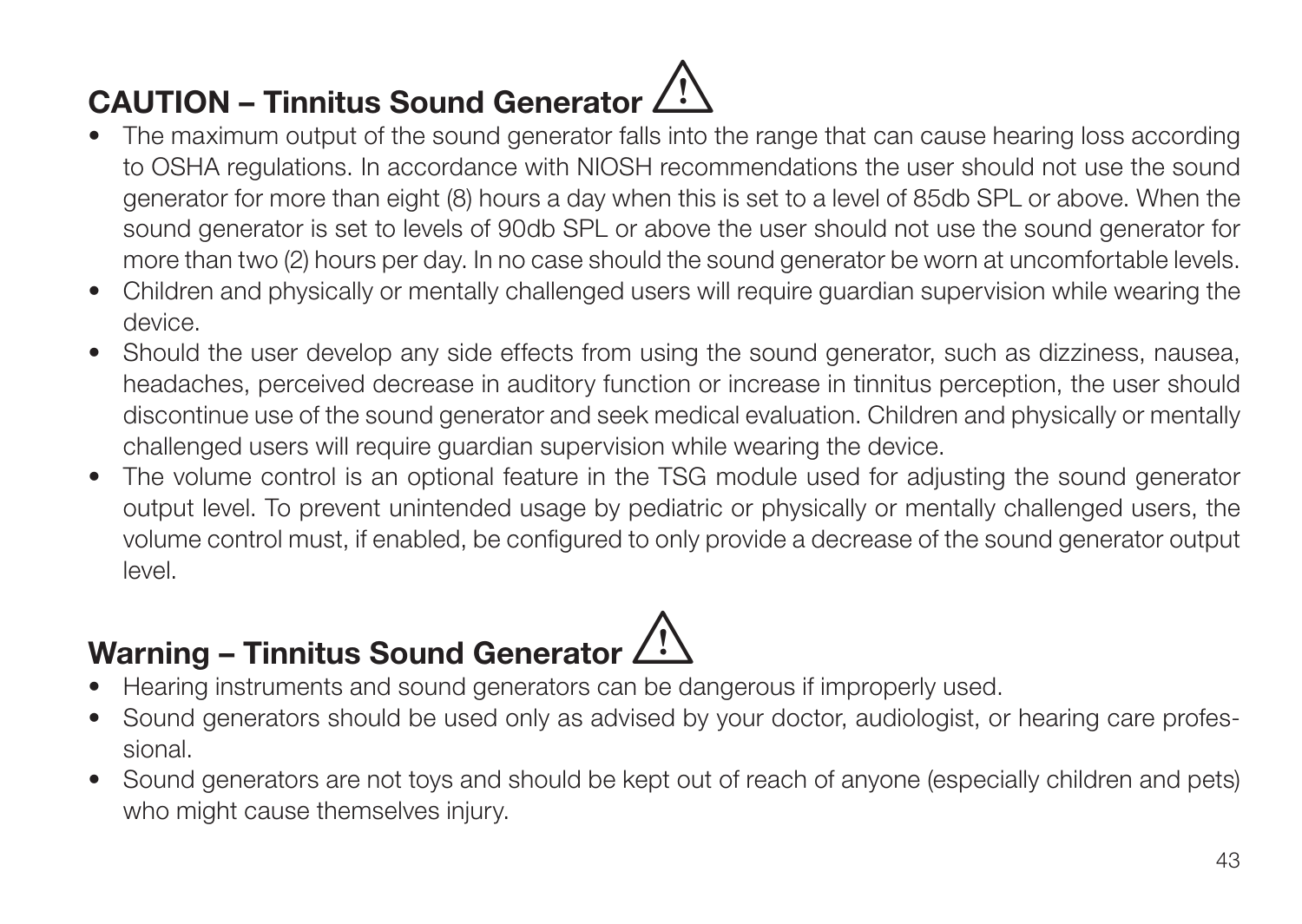# TSG warning to hearing healthcare professionals  $\bigwedge$

A hearing healthcare professional should advise a prospective sound generator user to consult promptly with a licensed physician (preferably an ear specialist) before getting a sound generator if the hearing healthcare professional determines through inquiry, actual observation, or review of any other available information concerning the prospective user that the prospective user has any of the following conditions:

- (i) Visible congenital or traumatic deformity of the ear.
- (ii) History of active drainage from the ear within the previous 90 days.
- (iii) History of sudden or rapidly progressive hearing loss within the previous 90 days.
- (iv) Acute or chronic dizziness.
- (v) Unilateral hearing loss of sudden or recent onset within the previous 90 days.
- (vi) Audiometric air-bone gap equal to or greater than 15dB at 500 hertz (Hz), 1000 Hz, and 2000 Hz.
- (vii) Visible evidence of significant cerumen accumulation or a foreign body in the ear canal.
- (viii) Pain or discomfort in the ear.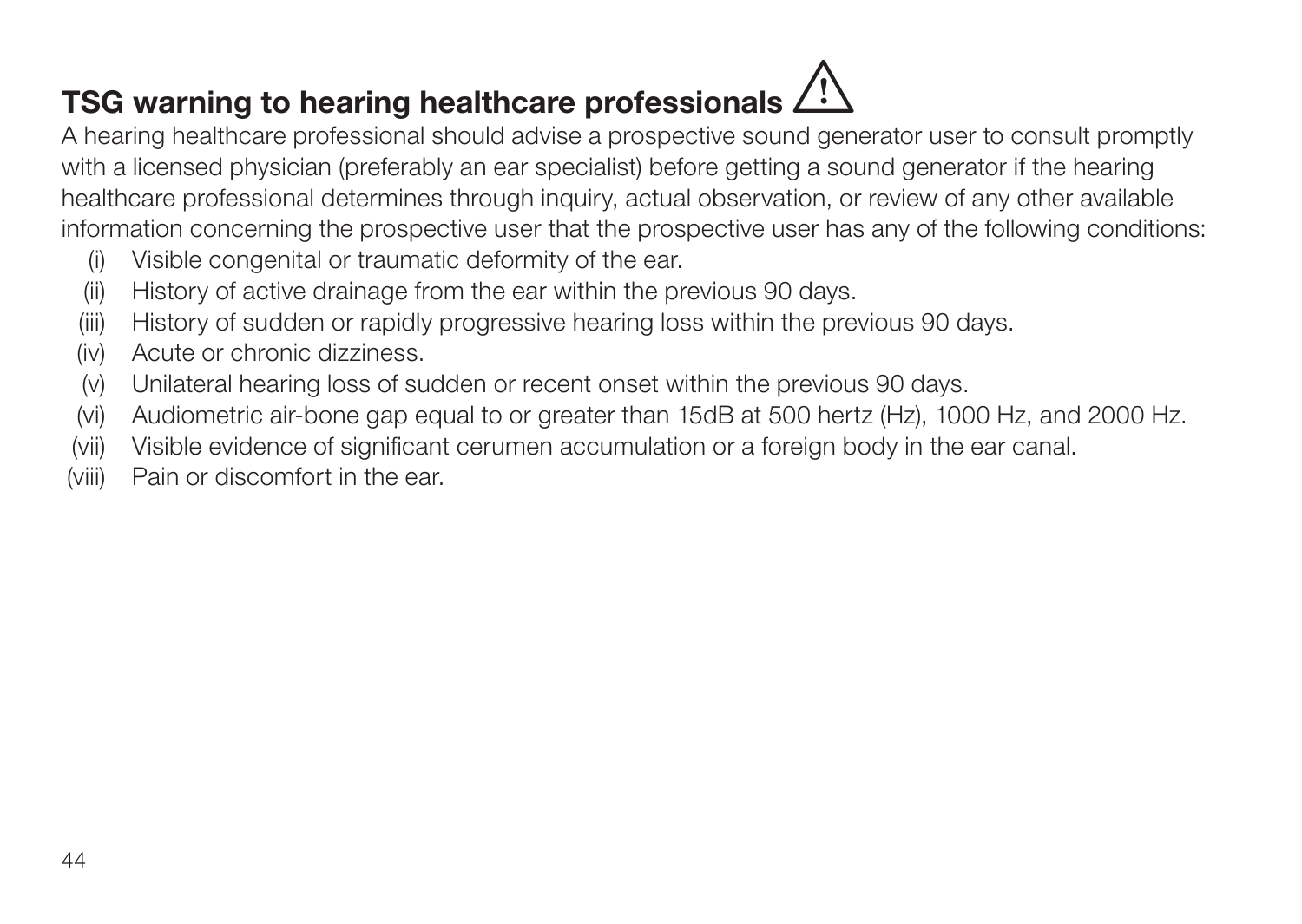### General Precautions  $\triangle$

- Wearing an instrument might cause an increased production of earwax. In rare cases, the anti-allergenic materials may cause skin irritation. If so, or if in doubt, consult your physician or hearing care professional.
- For use of wireless functionality, only use Beltone Direct Line accessories. For further guidance, please refer to the relevant Beltone Direct user guide.
- Only connect Beltone hearing instruments to Beltone accessories intended and qualified to be used with Beltone hearing instruments.
- When wireless function is activated, the device uses low-powered, digitally coded transmissions in order to communicate with other wireless devices. Although unlikely, nearby electronic devices may be affected. In that case, move the hearing instrument away from the affected electronic device.
- When using wireless functionality and the devices are affected by electromagnetic interference, move away from the source interference.
- Use only original Beltone consumables, e.g. wax guards.
- Never attempt to modify the shape of the hearing instrument, shell, or tubing yourself.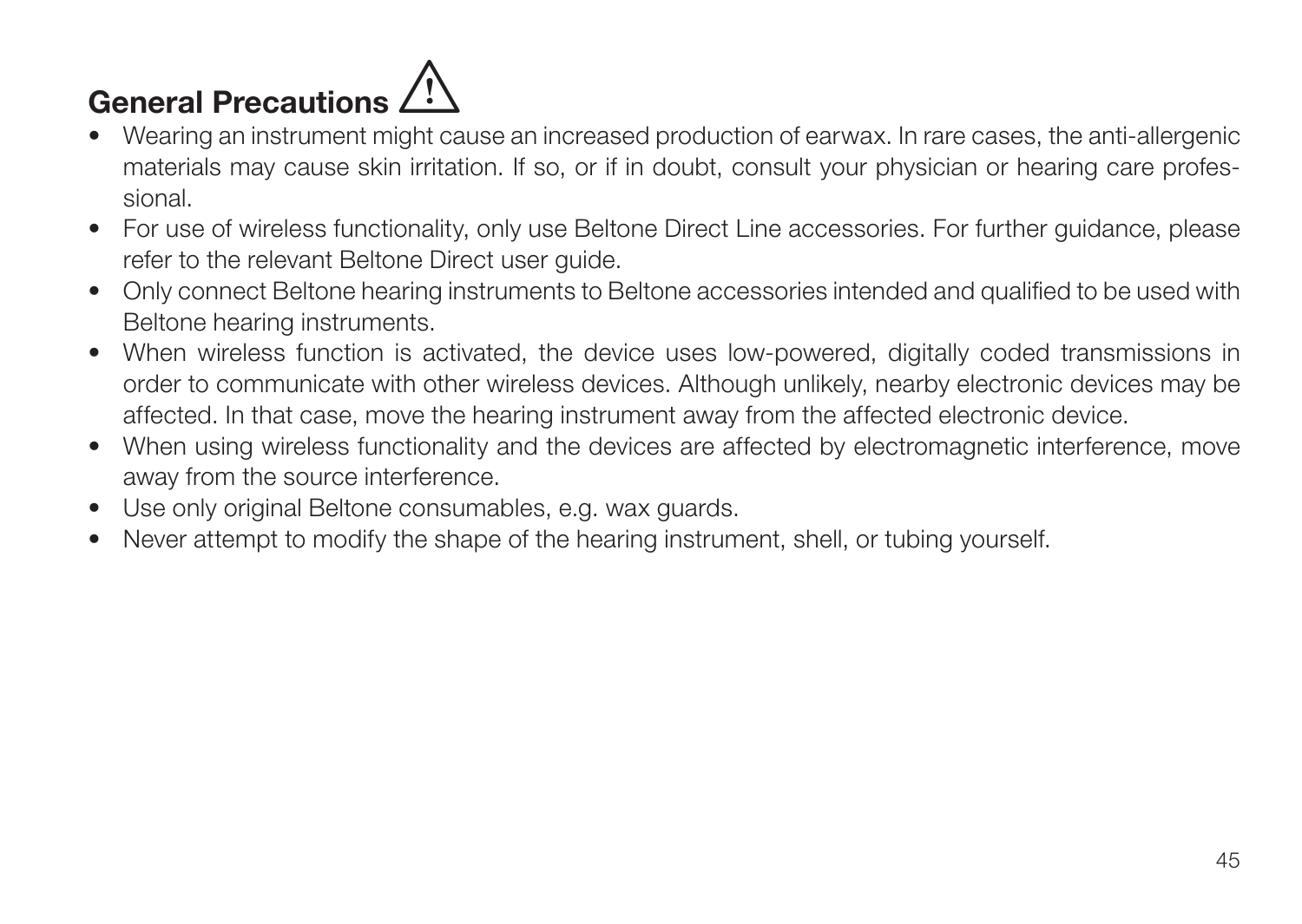### General warnings  $\triangle$

Hearing instruments can be dangerous if improperly used.

- Consult a hearing care professional if you discover a foreign object in your ear canal, if you experience skin irritation, or if excessive ear wax accumulates with the use of the hearing instrument.
- Different types of radiation, (e.g. from X-ray, MRI, NMR, CT scans), may damage the instrument. Therefore, do not wear the instrument during these or other corresponding scanning procedures. Other types of radiation (burglary alarms, room surveillance systems, radio equipment, mobile telephones, etc) will not damage the instrument. They could, however, momentarily affect the sound quality or create strange sounds from the instruments.
- Do not wear hearing instruments in mines, oil fields, or other explosive areas unless those areas are certified for hearing instrument use.
- Do not allow others to use your hearing instruments. This may cause damage to the hearing instruments or to the hearing of the other individual.
- Instrument usage by children or mentally challenged persons should be supervised at all times to ensure their safety.
- The hearing instrument contains small parts that could be swallowed by children. Please be mindful not to leave children unsupervised with this hearing instrument.
- Hearing instruments should be used only as prescribed by your hearing care professional. Incorrect use may result in sudden and permanent hearing loss.
- If the device is broken, DO NOT USE IT.
- Remember to deactivate the wireless functionality when boarding flights. Turn off your wireless functionality by using the flight mode in areas where radio frequency emission is prohibited.
- External devices connected to the electrical input must be safe according to the requirements of IEC 60601-1-1, IEC 60065, or IEC 62368-1, as appropriate.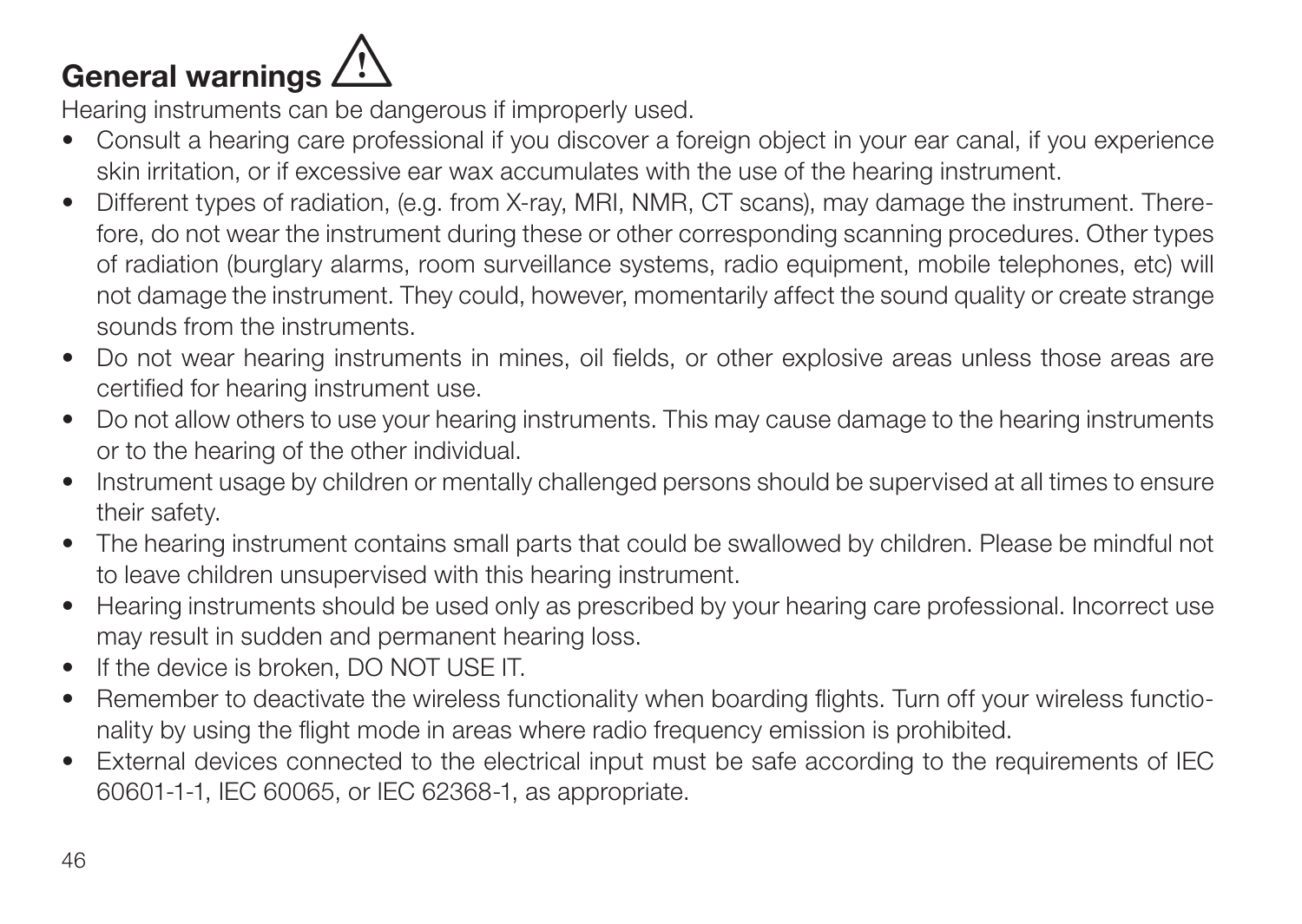- Special care should be exercised in selecting and fitting a hearing instrument(s) whose maximum sound pressure level exceeds 132 dB SPL (with an IEC 60711:1981 occluded ear simulator), because there may be a risk of impairing the remaining hearing of the hearing instrument user.
- Side-effects: If you experience side effects, contact your hearing care professional. Possible side effects from wearing a hearing aid may be: dizziness, tinnitus, perceived worsening of hearing loss, nausea, skin reaction, and ear wax accumulation.

- i Note: Beltone wireless devices operate in the frequency range of 2.4 GHz 2.48 GHz.
- Beltone wireless devices include a RF transmitter that operates in the range of 2.4 GHz 2.48 GHz.
- Nominal RF output power transmitted is 0 dBm.
- For use of wireless functionality only use Beltone Direct Line accessories. For further guidance regarding e.g. pairing, please refer to the user guide of the relevant Beltone Direct Line accessory.

# Battery warning information  $\hat{\mathbb{R}}$

Batteries, although very small, contain dangerous substances, and should be disposed of carefully. This is for the safety of you and the environment. Please note:

- 1. DO NOT attempt to recharge batteries (Zinc Air) which are not specifically designated as rechargeable because they may leak or explode.
- 2. DO NOT attempt to dispose of batteries by burning them. Used batteries are harmful to the environment. Please dispose of them according to local regulations or return them to your hearing care practitioner.
- 3. DO NOT place batteries in your mouth. Consult a physician immediately if a battery has been swallowed, as they can be harmful to your health.
- 4. Keep batteries away from pets, children and individuals who are mentally challenged.
- 47 5. Remove the batteries to prevent leakage when the hearing instruments are not in use for an extended period of time.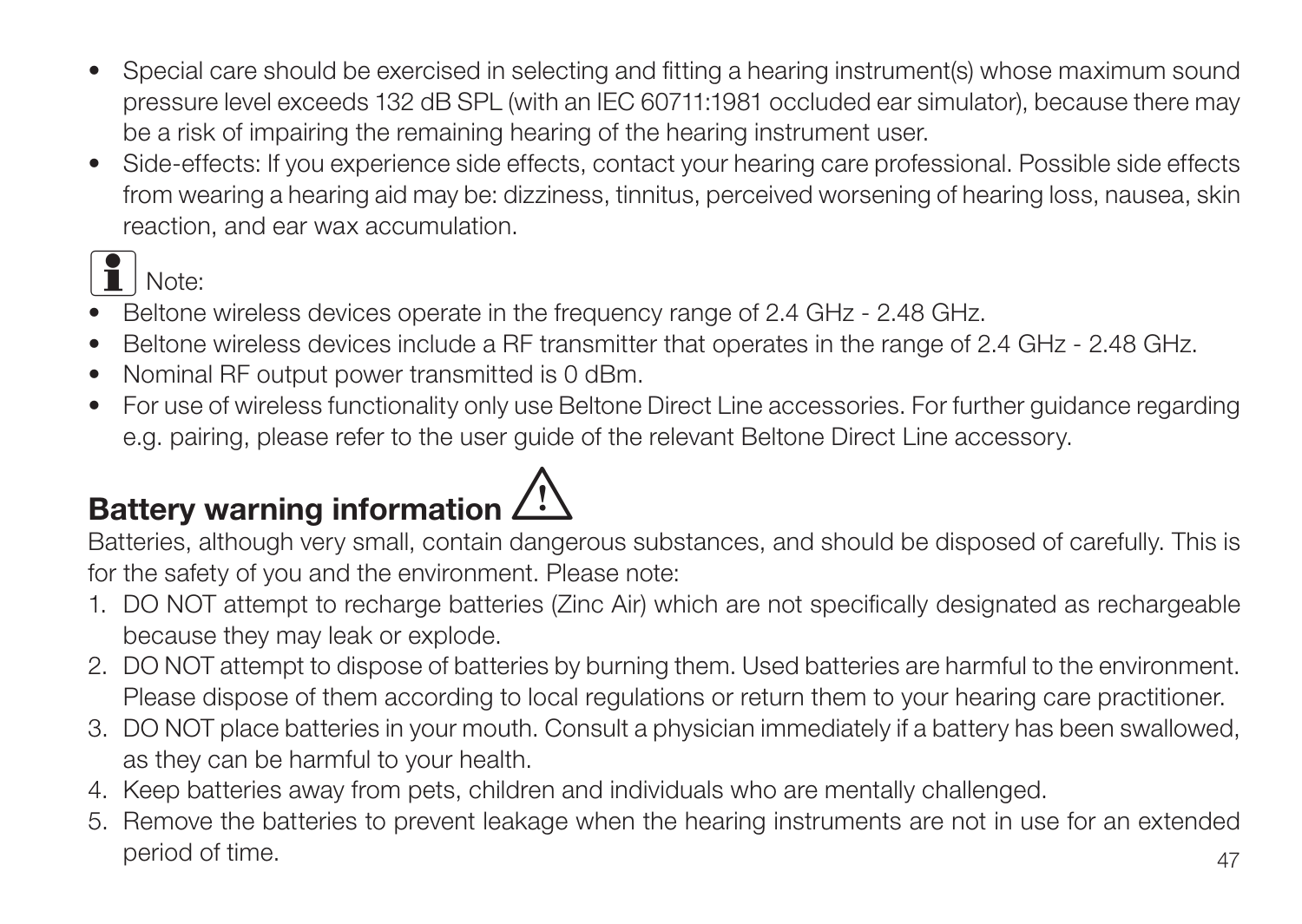# Warning to hearing aid dispensers (US Only)

A hearing aid dispenser should advise a prospective hearing aid user to consult promptly with a licensed physician (preferably an ear specialist) before dispensing a hearing aid if the hearing aid dispenser determines through inquiry, actual observation, or review of any other available information concerning the prospective user, that the prospective user has any of the following conditions:

- (i) Visible congenital or traumatic deformity of the ear.
- (ii) History of active drainage from the ear within the previous 90 days.
- (iii) History of sudden or rapidly progressive hearing loss within the previous 90 days.
- (iv) Acute or chronic dizziness.
- (v) Unilateral hearing loss of sudden or recent onset within the previous 90 days.
- (vi) Audiometric air-bone gap equal to or greater than 15 decibels at 500 hertz (Hz), 1,000 Hz, and 2,000 Hz.
- (vii) Visible evidence of significant cerumen accumulation or a foreign body in the ear canal.

(viii) Pain or discomfort in the ear.

# Important notice for prospective hearing aid users (US Only)

Good health practice requires that a person with a hearing loss have a medical evaluation by a licensed physician (preferably a physician who specializes in diseases of the ear) before purchasing a hearing aid. Licensed physicians who specialize in diseases of the ear are often referred to as otolaryngologists, otologists or otorhinolaryngologists. The purpose of medical evaluation is to assure that all medically treatable conditions that may affect hearing are identified and treated before the hearing aid is purchased.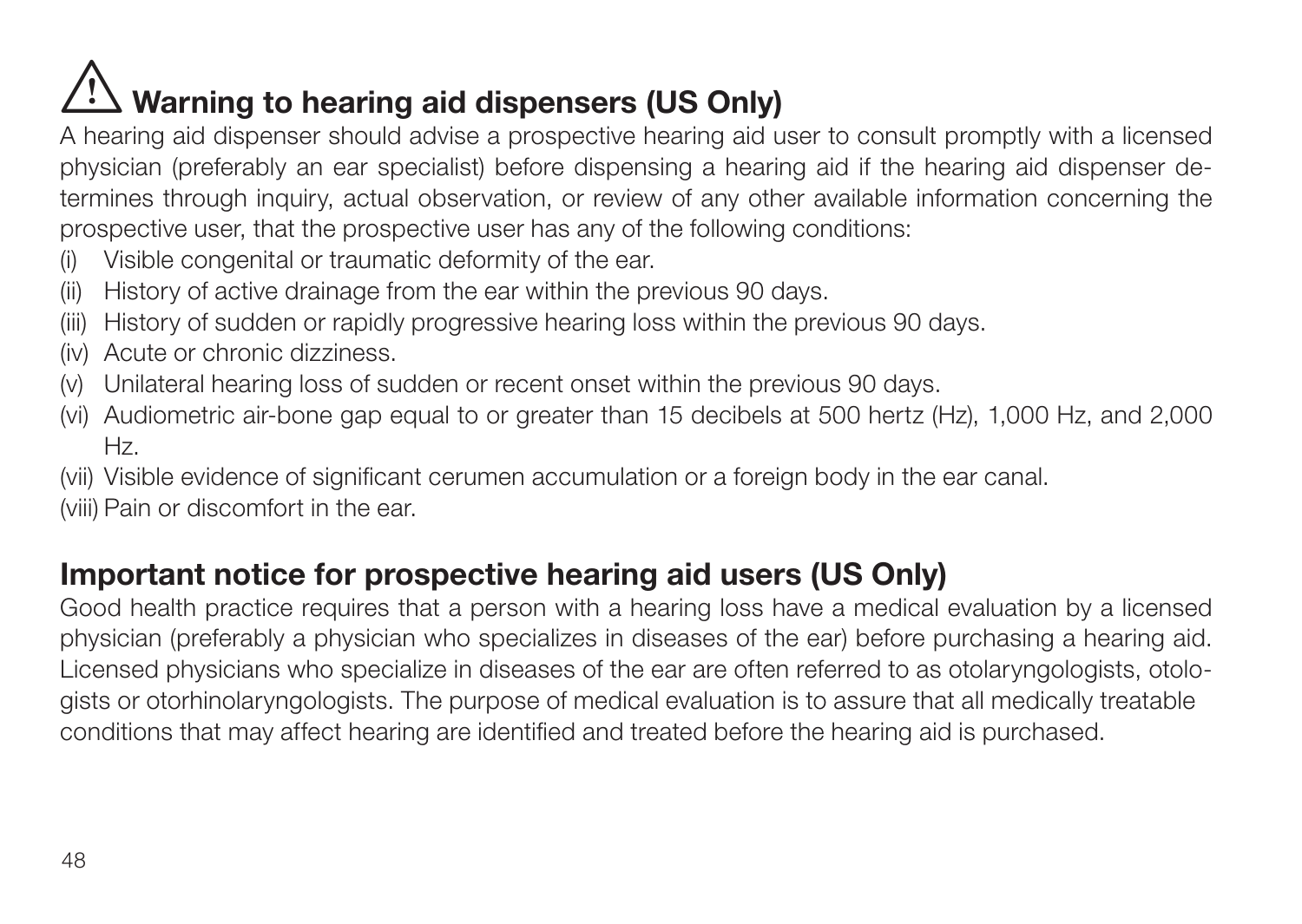Following the medical evaluation, the physician will give you a written statement that states that your hearing loss has been medically evaluated and that you may be considered a candidate for a hearing aid. The physician will refer you to an audiologist or a hearing aid dispenser, as appropriate, for a hearing aid evaluation.

The audiologist or hearing aid dispenser will conduct a hearing aid evaluation to assess your ability to hear with and without a hearing aid. The hearing aid evaluation will enable the audiologist or dispenser to select and fit a hearing aid to your individual needs. If you have reservations about your ability to adapt to amplification, you should inquire about the availability of a trial-rental or purchase-option programme. Many hearing aid dispensers now offer programmes that permit you to wear a hearing aid for a period of time for a nominal fee after which you may decide if you want to purchase the hearing aid.

Federal law restricts the sale of hearing aids to those individuals who have obtained a medical evaluation from a licensed physician. Federal law permits a fully informed adult to sign a waiver statement declining the medical evaluation for religious or personal beliefs that preclude consultation with a physician. The exercise of such a waiver is not in your best health interest and its use is strongly discouraged.

# Children with hearing loss (US Only)

In addition to seeing a physician for a medical evaluation, a child with a hearing loss should be directed to an audiologist for evaluation and rehabilitation since hearing loss may cause problems in language development and the educational and social growth of a child. An audiologist is qualified by training and experience to assist in the evaluation and rehabilitation of a child with a hearing loss.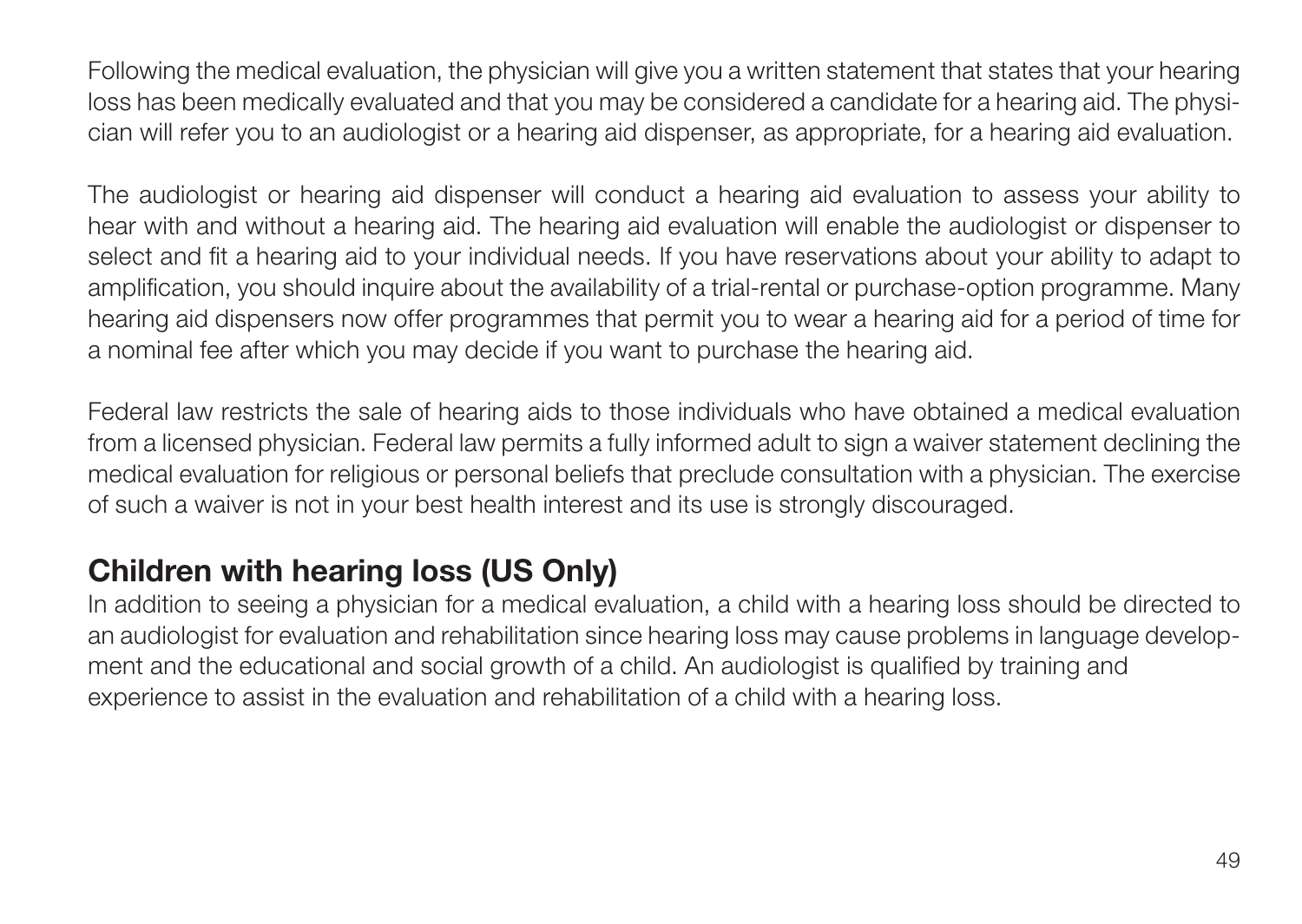# Eight steps towards better hearing

You need to get used to your new hearing instrument. Sounds seem new and different. That is because you grew accustomed to your diminished hearing. Therefore, familiar sounds seem strange or unnatural at first. Every first-time user of a hearing instrument responds differently to this. Some can wear the new instrument a whole day right from the start, while others find it hard to get used to.

After a while, you will notice you appreciate hearing with a hearing instrument and that you will find it quite normal. Below, eight steps are described that will guide you through the initial period. If you are not satisfied or keep experiencing problems, please consult your hearing care practitioner.

#### 1. Get used to familiar sounds at home

Try to get used to the new sounds from a familiar environment. Listen to the different (background) sounds and try to recognise them. When you are tired from listening, remove your instrument and take a break.. Talk or read aloud with your hearing instrument(s). In that way you will familiarise your self with the sound of your own voice. Gradually, you will learn to use the instrument for longer and become more comfortable with it.

#### 2. Listen outside; quiet & traffic

Spend some time getting used to the sounds around you with your hearing instruments. Keep in mind that traffic and oher loud sounds may be louder than you expect initially, but will seem more normal in loudness as time passes.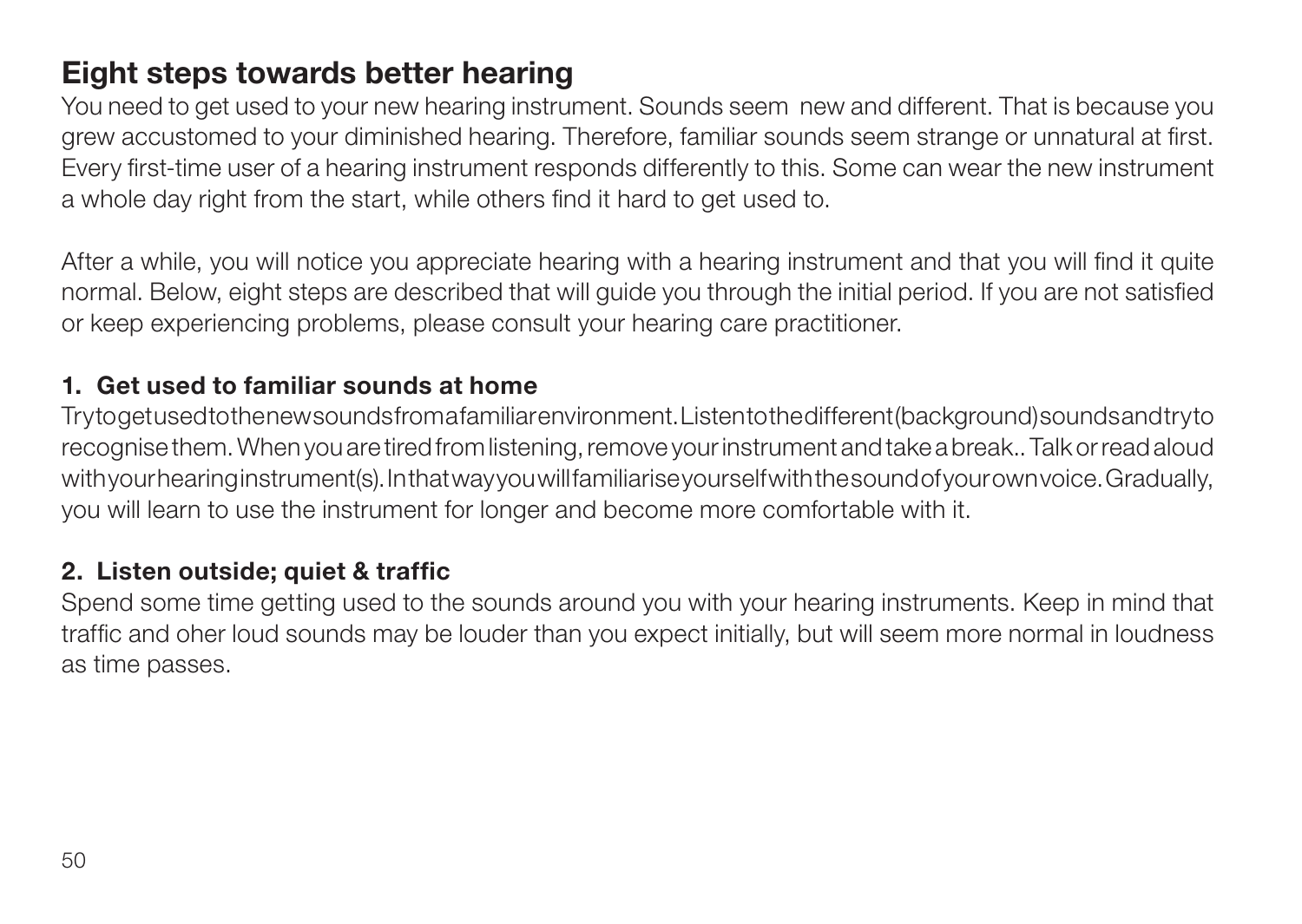#### 3. Have a conversation with a single person

Use your instrument in conversation with one person, a family member or a friend. Move to a quiet spot. Explain that you are now wearing a hearing instrument. Ask the other person to talk normally. Look at your conversation partner. If your instrument is tuned to your requirements, you will be able to communicate better than before.

#### 4. Listen to radio or television

Listen to the radio or television. Start with the news, then turn to another programme. Ask a 'normal hearing' person to set the volume of your radio or television to a comfortable level. If necessary, adjust the volume on your hearing instrument.

If you cannot understand the radio or television, ask your hearing care practitioner to adjust your hearing instrument.

#### 5. Get used to conversations in a group

Following conversations in a group is often difficult because of the background noise. Listen to the different voices. Try to recognise them by timbre or rhythm and link each voice to a person. Focus your attention on the person you want to understand. Practice this regularly. If you did not understand something that was said, please ask for it to be repeated.

Ensure that you can see the face of your conversation partner(s) clearly and that there is sufficient light. This will help you to lip-read. Avoid looking into the light. Position yourself with your back towards the window, so that you can see the other person(s) better. Ask others to talk slowly and clearly. Talking louder does not help.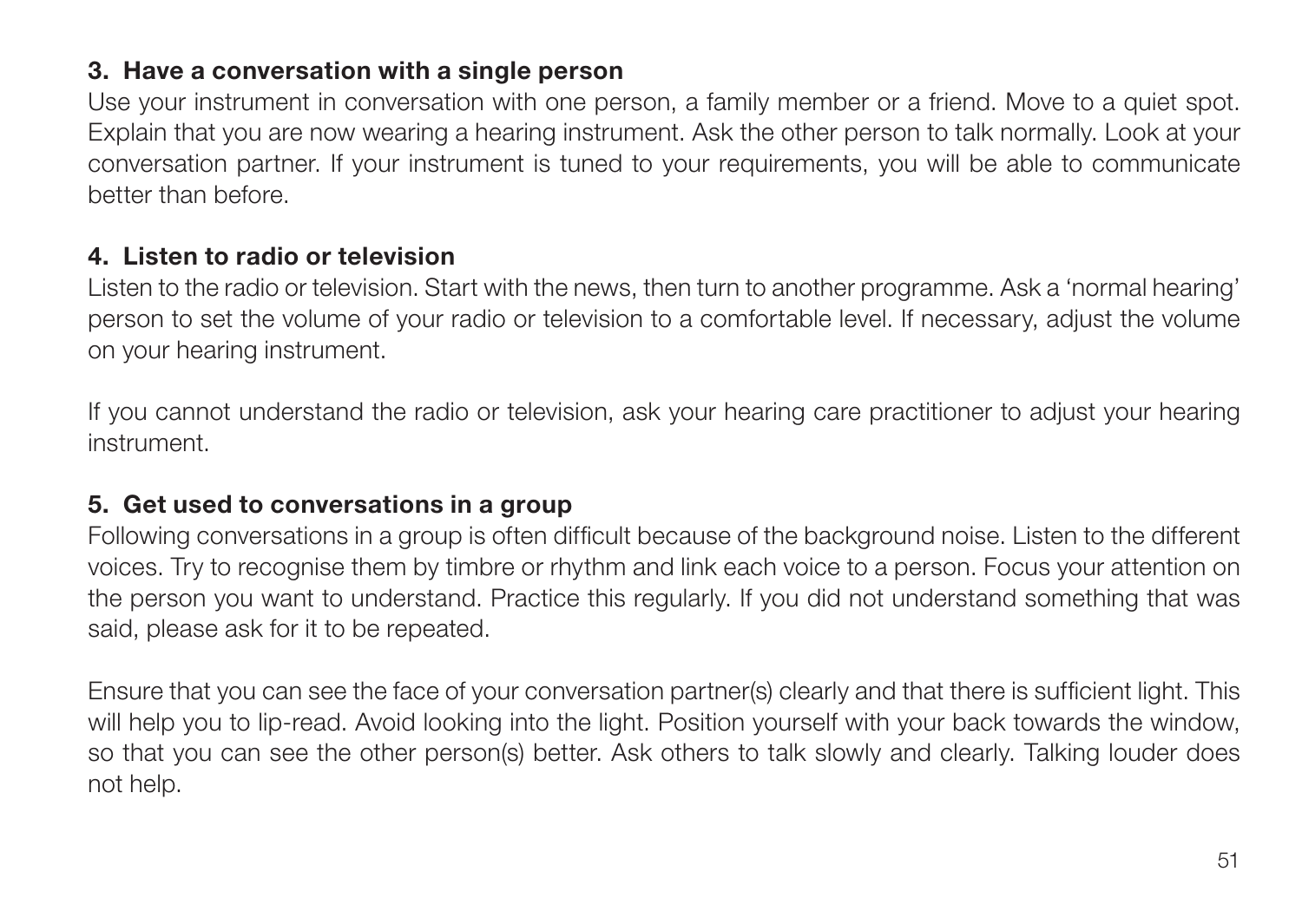#### 6. Visit public buildings

Visit public buildings. Try to sit near the speaker; try to be seated in the front rows in a show. Avoid a seat behind a pillar or in an alcove, as you will be in a 'sound shadow.'

In a restaurant, sit with your back towards the wall. This avoids disturbing noises coming from behind you.

#### 7. Use your telephone

Often, you can hear the telephone clearly with your hearing instrument in a microphone programme. Hold the telephone handset 1-inch (2-3cm) from your ear and tilt the receiver outwards a little.

Your hearing instrument meets strict international regulations. Therefore, it should be possible to use a mobile phone in most cases. However, in some circumstances, disturbance might be audible through your hearing instrument.

#### 8. Use your instrument all day

Using your hearing instrument and practising with it is the best way to learn to hear again. Even if you can hear without an instrument in some cases, try to wear your instrument all day. In that way, you will benefit the most.

Of course, a hearing instrument cannot restore natural hearing, but it will help you make the most of your hearing as it is today.

Go beyond these eight steps and discover the world of sound around you. Do the things you enjoy and listen to the sounds from your environment.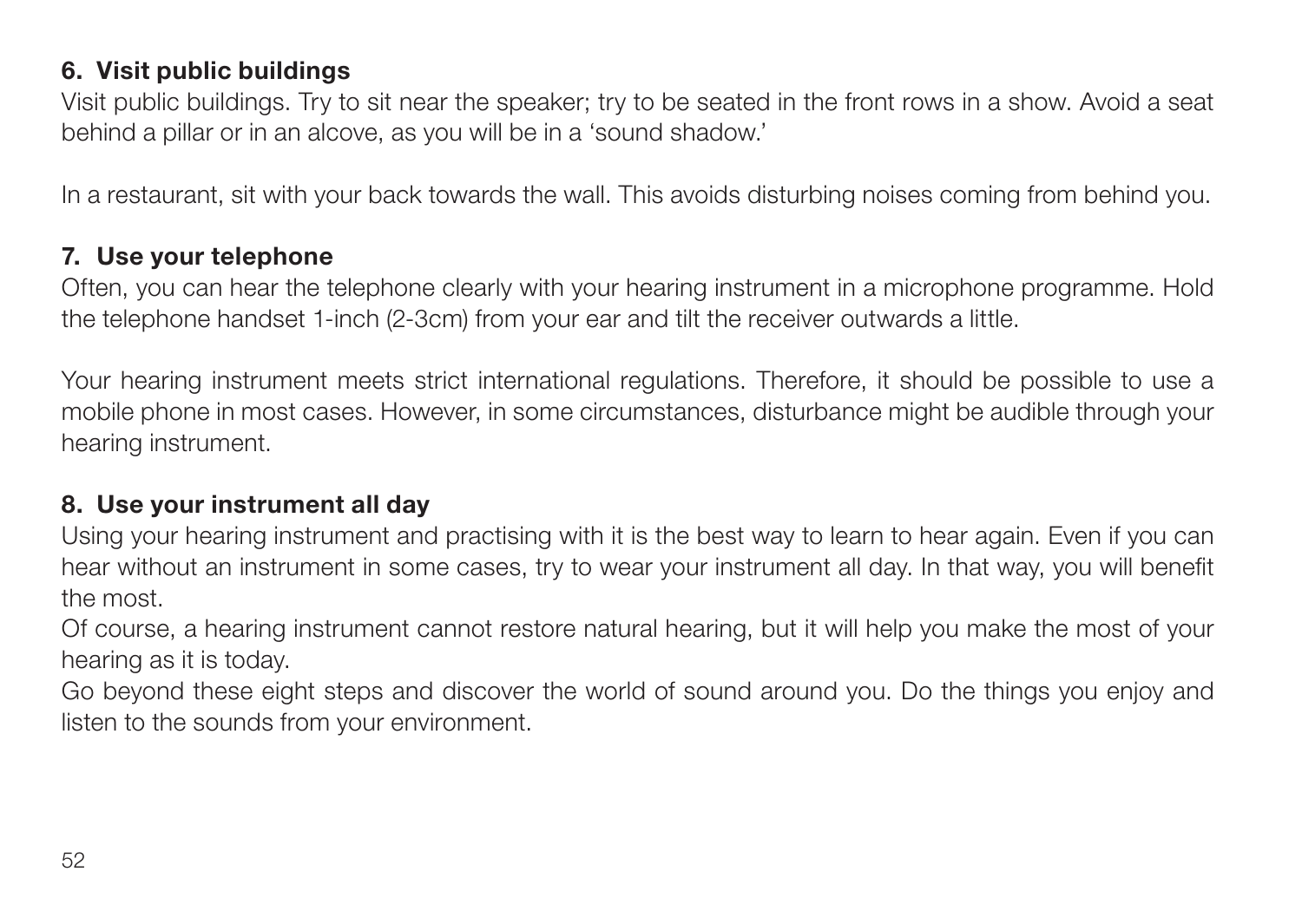#### Temperature test, transport and storage information

Our hearing aids are subjected to various tests in temperature and damp heating cycling between -25 °C (-13 °F) and +70 °C (+158 °F) according to internal and industry standards.

During normal operation the temperature should not exceed the limit values of +5 °C (+41 °F) to +40 °C (+104 °F), at a relative humidity of 90 %, non-condensing. An atmospheric pressure between 700 hPa and 1060 hPa is appropriate.

During transport or storage, the temperature should not exceed the limit values of:

- -25 °C (-13°F) to +5 °C (40°F)
- $\bullet$  +5 °C (41°F) to +35 °C (95°F) at a relative humidity up to 90 %, non-condensing
- >35 °C (95°F) to 70 °C (158°F) at a water vapour pressure up to 50 hPa.

Warm-up time: 5 minutes.

Cool-down time: 5 minutes"

# Technical Data

Hearing instrument maximum output

| Model                                   | Hearing Instrument max output<br>(IEC 118-0 OES) | Hearing Instrument max output  <br>(IEC 60118-7 and ANSI S3.22-<br>2009) |
|-----------------------------------------|--------------------------------------------------|--------------------------------------------------------------------------|
| All Low Power (LP) models including IIC | 124 dB SPL                                       | 115 dB SPL                                                               |
| All Medium Power (MP) models            | 127 dB SPL                                       | 119 dB SPL                                                               |
| All High Power (HP) models              | 130 dB SPL                                       | 121 dB SPL                                                               |
| All Ultra Power (UP) models             | 137 dB SPL                                       | 130 dB SPL                                                               |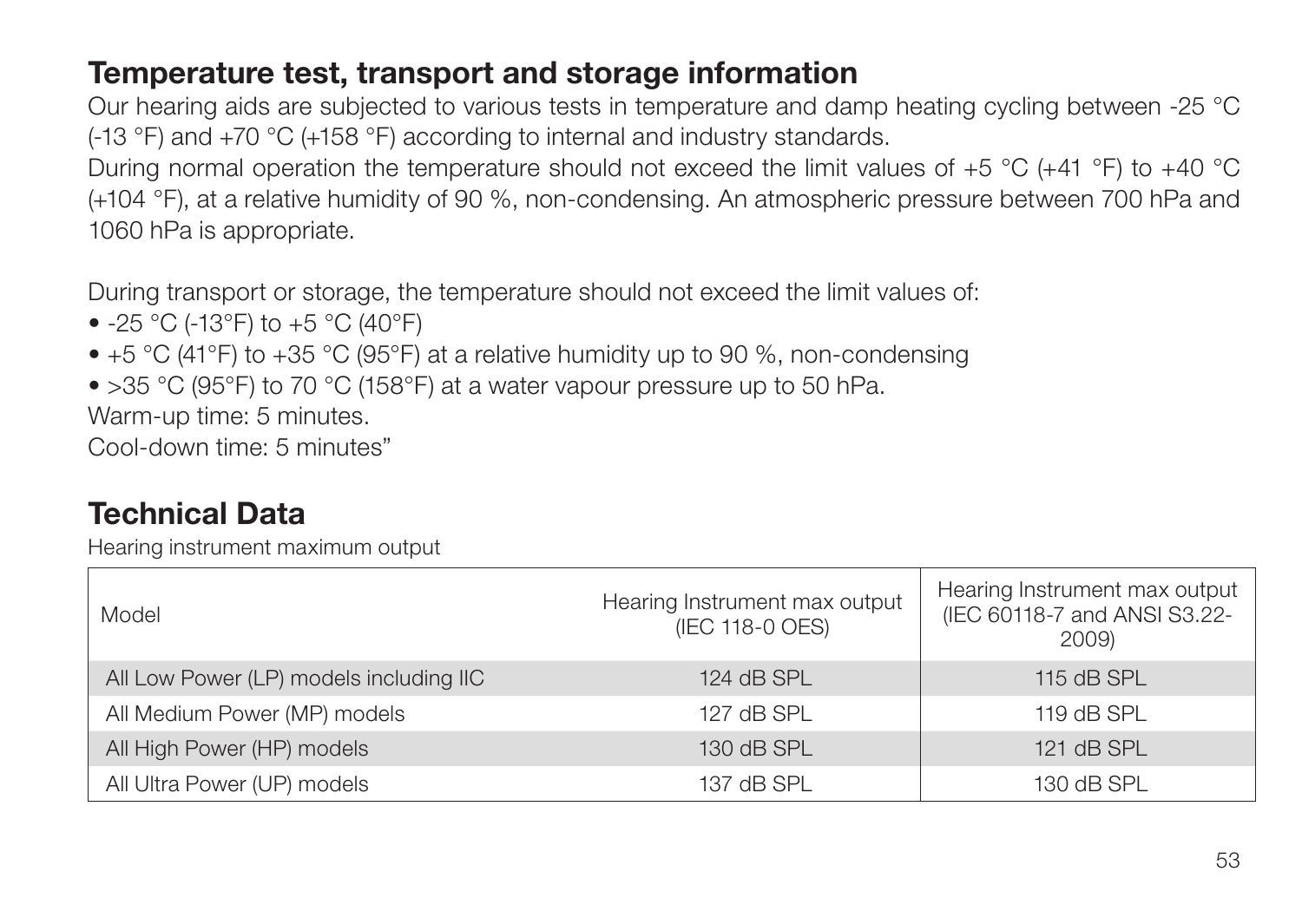# Troubleshooting Guide

| <b>SYMPTOM</b>                             | <b>CAUSE</b>                                                                    |
|--------------------------------------------|---------------------------------------------------------------------------------|
| Feedback,<br>'whistling'                   | Is your instrument inserted correctly?                                          |
|                                            | Is the volume too loud?                                                         |
|                                            | Are you holding your hand or an object (e.g. a hat) too close to an instrument? |
|                                            | Is you ear full of wax?                                                         |
| No sound                                   | Is the instrument switched on?                                                  |
|                                            | Is there a battery in the instrument?                                           |
|                                            | Is the battery still good?                                                      |
|                                            | Is your ear full of wax?                                                        |
| Sound is distorted,<br>spluttering or weak | Is the battery dead?                                                            |
|                                            | Is the battery dirty?                                                           |
|                                            | Did your instrument get moist?                                                  |
| <b>Battery drains</b>                      | Did you leave your hearing instrument switched on at night?                     |
| very quickly                               | Is the battery old?                                                             |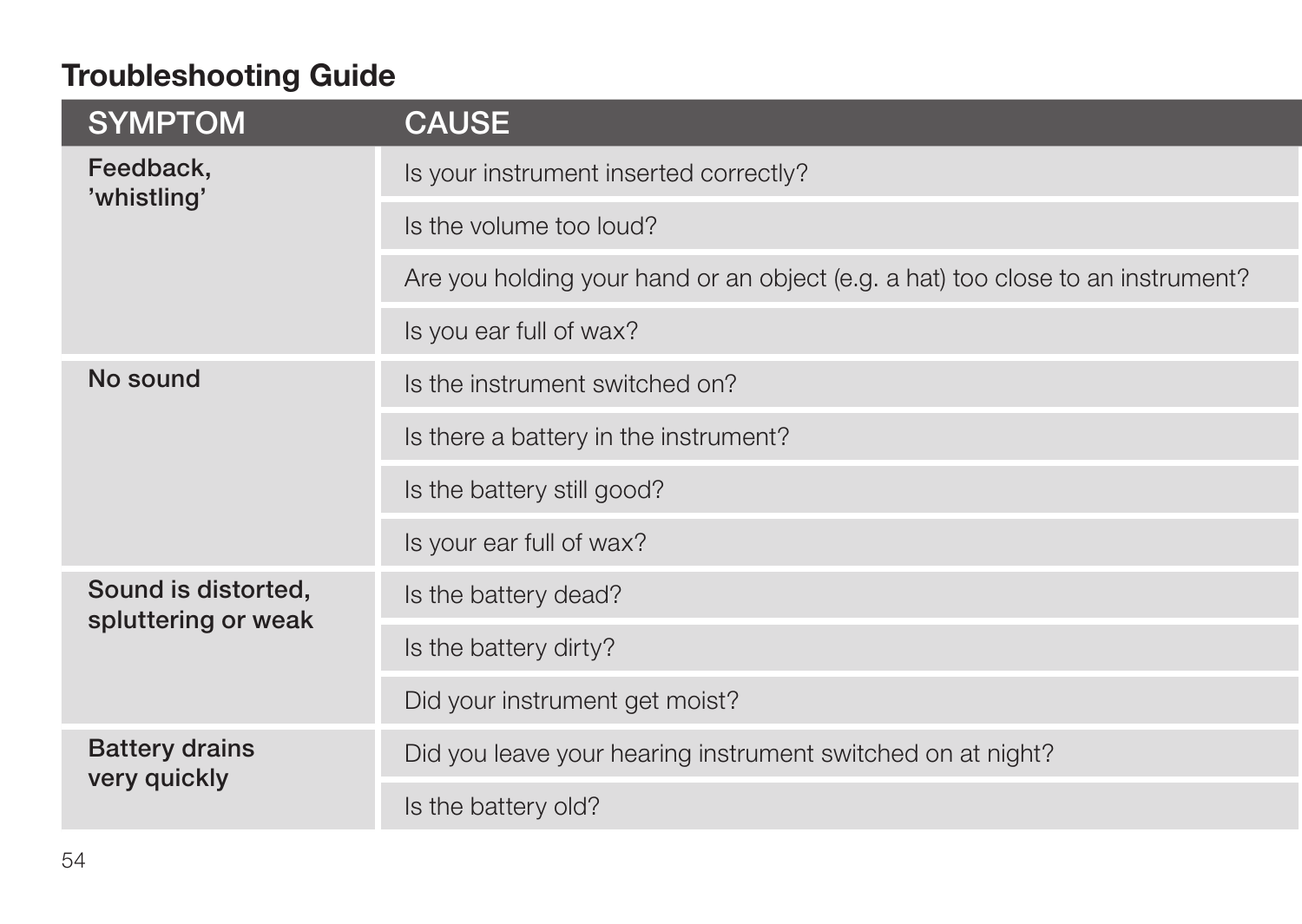|  | <b>POSSIBLE REMEDY</b> |
|--|------------------------|
|--|------------------------|

Put it in again

**Is the volume to Reduce it** 

Move your hand away or create some more space between the instrument and the object

Visit your physician

**No sound Is the instrument switch it on** 

Insert a battery

Replace it with a new one

Visit your physician

Replace it with a new one

Clean it or use a new one

Use a dissecator

Always switch off the instrument at night

Check the date on the battery packaging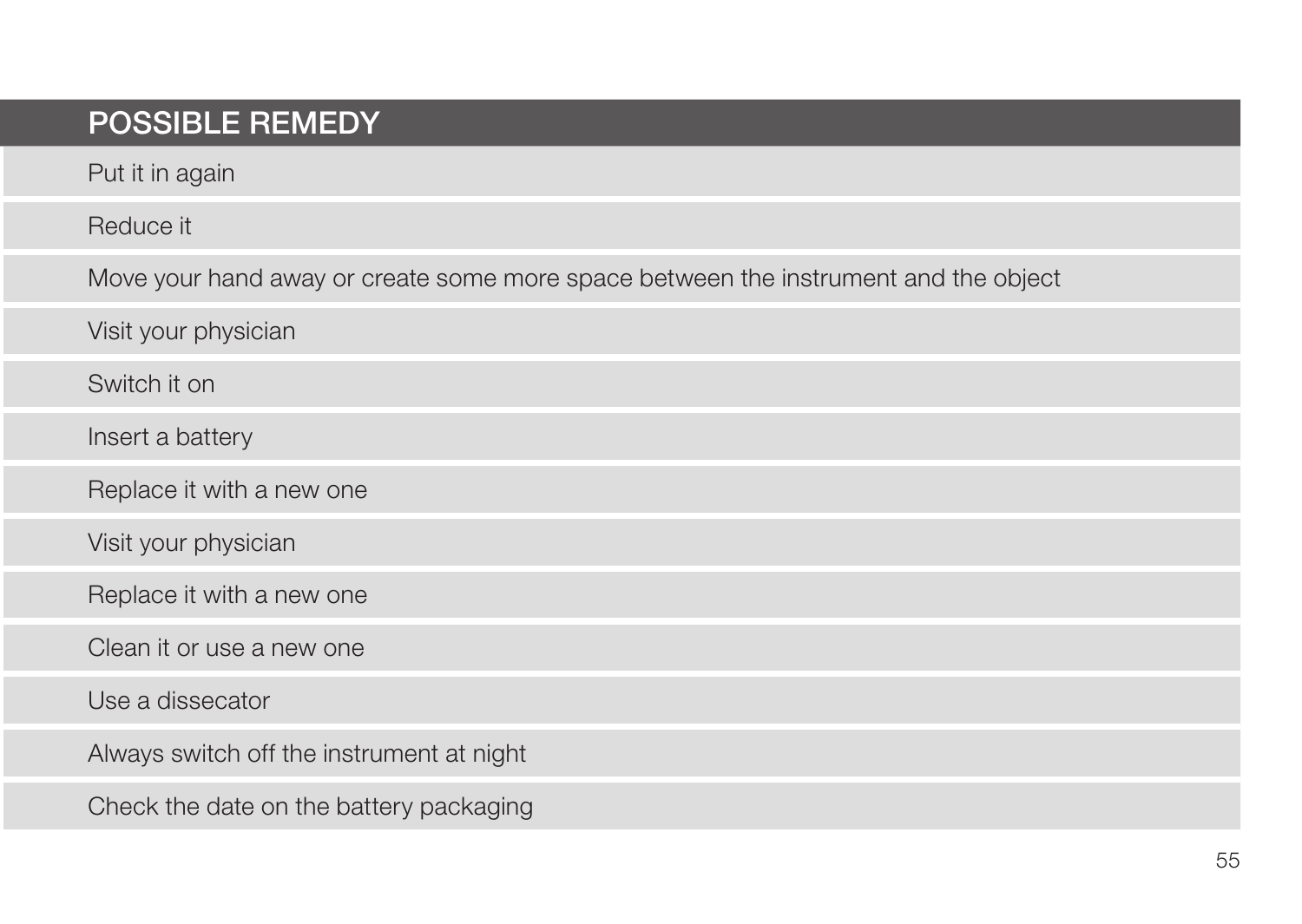# Your selected model

Hearing instrument type designations for models included in this user guide are included in the following chart. Your hearing care professional place a check mark in the below table to identify the model you have and fill out the tables on the following pages.

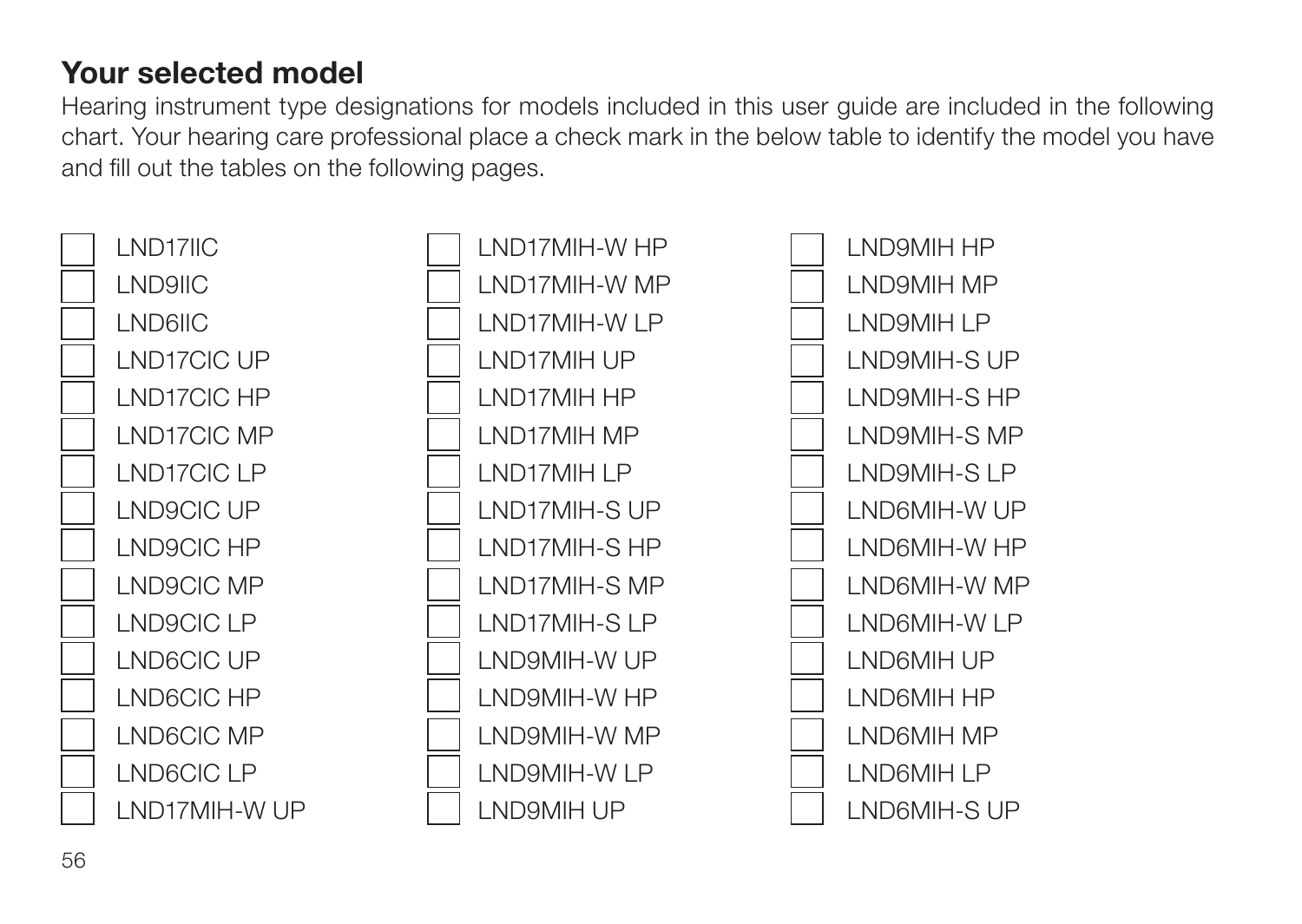LND6MIH-S HP LND6MIH-S MP LND6 MIH-S LP LND17ITC-DW UP LND17ITC-DW HP LND17ITC-DW MP LND17ITC-DW LP LND17ITC-D UP LND17ITC-D HP LND17ITC-D MP LND17ITC-D LP LND17ITC-W UP LND17ITC-W HP LND17ITC-W MP LND17ITC-W LP LND17ITC LIP LND17ITC HP LND17ITC MP LND17ITC LP LND9ITC-DW UP LND9ITC-DW HP LND9ITC-DW MP

LND9ITC-DW LP LND9ITC-D UP LND9ITC-D HP LND9ITC-D MP LND9ITC-D LP LND9ITC-W UP LND9ITC-W HP LND9ITC-W MP LND9ITC-W LP LND9ITC UP LND9ITC HP LND9ITC MP LND9ITC LP LND6ITC-DW UP LND6ITC-DW HP LND6ITC-DW MP LND6ITC-DW LP LND6ITC-D UP LND6ITC-D HP LND6ITC-D MP LND6ITC-D LP LND6ITC-W UP

LND6ITC-W HP LND6ITC-W MP LND6ITC-W LP LND6ITC UP LND6ITC HP LND6ITC MP LND6ITC LP LND17ITE-DW UP LND17ITE-DW HP LND17ITE-DW MP LND17ITE-D UP LND17ITE-D HP LND17ITE-D MP LND17ITE-W UP LND17ITE-W HP LND17ITE-W MP LND17ITE UP LND17ITE HP LND17ITE MP LND9ITE-DW UP LND9ITE-DW HP LND9ITE-DW MP

LND9ITE-D UP LND9ITE-D HP LND9ITE-D MP LND9ITE-W UP LND9ITE-W HP LND9ITE-W MP LND9ITE UP LND9ITE HP LND9ITE MP LND6ITE-DW UP LND6ITE-DW HP LND6ITE-DW MP LND6ITE-D UP LND6ITE-D HP LND6ITE-D MP LND6ITE-W UP LND6ITE-W HP LND6ITE-W MP LND6ITE UP LND6ITE HP LND6ITE MP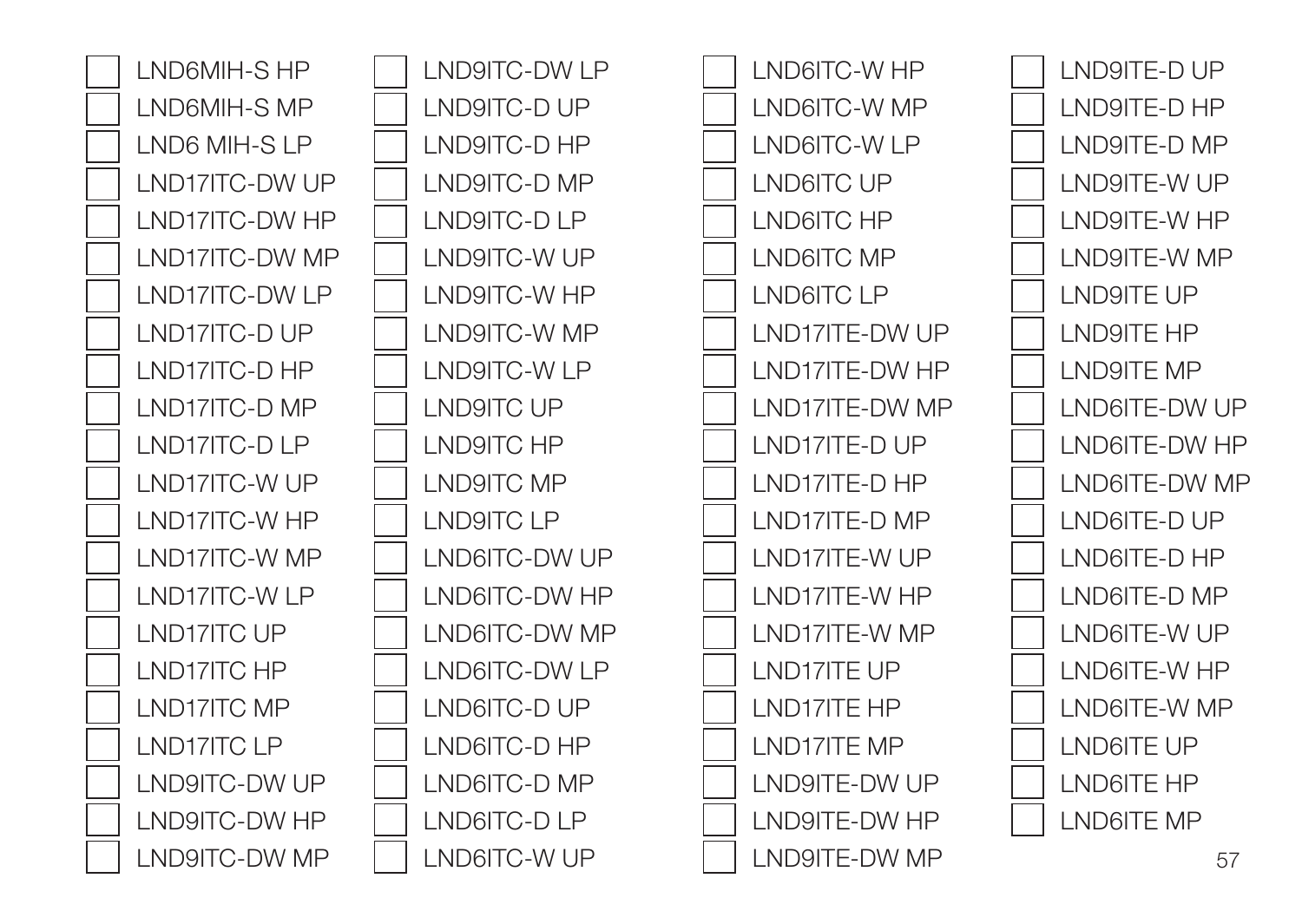AY4CIC-UP AY4CIC-HP AY4CIC-MP AY4CIC-LP AY3CIC-UP AY3CIC-HP AY3CIC-MP AY3CIC-LP AY2CIC UP AY2CIC-HP AY2CIC-MP AY2CIC-LP AY4ITC-DW UP AY4ITC-DW HP AY4ITC-DW MP AY4ITC-DW LP AY4ITC-D UP AY4ITC-D HP AY4ITC-D MP AY4ITC-D LP

AY4ITC-W LIP AY4ITC-W HP AY4ITC-W MP AY4ITC-W LP AY4ITC LIP AY4ITC HP AY4ITC MP AY4ITC LP AY3ITC-DW UP AY3ITC-DW HP AY3ITC-DW MP AY3ITC-DW LP AY3ITC-D UP AY3ITC-D HP AY3ITC-D MP AY3ITC-D LP AY3ITC-W UP AY3ITC-W HP AY3ITC-W MP AY3ITC-W LP

AY3ITC UP AY3ITC HP AY3ITC MP AY3ITC LP AY2ITC-DW LIP AY2ITC-DW HP AY2ITC-DW MP AY2ITC-DW LP AY2ITC-D UP AY2ITC-D HP AY2ITC-D MP AY2ITC-D LP AY2ITC-W LIP AY2ITC-W HP AY2ITC-W MP AY2ITC-W LP **AY2ITC UP** AY2ITC HP AY2ITC MP AY2ITC LP

AY4ITE-DW UP AY4ITE-DW HP AY4ITE-DW MP AY4ITE-D UP AY4ITE-D HP AY4ITE-D MP AY4ITE-W UP AY4ITE-W HP AY4ITE-W MP AY4ITE UP AY4ITE HP AY4ITE MP AY3ITE-DW UP AY3ITE-DW HP AY3ITE-DW MP AY3ITE-D UP AY3ITE-D HP AY3ITE-D MP AY3ITE-W LIP AY3ITE-W HP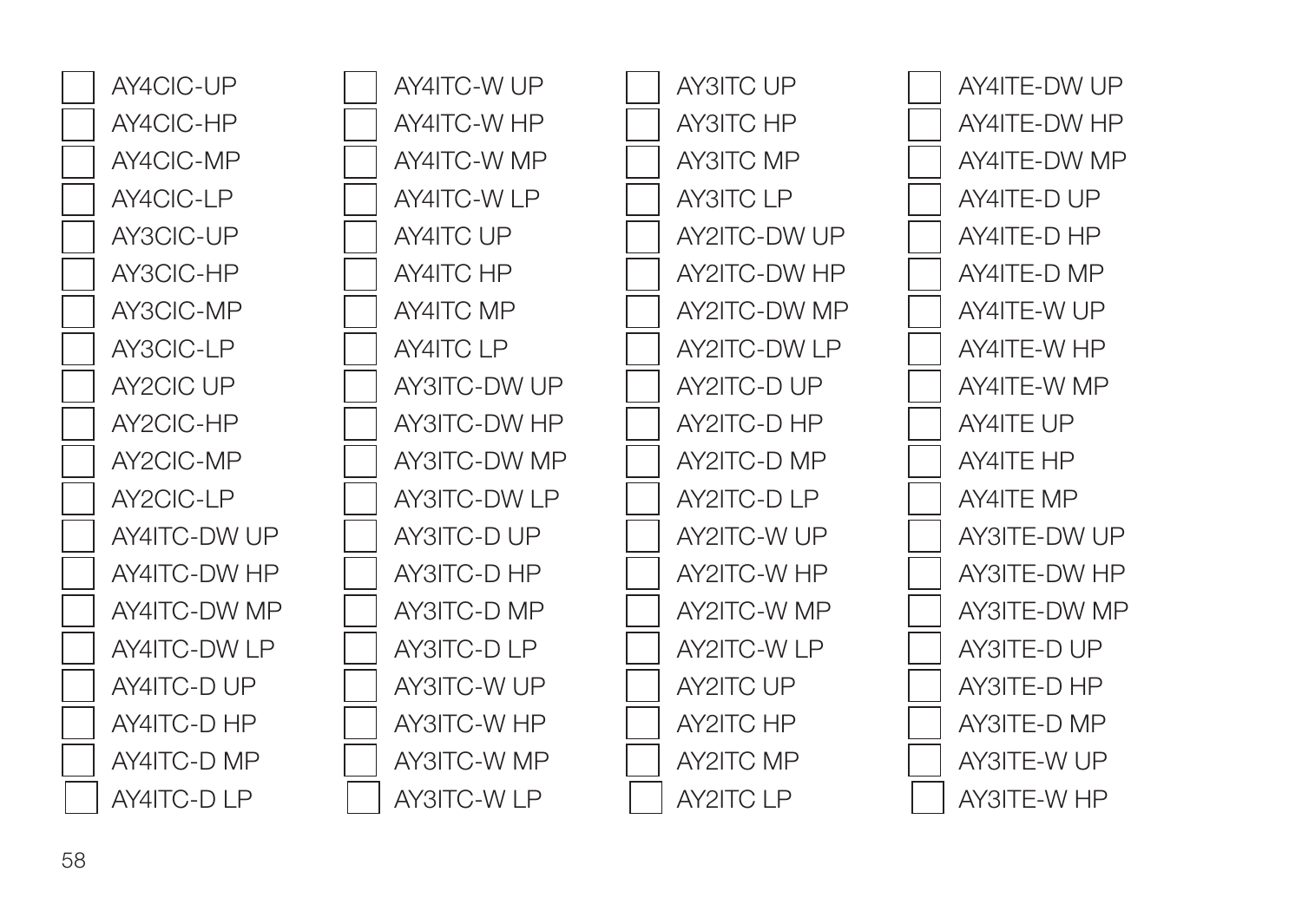AY3ITE-W MP AY3ITE UP AY3ITE HP AY3ITE MP AY2ITE-DW UP AY2ITE-DW HP AY2ITE-DW MP AY2ITE-D UP AY2ITE-D HP AY2ITE-D MP AY2ITE-W UP AY2ITE-W HP AY2ITE-W MP AY2ITE UP AY2ITE HP AY2ITE MP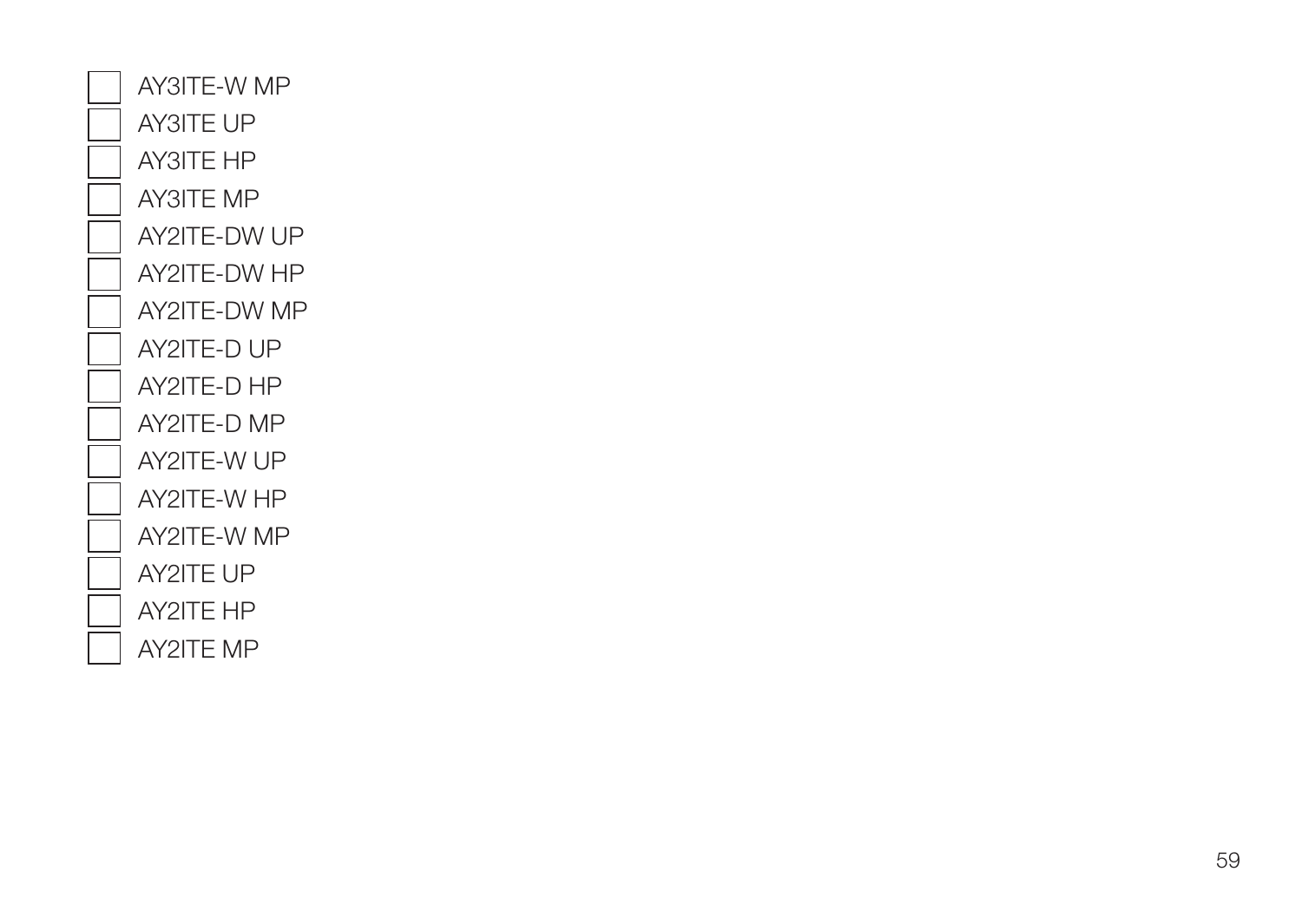| Left serial number:  |                                                                                                                                         |
|----------------------|-----------------------------------------------------------------------------------------------------------------------------------------|
| Right serial number: |                                                                                                                                         |
| Instrument version:  | Invisible in Canal (IIC)<br>Completely In the Canal (CIC)<br>In The Canal (ITC)<br>$\Box$ In The Ear (ITE)<br>Microphone in Helix (MIH) |
| Battery size:        | 312<br>10A<br>13                                                                                                                        |

#### SPECIFIC FEATURES SUPPORTED BY YOUR HEARING SYSTEM:

| Power device-exceeds 132 dB SPL |  |
|---------------------------------|--|

Ask your hearing care professional to mark the options supported by your hearing system.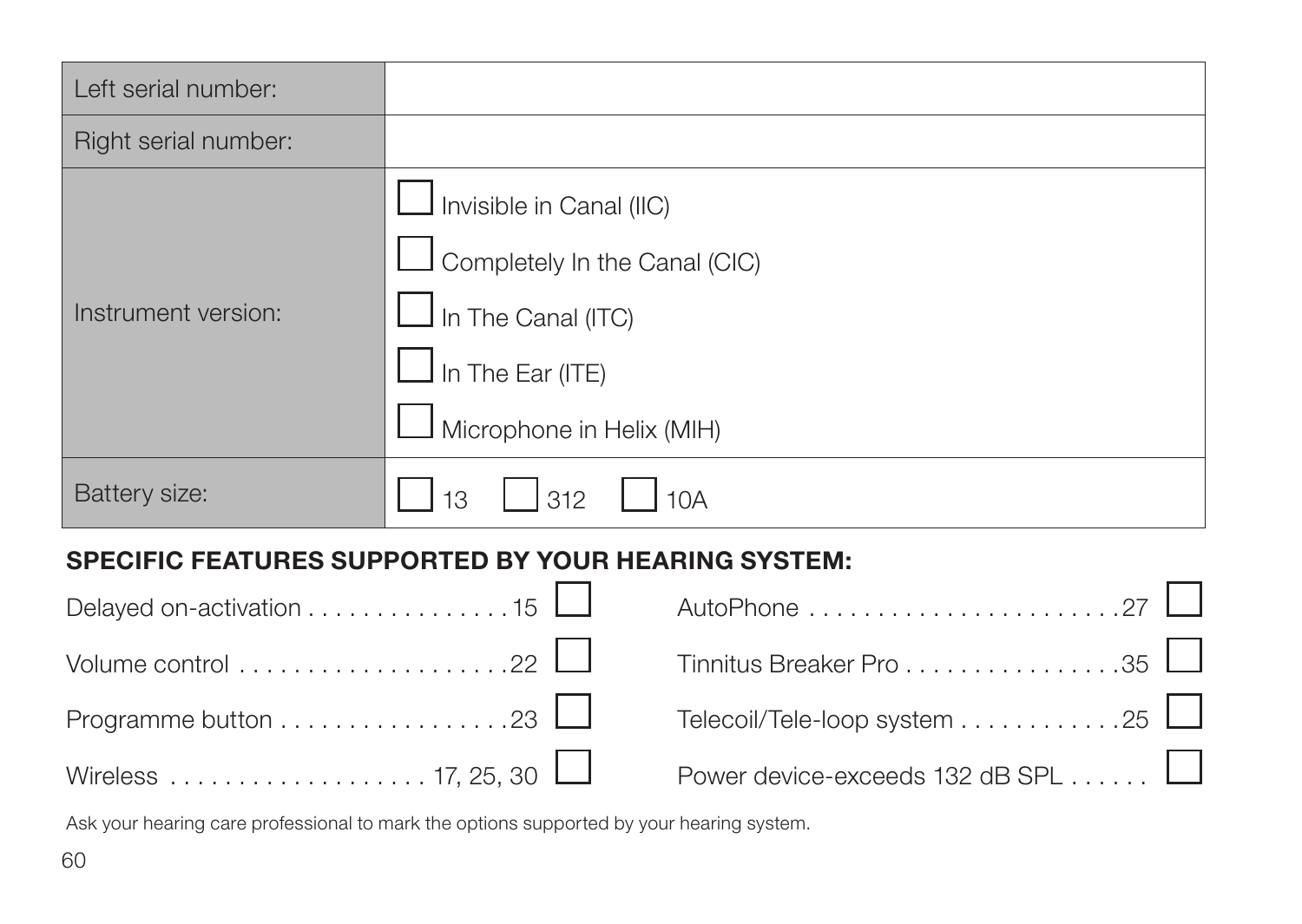#### International warranty, service and repairs

Any digital hearing instrument from Beltone has an international warranty in the event of defects in workmanship or material, as described in applicable warranty documentation. In its service policy, Beltone pledges to secure functionality at least equivalent to the original hearing instrument.

#### Warranty and Repairs

Beltone provides a warranty on hearing instruments in the event of defects in workmanship or materials, as described in applicable warranty documentation. In its service policy, Beltone pledges to secure functionality at least equivalent to the original hearing instrument. As a signatory to the United Nations Global Compact initiative, Beltone is committed to doing this in line with environment-friendly best practices. Hearing instruments therefore, at Beltone's discretion, may be replaced by new products or products manufactured from new or serviceable used parts, or repaired using new or refurbished replacement parts. The warranty period of hearing instruments is designated on your warranty card, which is provided by your hearing care professional.

For hearing instruments that require service, please contact your hearing care professional for assistance. Beltone hearing instruments that malfunction must be repaired by a Beltone qualified technician. Do not attempt to open the case of hearing instruments, as this will invalidate the warranty.

The warranty period of hearing instruments is designated on your warranty card, which is provided by your hearing care professional.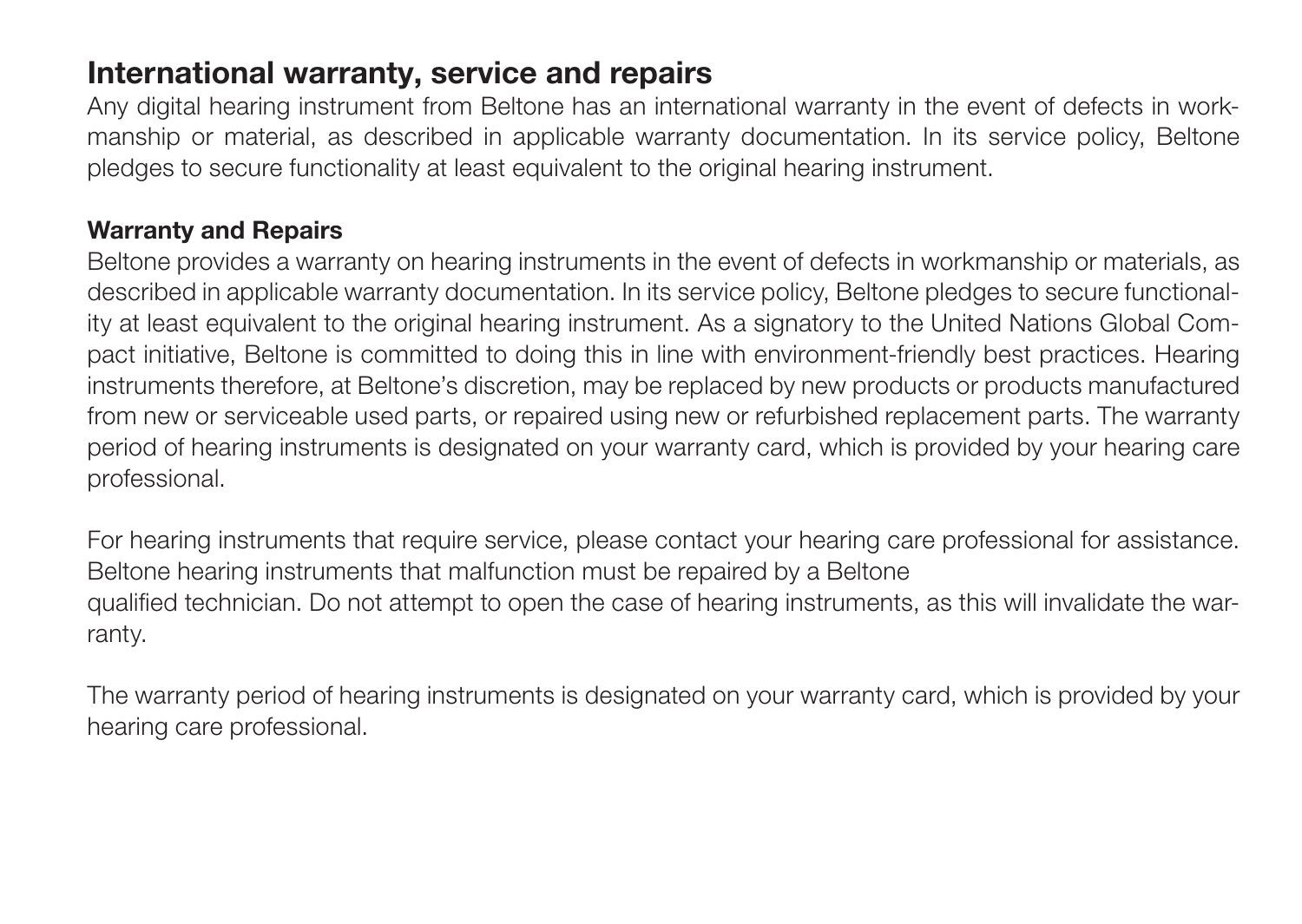Be aware of information marked with the warning symbol.



**WARNING** points out a situation that could lead to serious injuries, CAUTION indicates a situation that could lead to minor and moderate injuries.



Equipment includes RF transmitter.



 $\mathbf{I}$  Advice and tips on how to handle your hearing instrument better.

Made for **SiPod □iPhone □iPad** 

Beltone Legend™ is compatible with iPhone 8 Plus, iPhone 8, iPhone 7 Plus, iPhone 7, iPhone 6s Plus, iPhone 6s, iPhone 6 Plus, iPhone 6, iPhone SE, iPhone 5s, iPhone 5c, iPhone 5, iPad Pro (10.5-inch), iPad Pro (12.9-inch), iPad Pro (9.7-inch), iPad Air 2, iPad Air, iPad mini 4, iPad mini 3, iPad mini 2, iPad mini, iPad (5th generation), iPad (4th generation), iPod touch (6th generation) and iPod touch (5th generation) using iOS 8.0 or later. Apple, the Apple logo, iPhone, iPad Pro, iPad Air, iPad mini, iPad and iPod touch are trademarks of Apple Inc., registered in the U.S. and other countries.

i "Made for iPhone" means that an electronic accessory has been designed to connect specifically to iPhone and has been certified by the developer to meet Apple performance standards. Apple is not responsible for the operation of this device or its compliance with safety and regulatory standards. Please note that the use of this accessory with iPhone may affect wireless performance.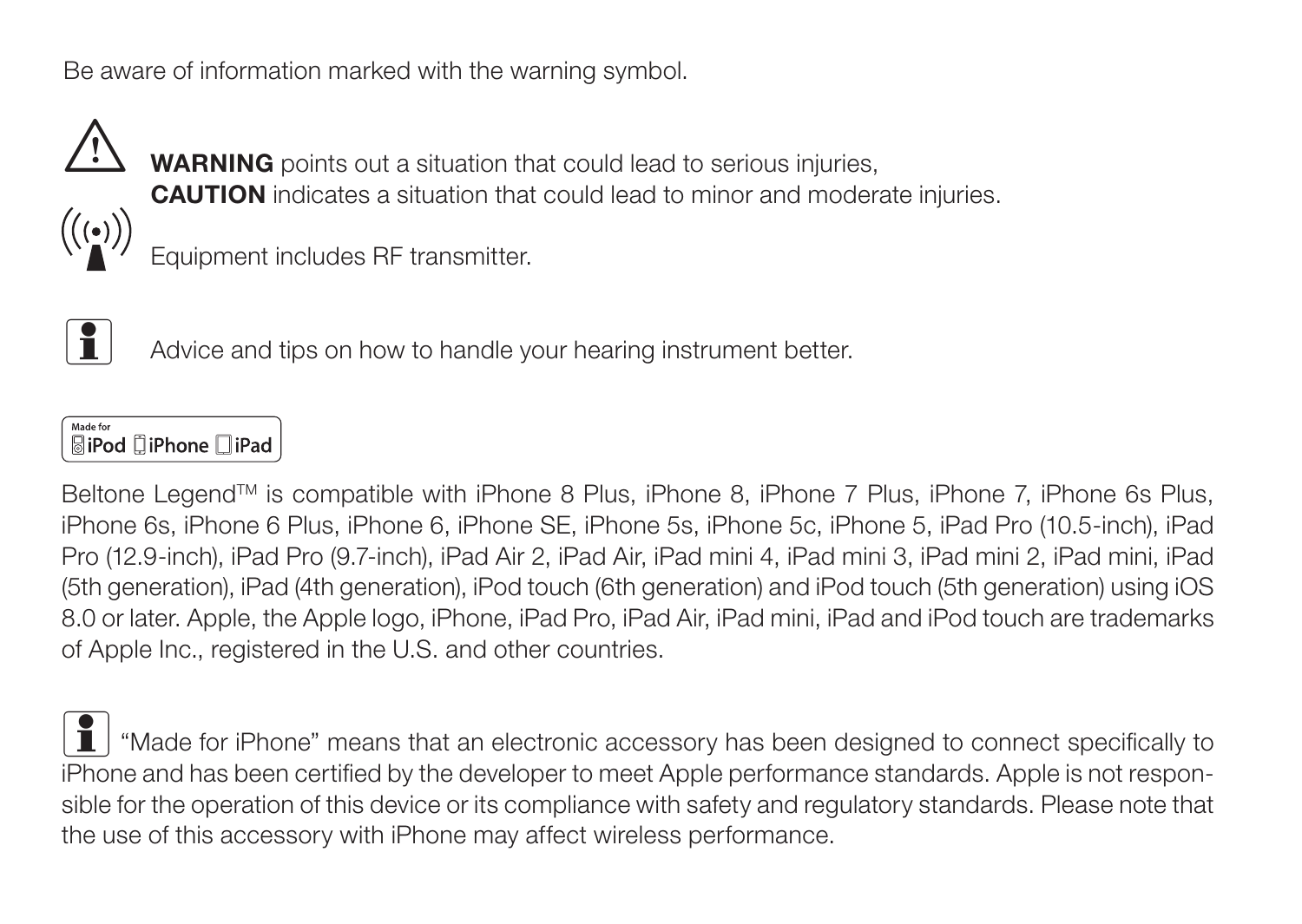





Please ask your local hearing care professional concerning disposal of your hearing instrument